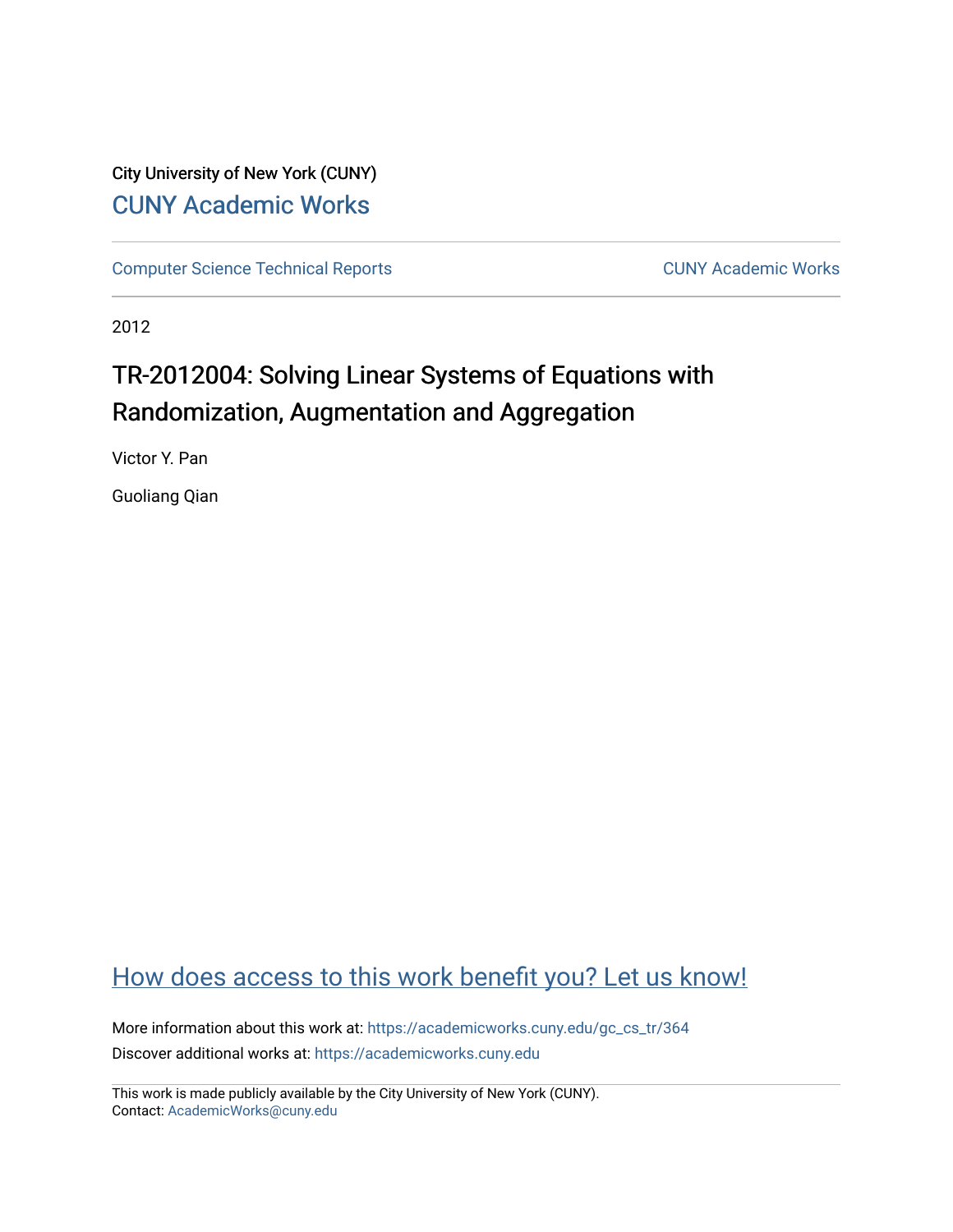# **Solving Linear Systems of Equations with Randomizaion, Augmentation and Aggregation** <sup>∗</sup>

Victor Y. Pan<sup>[1,2]*,*[ $a$ ]</sup> and Guoliang Qian<sup>[2]*,*[ $b$ ]</sup>

[1] Department of Mathematics and Computer Science Lehman College of the City University of New York Bronx, NY 10468 USA [2] Ph.D. Programs in Mathematics and Computer Science The Graduate Center of the City University of New York New York, NY 10036 USA [*a*] victor.pan@lehman.cuny.edu http://comet.lehman.cuny.edu/vpan/ [*b*] gqian@gc.cuny.edu

#### **Abstract**

Seeking a basis for the null space of a rectangular and possibly rank deficient and ill conditioned matrix we apply randomization, augmentation, and aggregation to reduce our task to computations with well conditioned matrices of full rank. Our algorithms avoid pivoting and orthogonalization, preserve matrix structure and sparseness, and in the case of an ill conditioned input perform only a small part of the computations with high accuracy. We extend the algorithms to the solution of nonhomogeneous nonsingular ill conditioned linear systems of equations whose matrices have small numerical nullities. Our estimates and experiments show dramatic progress versus the customary matrix algorithms where the input matrices are rank deficient or ill conditioned. Our study can be of independent technical interest: we extend the known results on conditioning of random matrices to randomized preconditioning, estimate the condition numbers of randomly augmented matrices, and link augmentation to aggregation as well as homogeneous to nonhomogeneous linear systems of equations.

**AMS Classification:** 15A06, 15A12, 15A52, 65F22, 65F05, 65F10

**Key words:** Linear systems of equations, Rank, Numerical rank, Randomization, Augmentation, Aggregation

### **1 Introduction**

### **1.1 Background: computations of vectors and bases in the null space**

Solution of a homogeneous linear system of equations  $A$ **y** = **0** is a fundamental problem of matrix computations (see our Sections 9 and 13, [27, Sections 7.2 and 11.1], and [32] on its links to other

<sup>∗</sup>Supported by NSF Grant CCF-1116736 and PSC CUNY Awards 62230–0040, 63153–0041 and 64512–0042. . Some results of this paper have been presented at the Fifth International Computer Science Symposium in Russia (CSR 2010) in Kazan' [28] and at the 16th Conference of the International Linear Algebra Society (ILAS) in Pisa, Italy, both in June 2010.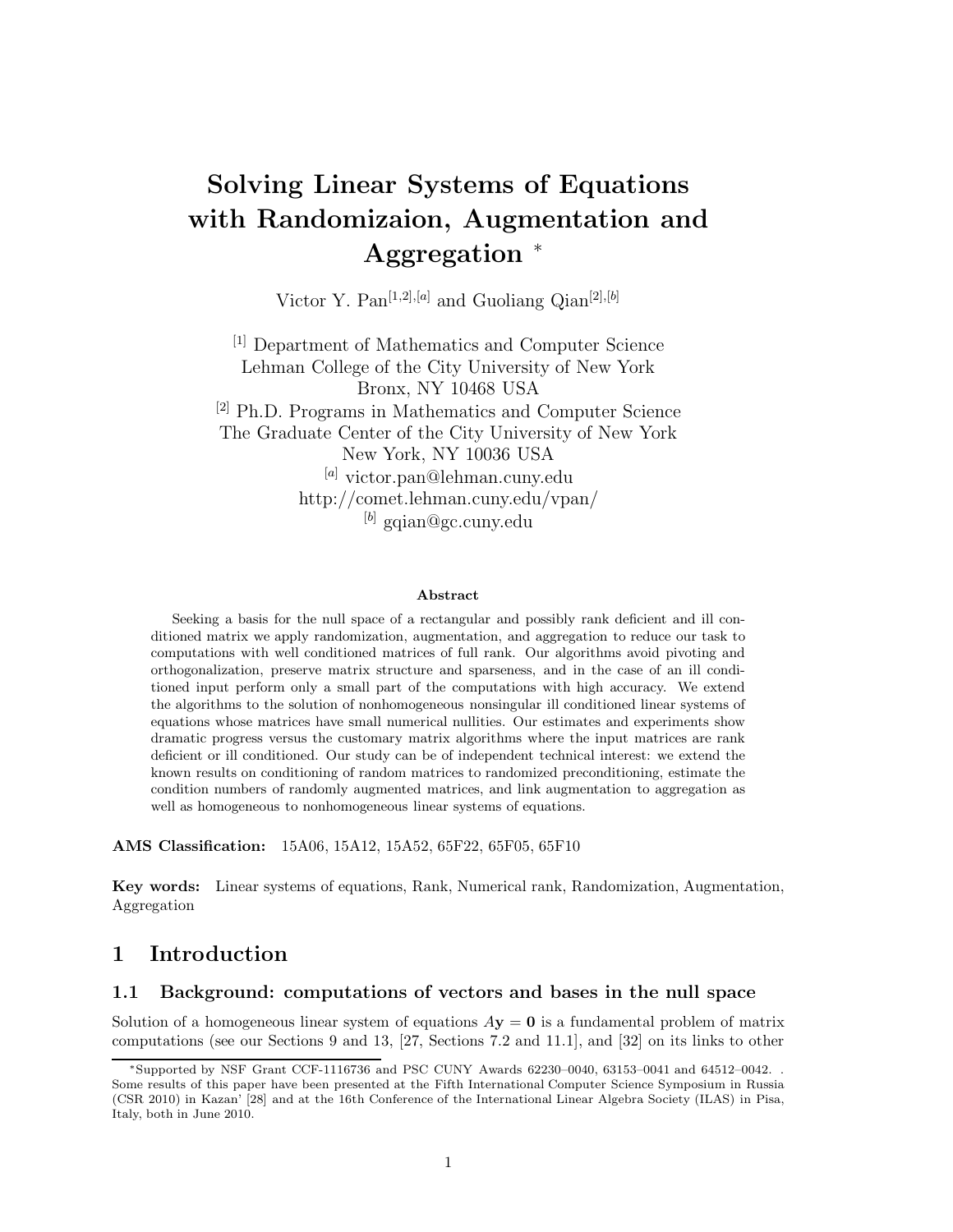central subjects of that field). We call the solution vectors **y** the *null vectors* of the matrix *A*. They form the *null space*  $\mathcal{N}(A) = \{ \mathbf{y} : A\mathbf{y} = \mathbf{0} \}$ ; if its basis is given by the columns of a matrix *B*, we call *B* a *null matrix basis (nmb)* for a matrix *A* and write  $B = \text{nmb}(A)$ .

The customary algorithms for computing null vectors and nmbs employ rank revealing LU or QR factorization, with pivoting (see [21] and the references therein) or SVD. The algorithms destroy matrix structure and sparseness and are quite costly even for general matrices. The SVD computation is most costly, but even "pivoting usually degrades the performance" [13, page 119].

### **1.2 Our contribution**

Our present nmb algorithms avoid pivoting and orthogonalization by employing randomized matrix multiplication, augmentation and aggregation. As the result we accelerate the customary algorithms by order of magnitude for a large class of general and structured input matrices according to our estimates in Section 14 and numerical experiments in Section 15 (cf. Table 15.1).

We extend our algorithms to computing an *approximate nmb* or *anmb* of an ill conditioned matrix, that is a nmb of a nearby matrix, as well as to the solution of a nonsingular ill conditioned linear system of equations whose coefficient matrix is given with a small upper bound on its numerical nullity, that is on the number of its singular values that are dramatically smaller than its norm. In this case our *preconditioning* techniques reduce the computations to the case of well conditioned natrices of full rank. Our present techniques much better preserve sparseness and structure of the input matrices than our nmb algorithms of [27], based on randomized additive preprocessing.

Our study can be of independent technical interest, e.g., we estimate the impact of randomized augmentation on the condition number of a matrix, extend the known results on conditioning of random matrices in [4], [7], [9], [2], and [35] to preconditioning by means of randomized augmentation and aggregation, explore and exploit the links between the solution of nonhomogeneous and homogeneous linear systems of equations.

We refer the reader to the papers  $[24]-[32]$  on applications of randomized preprocessing to fundamental matrix and polynomial computations. In particular augmentation is closely linked to additive preprocessing of [24, Section 12] and [27, Section 4] but can a little better preserve matrix structure and sparseness (cf. Section 12).

### **1.3 Organization of the paper**

In the next section we recall some definitions and basic facts, including the estimates for the ranks and condition numbers of random matrices and randomized matrix products. In Section 3 we compute a  $\text{nmb}(A)$  by combining randomization and nonorthogonal projection; this involves symmetrization and squares the condition number of *A*. In Section 4 we avoid such shortcoming by applying randomized pre- and post-multiplication provided that the input matrix has full row rank. In Sections 6–12 we present and analyze our alternative techniques of randomized augmentation, block modification and aggregation for computing nmbs and anmbs. These techniques better preserve matrix sparseness and structure than randomized multiplications and the nmb techniques of [27]. In Section 13 we extend our nmb and anmb algorithms to solving a nonhomogeneous nonsingular linear system of equations. In Section 14 we estimate the computational cost of our randomized algorithms. Section 15 covers the results of our numerical tests, which make up the contribution of the second author of this paper. Section 16 concludes it.

**Acknowledgement.** We thank Marc Van Barel for directing us to his Toeplitz solver in [36] and are grateful to a reviewer and Jesse Wolf for helpful comments.

### **2 Definitions and basic facts**

Hereafter "expected" and "likely" mean "with probability 1 or close to 1".

 $\mathbb R$  and  $\mathbb C$  are the fields of real and complex numbers, respectively.

A flop is an arithmetic operation with such numbers.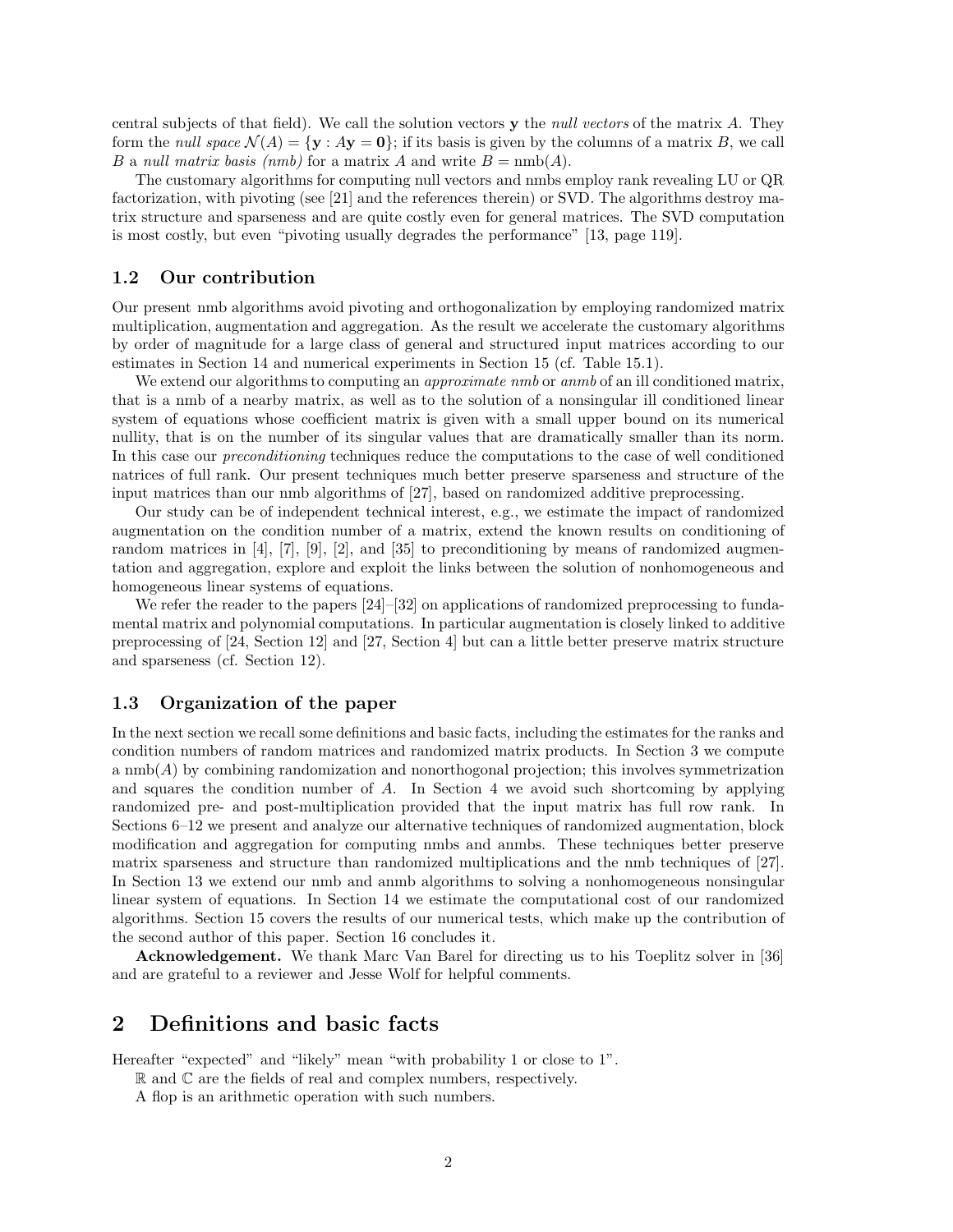The concepts "large", "small", "nearby", "approximate", "ill conditioned" and "well conditioned" as well as our notation  $\approx$ ,  $\ll$ , and  $\gg$  are quantified in the context of the computational task and computer environment. For two scalars a and b we write  $a \ll b$  and  $b \gg a$  if the ratio  $b/a$  is large; we write  $a \approx b$  if  $|a - b| \ll |a| + |b|$ .

### **2.1 General matrices, nmbs and annihilators**

We use and extend the customary definitions of matrix computations of [13] and [34].

 $(B_1 \mid \ldots \mid B_k) = (B_j)_{j=1}^k$  is a  $1 \times k$  block matrix with blocks  $B_1, \ldots, B_k$ .

 $\text{diag}(B_1, \ldots, B_k) = \text{diag}(B_j)_{j=1}^k$  is a  $k \times k$  block diagonal matrix with diagonal blocks  $B_1, \ldots, B_k$ .<br>*I* denotes the identity matrix  $(a, \cdot)$  and denotes the  $k \times l$  matrix filled with zeros.

*In* denotes the identity matrix  $(e_1 | \ldots | e_n)$ .  $O_{k,l}$  denotes the  $k \times l$  matrix filled with zeros.  $\mathbf{0}_k$ denotes the vector  $O_{k,1}$ . We drop the subscripts and write *I*, *O*, and **0** where the size of a matrix or a vector is not important or is defined by context.

 $A<sup>T</sup>$  and  $A<sup>H</sup>$  denote the transpose and the Hermitian transpose of an  $m \times n$  matrix *A*, respectively.  $A^H = A^T$  for a real matrix *A*. A matrix *A* is Hermitian if  $A = A^H$ . A matrix  $A = B^H B$  is Hermitian positive definite if *B* is a nonsingular matrix. A matrix *U* is called unitary, orthogonal and orthonormal if  $U^H U = I$  or  $UU^H = I$ .

A matrix has full row (resp. column) rank if its rows (resp. columns) are linearly independent.

 $\mathcal{R}(A)$  denotes the range of the matrix A, that is the linear space  $\{y : y = Au\}$  generated by its columns.  $\mathcal{N}(A)$  denotes its null space  $\{ \mathbf{v} : A\mathbf{v} = \mathbf{0} \}$ , rank  $A = \dim \mathcal{R}(A)$  its rank, and nul  $A = \dim \mathcal{N}(A) = n - \text{rank } A$  its nullity. **v** is its null vector if  $A$ **v** = **0**.  $\text{null}(A^T) = m - \text{rank } A$  is the left nullity of *A*. It is equal to nul *A* if and only if  $m = n$ .

**Fact 2.1.** *The*  $m \times n$  *matrices of a rank*  $\rho$  *form an algebraic variety*  $\mathbb{V}$  *of dimension*  $(m + n - \rho)\rho$ *. Proof.* Let *M* be an  $m \times n$  matrix of a rank *ρ* with a nonsingular  $\rho \times \rho$  leading block  $M_{00}$  and write  $M =$  $\begin{pmatrix} M_{00} & M_{01} \\ M_{10} & M_{11} \end{pmatrix}$ . Then the  $(m - \rho) \times (n - \rho)$  Schur complement  $M_{11} - M_{10} M_{00}^{-1} M_{01}$  must vanish, which imposes  $(m-\rho)(n-\rho)$  algebraic equations on the entries of *M*. Similar argument can be applied where any  $\rho \times \rho$  submatrix of the matrix *M* (among all  $\binom{m}{q}$ *ρ*  $\setminus$  *n ρ* - such submatrices) is nonsingular. Therefore dim  $V = mn - (m - \rho)(n - \rho) = (m + n - \rho)\rho$ .

A matrix *H* is a *complete annihilator* of a matrix *A* if  $\mathcal{R}(H) = \mathcal{N}(A)$ . It is a *null matrix basis* if it also has full column rank. We use the acronyms nmb, ca,  $\text{nmb}(A)$ , and  $\text{ca}(A)$ . Given a  $\text{ca}(A)$  we can compute a  $\text{nmb}(A)$  based on the following simple fact.

**Fact 2.2.** *[27]. Suppose H is a* ca(*A*)*. Then*

(a) *H* is a nmb(*A*) *if and only if* nul  $H = 0$  *and* 

(b)  $HY$  *is a* nmb(A) *if*  $X$  *is a* ca( $H$ ) *and if*  $(X | Y)$  *is a nonsingular matrix.* 

**Remark 2.1.** In some algorithms for computing a nmb(A) or a ca(A) we assume that  $A \in \mathbb{C}^{m \times n}$ *for*  $m \leq n$ . This is not a serious restriction because we can change the matrix size by appending new *rows or columns filled with zeros, then compute a nmb or a ca of the new matrix and immediately output a nmb or a ca of the original matrix. Alternatively we can handle the case of*  $m > n$  *by applying the techniques of [27] or our Section 8, or we can reduce the task to the case*  $m \leq n$  *by* employing the equations  $\mathcal{N}(A) = \mathcal{N}(A^H A)$  or  $\mathcal{N}(A) = \bigcap_{i=1}^h \mathcal{N}(B_i)$  where  $A = \sum_{i=1}^h (O \mid B_i \mid O)^T$ ,  $B_i = (O \mid I_{k_i} \mid O)^T A$  are  $k_i \times n$  matrices for  $i = 1, ..., h$ , and  $\sum_{i=1}^{h} k_i = m$ . Given  $\text{nmb}(B_i) = \text{nmb}((O \mid R_i \mid O)^T)$  for  $i = 1, ..., h$  are can compute a  $\text{nmb}(A)$  hased on [13] Theorem 12 [1]  $\text{mmb}((O \mid B_i \mid O)^T)$  *for*  $i = 1, \ldots, h$ *, one can compute a*  $\text{mmb}(A)$  *based on* [13, Theorem 12.4.1].

#### **2.2 SVD, inverses, norms, condition number, and numerical nullity**

 $A = S_A \Sigma_A T_A^H$  is *SVD* or full *SVD* of an  $m \times n$  matrix A of a rank  $\rho$  if  $S_A S_A^H = S_A^H S_A = I_m$ ,  $T_A T_A^H = T_A^H T_A = I_n$ ,  $\Sigma_A = \text{diag}(\hat{\Sigma}_A, O_{m-\rho,n-\rho})$ , and  $\hat{\Sigma}_A = \text{diag}(\sigma_j)_{j=1}^{\rho}$ . Here  $\sigma_j = \sigma_j(A) = \sigma_j(A^H) > 0$  is the *i*<sup>th</sup> the *j*th largest singular value of a matrix *A* for  $j = 1, \ldots, \rho$ , and we write  $\sigma_j = 0$  for  $j > \rho$ .

The Courant–Fischer minimax theorem [13, Theorem 8.1.2] implies that  $\sigma_i$  is the distance from the matrix *A* to a nearest matrix of rank  $j-1$  for all  $j$ , which in turn implies the following fact.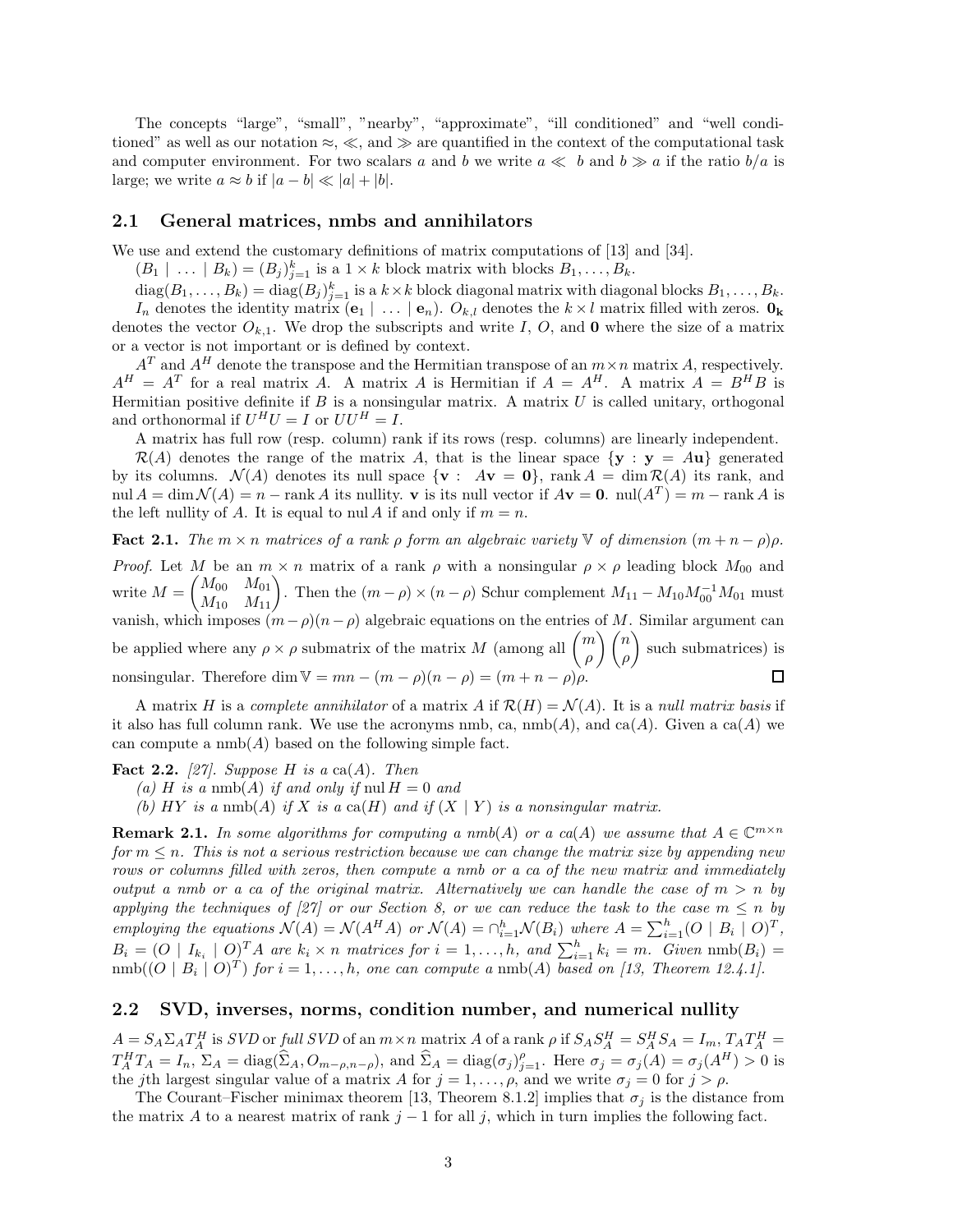**Fact 2.3.**  $\sigma_i(A) \geq \sigma_i(A_0)$  for all *j* if  $A_0$  is a submatrix of a matrix A.

 $A^+ = T_A \operatorname{diag}((\Sigma_A)^{-1}, O_{n-\rho,m-\rho})^+ S_A^H$  is the Moore–Penrose pseudo-inverse of the matrix *A*.<br>A matrix  $X = A^{(I)}$  is a left (resp. right) inverse of a matrix *A* if  $X A = I$  (resp.  $AX = I$ ). A matrix  $X = A^{(I)}$  is a left (resp. right) inverse of a matrix *A* if  $XA = I$  (resp.  $AX = I$ ).  $A^+$ is an  $A^{(I)}$  if and only if a matrix *A* has full rank.  $A^{(I)}$  is unique and is given by  $A^{-1}$  if and only if *A* is a nonsingular matrix.

 $\sigma_1(A) = ||A|| = ||A^H||$  is the 2-norm of a matrix  $A = (a_{i,j})_{i,j=1}^{m,n}$ .

$$
\sigma_{\rho}(M) = 1/||M^+||
$$
 for a matrix M of a rank  $\rho$ . (2.1)

 $||A||_F = \sqrt{\sum_{i,j=1}^{m,n} |a_{i,j}|^2}$  is its Frobenius norm.

We have  $||A||/\sqrt{mn} \le \max_{i,j=1}^{m,n} |a_{i,j}| \le ||A||$ ,  $||A|| \le ||A||_F \le \sqrt{n}||A||$ .<br>
A is normalized if  $||A|| = 1$ . We write  $A \approx B$  if  $||A - B|| \ll ||A|| + ||B||$ .

 $\kappa(A) = \sigma_1(A)/\sigma_0(A) = ||A|| \, ||A^+||$  is the condition number of a matrix *A* of a rank *ρ*. A matrix *A* is *ill conditioned* if  $\sigma_1(A) \gg \sigma_0(A)$ , otherwise *well conditioned*. See [3], [13, Sections 2.3.2, 2.3.3, 3.5.4, 12.5], [14, Chapter 15], and [34, Section 5.3] on estimating norms and condition numbers.

For a fixed  $q < l = \min\{m, n\}$  we write  $\bar{r} = m - q$ ,  $r = n - q$ ,  $S_{A,\bar{r}} = S_A (O_{q,\bar{r}} \mid I_{\bar{r}})^T$ ,  $\mathbb{S}_{A,\bar{r}} = \mathcal{R}(S_{A,\bar{r}}), T_{A,r} = T_A (O_{q,r} | I_r)^T$ , and  $\mathbb{T}_{A,r} = \mathcal{R}(T_{A,r}),$  that is  $S_{A,\bar{r}}$  (resp.  $T_{A,r}$ ) is the block formed by the  $\bar{r}$  (resp. *r*) eastern, that is rightmost, columns of the matrix  $S_A$  (resp.  $T_A$ ).

An  $m \times n$  matrix *A* has *numerical rank q*, *numerical nullity*  $r = n - q$  and *left numerical nullity m*−*q* if it has exactly *q* singular values that exceed  $\epsilon$ ||*A*|| for a positive tolerance  $\epsilon$  (cf. Remark 2.2). By setting to 0 all but the  $q$  largest singular values of such a matrix  $A$  we obtain a well conditioned matrix *A* that lies nearby and has rank *q*; in this case  $\mathbb{T}_{\bar{A},r} \approx \mathcal{N}(A)$  and  $\mathbb{S}_{\bar{A},\bar{r}} \approx \mathcal{N}(A^T)$ .<br>Conversely suppose *A* is an  $m \times n$  well conditioned matrix rank  $A - a - I - r = 0$ .

Conversely, suppose *A* is an  $m \times n$  well conditioned matrix, rank  $A = q = l - r, 0 < r < l =$  $\min\{m, n\}$ , *E* is a random matrix, and  $||E|| \ll ||A||$ . Then the matrix  $\overline{A} = A + E$  has numerical rank *q* and is likely to have full rank *l* (cf. Corollary 2.2).

**Remark 2.2.** *The choice of the tolerance*  $\epsilon$  above can be a challenge, e.g., for  $\tilde{A} = \text{diag}(0.9^j)_{j=0}^{2000}$ .

**Remark 2.3.** *By virtue of Fact 2.1 the*  $m \times n$  *matrices having a numerical rank*  $\rho$  *lie near an algebraic variety of dimension*  $(m + n - \rho)\rho$ , which is monotone increasing as  $\rho$  increases.

**Definition 2.1.** *A matrix B is said to be an* approximate nmb *or an* approximate ca *of a matrix A if*  $\dim \mathcal{N}(A) > 0$  *and if*  $B \approx \text{nmb}(A)$  *or*  $B \approx \text{ca}(A)$ *, respectively, and we also call*  $B$  *an approximate ca or approximate nmb of any matrix A* that lie near such a matrix *A* even if  $\dim \mathcal{N}(A) = 0$ . Hereafter we use the acronyms aca, anmb,  $\text{aca}(A)$  and  $\text{amb}(A)$ .

Given an anmb(*A*) we can readily approximate the matrix *A* by a matrix of a smaller rank.

**Theorem 2.1.** *(Cf. [27, Section 7.2].) Suppose*  $\tilde{A} \in \mathbb{C}^{n \times n}$ , *A has a numerical nullity*  $r > 0$ ,  $B \in$  $\mathbb{C}^{n \times r}$ , the matrix  $B^H B$  is nonsingular, and  $\|\tilde{A}B\| \ll \|\tilde{A}\| \|\tilde{B}\|$ . Write  $M = \tilde{A}(I - B(B^H B)^{-1}B^H)$ , *in particular*  $M = \tilde{A}(I - BB^H)$  *if*  $B$  *is a unitary matrix. Then*  $M \approx A$  *and* rank  $M = n - r$ .

### **2.3 Structured matrices**

 $J = J_n = (\mathbf{e}_1 | \dots | \mathbf{e}_n)$  is the  $n \times n$  reflection matrix,  $J(v_i)_{i=1}^n = (v_i)_{i=n}^1$ ;  $J^2 = I$ .<br>An  $m \times n$  Togplitz matrix  $T = (t_1, \dots)^{m-1,n-1}$  (resp. Hankel matrix  $H = (h_1, \dots)^{m-1}$ 

An  $m \times n$  Toeplitz matrix  $T = (t_{i-j})_{i=0}^{m-1,n-1}$  (resp. Hankel matrix  $H = (h_{i+j})_{i=0}^{m-1,n-1}$ ) is defined<br>the  $m+n-1$  entries of its first row and first (resp. last) column T I and IT are Hankel matrices by the *m*+*n*−1 entries of its first row and first (resp. last) column. *T J* and *JT* are Hankel matrices for a Toeplitz matrix *T*; *HJ* and *JH* are Toeplitz matrices for a Hankel matrix *H*.

 $Z(\mathbf{v})$  is the lower triangular Toeplitz matrix defined by its first column vector  $\mathbf{v} = Z(\mathbf{v})\mathbf{e}_1$ .  $Z^T(\mathbf{v})=(Z(\mathbf{v}))^T$  is its transpose.

The following theorem is a less known variation of a similar result of [12].

**Theorem 2.2.** [12]. Suppose  $K = (t_{i,j})_{i,j=0}^n$  is a nonsingular  $(n+1) \times (n+1)$  Toeplitz matrix, write  $T = (t_{i,j})_{i,j=0}^{n-1}, K^{-1}e_1 = (v_i)_{i=0}^n, \mathbf{v} = (v_i)_{i=0}^{n-1}, \mathbf{v}' = (v_i)_{i=1}^n, K^{-1}e_{n+1} = (w_i)_{i=0}^n, \mathbf{w} = (w_i)_{i=0}^{n-1},$ *and*  $\mathbf{w}' = (w_i)_{i=1}^n$ , and assume that  $v_0 \neq 0$ . Then the matrix  $T = (t_{i,j})_{i,j=0}^{n-1}$  is nonsingular and  $T^{-1} = Z(\cdot)Z^{T}(I_{i,j})Z^{T}(I_{i,j})Z^{T}(I_{i,j})$  $v_0 T^{-1} = Z(\mathbf{v}) Z^T (J\mathbf{w}') - Z(\mathbf{w}) Z^T (J\mathbf{v}').$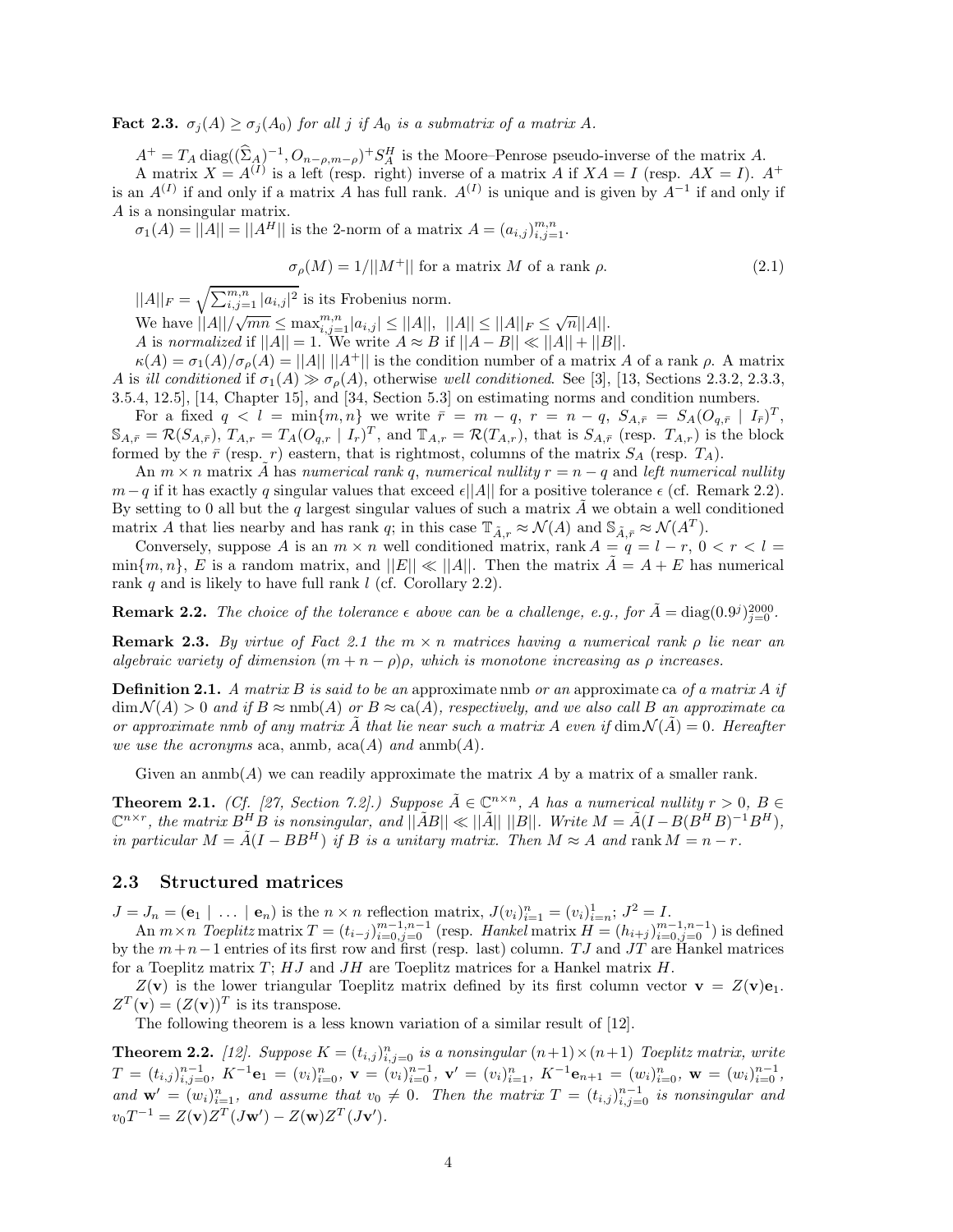**Remark 2.4.** For any positive integer q we can embed a nonsingular  $n \times n$  Toeplitz matrix T into *an*  $(n+q) \times (n+q)$  *Toeplitz matrix K with the*  $n \times n$  *leading principal block T and then recursively apply Theorem 2.2 to express the inverse*  $T^{-1}$  *via the column vectors*  $K^{-1}$ **e**<sub>1</sub> *and*  $K^{-1}$ **e**<sub>*n+q</sub></sub>. For</sub> larger integers q the alternative expression of part (b) of Theorem 13.2 is superior.*

*n* × *n* structured matrices having a small *displacement rank d* extend the class of Toeplitz and Hankel matrices (for which  $d \leq 2$ ) and can be represented by displacement generators of length *d*, defined by 2*dn* parameters each. Such matrices can be pairwise multiplied in  $O(d^2 n \log n)$  flops and, if nonsingular, inverted in  $O(d^2 n \log^2 n)$  flops each, where every output has displacement rank at most  $2d$  and is represented with at most  $4dn$  parameters  $[1]$ ,  $[11]$ ,  $[15]$ ,  $[16]$ ,  $[22]$ .

#### **2.4 Random sampling and random matrices**

 $|\Delta|$  is the cardinality of a set  $\Delta$ .

**Definition 2.2.** Random sampling *of elements from a set* ∆ *is their selection from this set at random, under the same probability distribution, and independently of each other. Random sampling is* Gaussian *or* uniform *if it is done under the Gaussian or uniform probability distribution on the set* ∆*, respectively. A matrix is* random *if its entries have been randomly sampled from a fixed set* ∆*. Such a matrix is* Gaussian or uniform random *over the set* ∆ *if the random sampling is Gaussian or uniform, respectively.*

**Definition 2.3.** *A matrix or a vector is a* Gaussian random matrix or vector *with a mean µ and a positive variance*  $\sigma^2$  *if it is filled with independent identically distributed Gaussian random variables, all having mean*  $\mu$  *and variance*  $\sigma^2$ *.*  $\mathcal{G}_{\mu,\sigma}^{m\times n}$  *is the set of*  $m \times n$  *Gaussian random matrices. They are* standard *if*  $\mu = 0$  *and*  $\sigma = 1$ ; they are *N*-standard for a positive parameter *N if*  $\mu = 0$  *and if* the *ratio*  $\sigma/N$  *is neither large nor small.*  $\mathcal{G}_{0,(N)}^{m \times n}$  *denotes the set of such matrices of size*  $m \times n$ *.* 

**Definition 2.4.**  $F_X(y) = \text{Probability}\{X \leq y\}$  *for a real random variable X is the* cumulative distribution function (cdf) of X evaluated at y.  $F_A(y) = F_{\sigma_l(A)}(y)$  for an  $m \times n$  matrix A and an  $integer l = min{m, n}.$ 

### **2.5 Nonsingularity of random matrices and submatrices**

Recall that the total degree of a multivariate monomial is the sum of its degrees in all its variables. The total degree of a polynomial is the maximal total degree of its monomials.

**Lemma 2.1.** *[5], [33], [40]. For a set*  $\Delta$  *of cardinality*  $|\Delta|$  *(in a fixed ring or field, e.g., in* ℂ*) let a polynomial in m variables have a total degree d, and let it not vanish identically on this set. Then the polynomial vanishes in at most*  $d|\Delta|^{m-1}$  *points.* 

Hereafter we always sample the values of Gaussian random variables from infinite sets  $\Delta \subseteq \mathbb{R}$ .

**Corollary 2.1.** *Under the assumptions of Lemma 2.1 let the values of the variables of the polynomial be randomly sampled under the Gaussian probability distribution. Then the polynomial vanishes with probability 0.*

**Corollary 2.2.** *Assume a Gaussian random*  $m \times n$  *matrix A and any*  $m \times n$  *matrix M with entries from*  $\mathbb{R}$ *. Then any nonempty square submatrix of the matrix*  $A + M$  *is singular with probability 0.* 

*Proof.* The determinant of a  $k \times k$  matrix is a polynomial of total degree k in the entries and does not vanish for generic matrices *M*. It remains to apply Corollary 2.1. □

Under the uniform sampling from a finite set of large cardinality, the above results are readily extended; the probablility bounds become close to 0 rather than 0.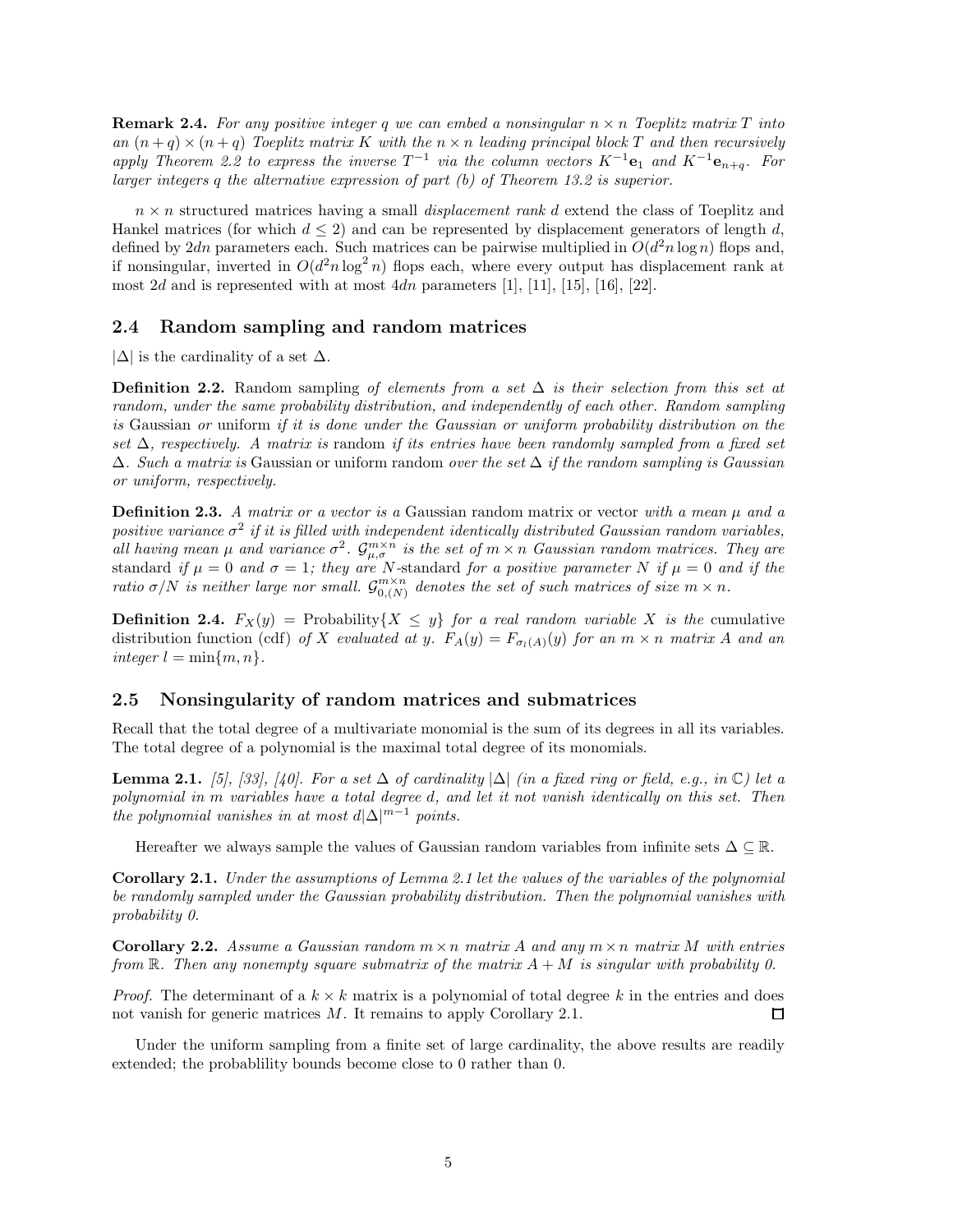### **2.6 The extreme singular values of random matrices, randomized matrix products, and randomized reduction of the computation of nmbs to the case of matrices of full rank**

A standard Gaussian random matrix *M* (cf. Definition 2.3) is well conditioned with a high probability [4], [7], [9], [2], and even adding such a matrix is likely to turn a normalized matrix into a well conditioned matrix [30]. We recall some basic results in this area; in particular we specify the respective estimates in Theorem 2.3, taken from [35] and applied in the proof of our Theorem 2.5, which is the basis of our condition estimates.

For an  $m \times n$  matrix M of full rank  $l = \min\{m, n\}$  we have  $\sigma_l(M) = 1/||M^+||$  and consequently  $F_{\sigma_l(M)}(y) = F_{1/||M^+||}(y)$ ; hereafter we write  $F_{1/||M^+||}(y)$  more frequently than  $F_{\sigma_l(M)}(y)$ . Gaussian random matrices have full rank with probability 1 (see the previous subsection)

The following theorem provides an upper bound on the probability (the cdf) that the smallest singular value of Gaussian random matrix *M* is at most *y* (cf. (2.1) and Definition 2.4), whereas the argument *y* of the cdf is a probabilistic lower bound on the smallest singular value of the matrix *M*. The bounds can be strengthened by a factor  $y^{|m-n|}$  [9], [2].

**Theorem 2.3.** *(See [35, Theorem 3.3].) Suppose*  $M \in \mathcal{G}_{\mu,\sigma}^{m \times n}$ ,  $l = \min\{m,n\}$ , and  $y \ge 0$ . Then the *matrix M has full rank with probability* 1 *and*  $F_{1/||M^+||}(y) \leq 2.35$   $y\sqrt{l/\sigma}$ .

The following theorem and corollary supply lower bounds on the probabilities that  $||M|| \leq y$ and  $\kappa(M) \leq y$  for a scalar y and a Gaussian random matrix M. The arguments y of the cdfs can also be viewed as probabilistic upper bounds on the norm ||*M*|| and the condition number  $\kappa(M)$ , respectively. The corollary shows that the function  $1 - F_{\kappa(M)}(y)$  is proportional to  $\sqrt{\log y}/y$ as  $y \to \infty$ . Increasing the value  $\sigma$  increases the lower bound on the cdf of  $\kappa(M)$ , which yields probabilistic upper bound *y* on  $\kappa(M)$ . For small values  $\sigma y$  and a fixed *n* the lower bound becomes negative, in which case the result becomes trivial.

**Theorem 2.4.** *(See [6, Theorem II.7].) Suppose*  $M \in \mathcal{G}_{0,\sigma}^{m \times n}$ . Then  $F_{\vert M \vert}(y) \geq 1 - \exp(-x^2/2)$  for  $x = y/\sigma - 2\sqrt{n} \ge 0$ .

**Corollary 2.3.** *(See [35, Theorem 3.1].) Under the assumptions of Theorem 2.3, let*  $||M|| \leq \sqrt{l}$ *. Then*  $F_{\kappa(M)}(y) \geq 1 - (14.1 + 4.7\sqrt{(2 \ln y)/n})n/(y\sigma)$  *for all*  $y \geq 1$ *.* 

The following theorem shows that  $\sigma_{\text{rank }W} \leq y$  with a probability of at most the order *y* for  $W = GM$ ,  $W = MH$ , and Gaussian random matrices *G* and *H*. Therefore it is unlikely that multiplication by them can dramatically decrease the smallest positive singular value of a matrix, even though  $UV = O$  for some pairs of rectangular unitary matrices U and V.

**Theorem 2.5.** [29]. Suppose  $G \in \mathcal{G}_{\mu,\sigma}^{r\times m}$ ,  $H \in \mathcal{G}_{\mu,\sigma}^{n\times r}$ ,  $M \in \mathbb{R}^{m\times n}$ , and  $y \ge 0$ . Then  $\max\{F_{1/||(GM)^{+}||}(y), F_{1/||(MH)^{+}||}(y)\} \le 2.35y$  $\frac{\mu, \epsilon}{\mu}$  $\hat{r}/(\sigma_{\text{rank }M}(M)\sigma)$  *for*  $\hat{r} = \min\{r, \text{rank }M\}.$ 

**Remark 2.5.** *Corollary 2.2 can be readily extended to all structured matrices of interest. On the extension of the results of this subsection to the case of matrices with complex entries and Toeplitz matrices see [4], [7], [9], [2] and [29, Sections 3.3 and 3.5]. In short, all natural extensions to complex matrices have been proved and strongly supported empirically; all such extensions to the Toeplitz case also have strong empirical support, but the respective formal results have been limited to the extension of Theorem 2.3 in [29, Section 3.3] so far.*

### **3 A nmb of a matrix via randomization and projection**

#### **Algorithm 3.1. A nmb via randomization and projection***.*

INPUT:  $An \, m \times n$  *matrix*  $A$  *of full rank*  $m$ *, for*  $m \leq n$  (*cf. Section 5).* 

Output: *FAILURE with probability* 0 *or a* nmb(*A*)*.*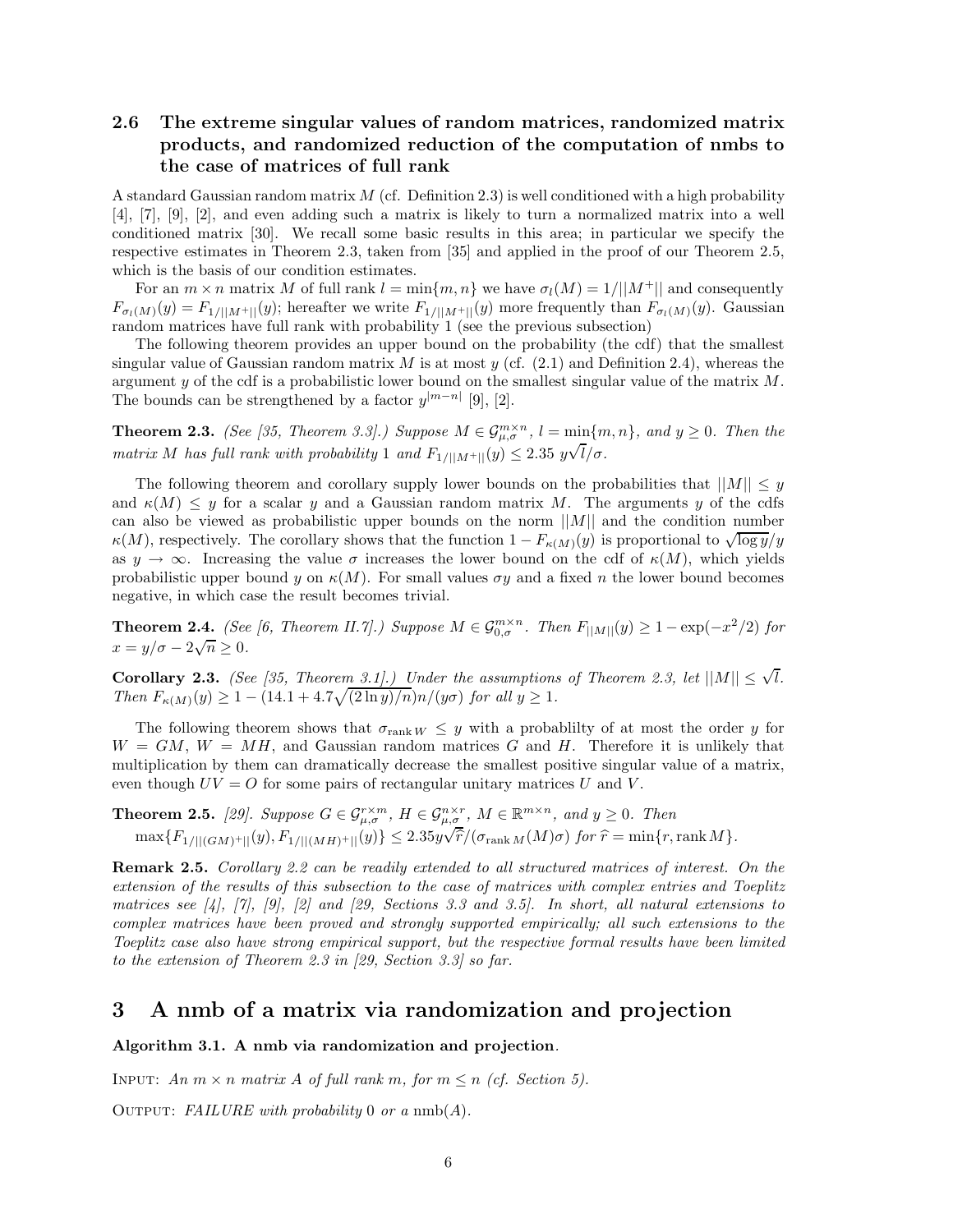COMPUTATIONS:

- *1. Generate matrix*  $G \in \mathcal{G}_{0,1}^{n \times (n-m)}$ .
- 2. Compute the matrix  $B = (I_n A^H(AA^H)^{-1}A)G$ *. Output FAILURE and stop if this matrix is rank deficient. Otherwise output it as a* nmb(*A*)*.*

Correctness proof. Surely  $A(I_n - A^H(AA^H)^{-1}A) = O_{m,n-m}$ . So  $\mathcal{R}(B) \subseteq \mathcal{N}(A)$ , whereas  $\dim(B) = n - m = \dim(\mathcal{N}(A))$  because an  $n \times (n - m)$  matrix G has full rank with probability 1.

**Remark 3.1.** *If* rank  $A < m$ , then matrix  $AA<sup>T</sup>$  *is singular and Algorithm 3.1 fails.* 

The map  $A \to AA^H$  squares the condition number,  $\kappa(AA^H) = (\kappa(A))^2$ , thus complicating numerical inversion of the matrix  $AA<sup>H</sup>$ . We will avoid such a shortcoming by working with matrices of a little larger size and still using no orthogonalization (see Theorem 4.2 and Remark 6.1).

### **4 Nmbs of a matrix via randomized post-multiplication**

Clearly the null space of a matrix having full column rank consists of the vector **0**. If  $m < n$  and if  $A = (A_w | A_e)$  is an  $m \times n$  matrix with nonsingular  $m \times m$  western block  $A_w$ , then we can compute  $\lim_{L \to \infty} \ln(A) = \int_{-L}^{L} A^{-1}_{w} A_{e}$ *<sup>I</sup>n*−*m* ). Next we extend this simple recipe to  $m \times n$  matrices *A* of full rank *m*.

### **Algorithm 4.1. A nmb via post-multiplication.**

INPUT: *An*  $m \times n$  *matrix A of full rank*  $m$ *, for*  $m \leq n$  *(cf. Section 5).* 

OUTPUT: *FAILURE with probability* 0 *or a*  $nmb(A)$ *.* 

COMPUTATIONS:

- *1. Generate standard Gaussian random matrix*  $(S | T) \in \mathcal{G}_{0,1}^{n \times n}$  where  $S \in \mathcal{G}_{0,1}^{n \times m}$ . Output *FAILURE if the matrix*  $(S | T)$  *is singular (cf. Theorem 4.1).*
- *2. Otherwise compute the matrix AS. Output FAILURE if it is singular (cf. Theorem 4.1).*
- *3. Otherwise output the matrix* (*S* | *T*) −(*AS*)−<sup>1</sup>*AT <sup>I</sup>n*−*m*  $\bigg\}$  as a nmb(A).

Correctness of the algorithm is verified by inspection.

**Theorem 4.1.** *The matrices AS* and  $(S | T)$  *in Algorithm 4.1 are nonsingular with probability* 1*.* 

*Proof.* det(*AS*) (resp. det(*S* | *T*)) is a polynomial of a degree at most *m* (resp. *n*) in the entries of the matrix *S* (resp.  $(S | T)$ ). The polynomial does not vanish identically in these entries (provided that rank  $A = m$ ). Now the theorem follows from Corollary 2.1. ◻

The theorem implies that Algorithm 4.1 is extremely unlikely to fail. In its numerical implementation we should also output FAILURE if the matrices (*S* | *T*) or *AS* are ill conditioned. The matrix  $(S | T)$  is expected to be well conditioned in virtue of Corollary 2.3. Next we probabilistically estimate the values  $\sigma_m(AS)$  below and  $\kappa(A)$  above.

**Theorem 4.2.** *For the matrices A and S of Algorithm 4.1 we have*

**(a)**  $F_{1/||(AS)^{-1}||}(y) \leq 2.35y\sqrt{m}/\sigma_m(A)$  and<br>
(b) the condition number  $u(AS)$  is concepted.

*(b)* the condition number  $\kappa(AS)$  is expected to have at most the order  $\kappa(A)$ .

*Proof.* Part (a) follows from Theorem 2.5 (for  $M = A$ ,  $H = S$ , and  $\sigma = 1$ ) and implies part (b) because  $||AS|| \le ||A|| \cdot ||S||$  and by virtue of Theorem 2.4 applied for  $M = S$ . П

**Remark 4.1.** *For*  $S = A^H$  *the matrix AS is nonsingular, but*  $\kappa(AS) = (\kappa(A))^2$ *. By virtue of Theorem 4.2 we do not expect to have such a problem where S is Gaussian random matrix.*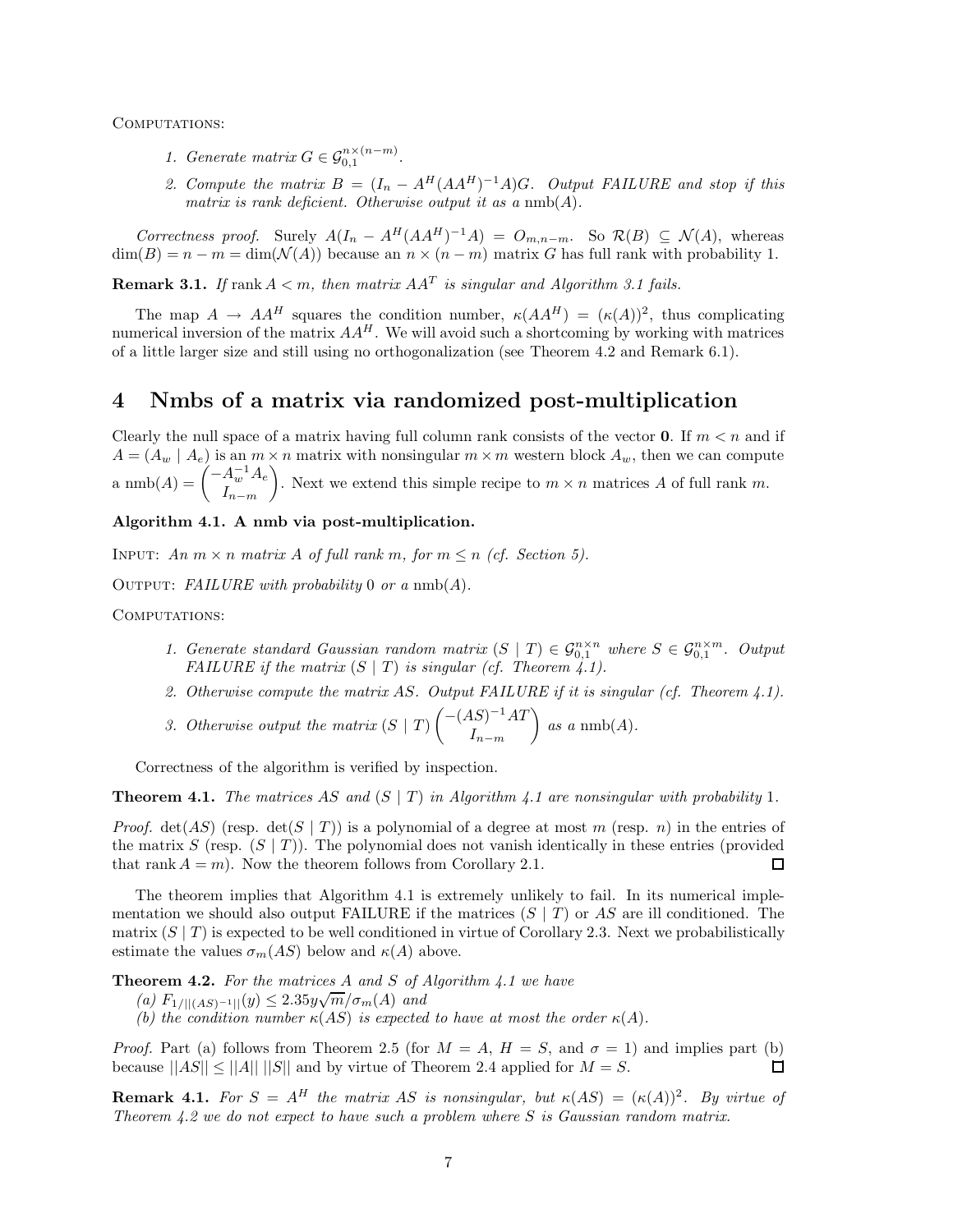**Remark 4.2.** *Our estimates for ranks and condition numbers in this and the next sections can be readily extended from random input matrices to all their leading blocks (see Section 11.3). It follows that Gaussian elimination with no pivoting and block Gaussian elimination are likely to be numerically safe for computing the inverse of the above matrix AS as well as the left inverse of the matrix C in the next section.*

### **5 Extension of nbm algorithms to the case of rank deficient inputs**

If rank  $A < m$  in Algorithms 3.1 or 4.1, then the matrices  $AA<sup>H</sup>$  and  $AS$  are singular and the algorithms fail. If, however, we are given  $\rho = \text{rank } A$ , then by replacing the input matrix A with  $A = GA$  for  $G \in \mathcal{G}_{0,1}^{\rho \times m}$  we can expect to fix the rank deficiency.

Indeed apply the techniques of Section 2.5 and deduce that with probability 1 we have  $\text{nmb}(A)$  =  $\text{nmb}(GA)$  and  $\text{rank}(GA) = \rho$ . Furthermore  $||GA|| \le ||G|| ||A||$ , and thus Theorem 2.4 implies that the norm  $||GA||$  is expected to have order  $||A||$ . Moreover, in addition apply Theorem 2.5 for  $M = A$ to bound the cdf  $F_{1/||(GA)+||}(y)$  and obtain that the map  $A \Longrightarrow GA$  is not expected to blow up the condition number of *A*.

To sum up, we can expect that randomized premultiplication of *A* by  $G \in \mathcal{G}_{0,1}^{\rho \times m}$  enables us to and Algorithms 3.1 and *A*.1 safely to a rank deficient matrix *A* of any size if we are given its rank extend Algorithms 3.1 and 4.1 safely to a rank deficient matrix *A* of any size if we are given its rank  $\rho =$ rank *A*.

If, however, the matrix *A* is sparse or structured, these advantages are partly lost in multiplication by random matrices. Our nbm algorithms in the next section better keep matrix sparseness and structure.

### **6 Randomized northern augmentation**

Given an  $m \times n$  matrix  $A$  and  $\rho = \text{rank } A$ , we generate matrix  $V \in \mathcal{G}_{0, (||A||)}^{r \times n}$  for  $r = n - \text{rank } A$ . Then with probability 1 we have rank  $C = n$  for  $C =$  $\sqrt{V}$ *A*  $\binom{6}{r}$  (cf. Theorem 6.1), the first *r* columns of a left inverse  $C^{(I)}$  form a nmb(A), and the condition number  $\kappa(C)$  is expected to have the order of  $\kappa(A)$ . Consequently with our randomized augmentation we expect to have no numerical problems unless the condition number  $\kappa(A)$  is large. Furthermore, by applying such a randomized northern augmentation to a nearby  $m \times n$  ill conditioned matrix  $\tilde{A}$  where  $m \geq n$ , we expect to decrease its condition number to the order  $\kappa(A)$  (see Theorem 10.3 and Remark 10.1).

### **6.1 A randomized nmb algorithm based on northern augmentation**

#### **Algorithm 6.1. A nmb via randomized northern augmentation.**

INPUT:  $An \, m \times n \, matrix \, A \, and \, its \, rank \, \rho, \, 0 < \rho < n.$ 

OUTPUT: *FAILURE with probability* 0 *or a matrix*  $B = \text{nmb}(A)$ .

COMPUTATIONS:

*1. Write*  $r = n - \rho$  *and generate matrix*  $V \in \mathcal{G}_{0, (||A||)}^{\rho \times n}$ . Output FAILURE if the matrix  $C =$  $\sqrt{V}$ *A is rank deficient. This occurs with probability 0 (see Theorem 6.1).* 

2. Otherwise compute and output the matrix  $B = C^{(I)} \begin{pmatrix} I_r \\ O_{m,r} \end{pmatrix}$ .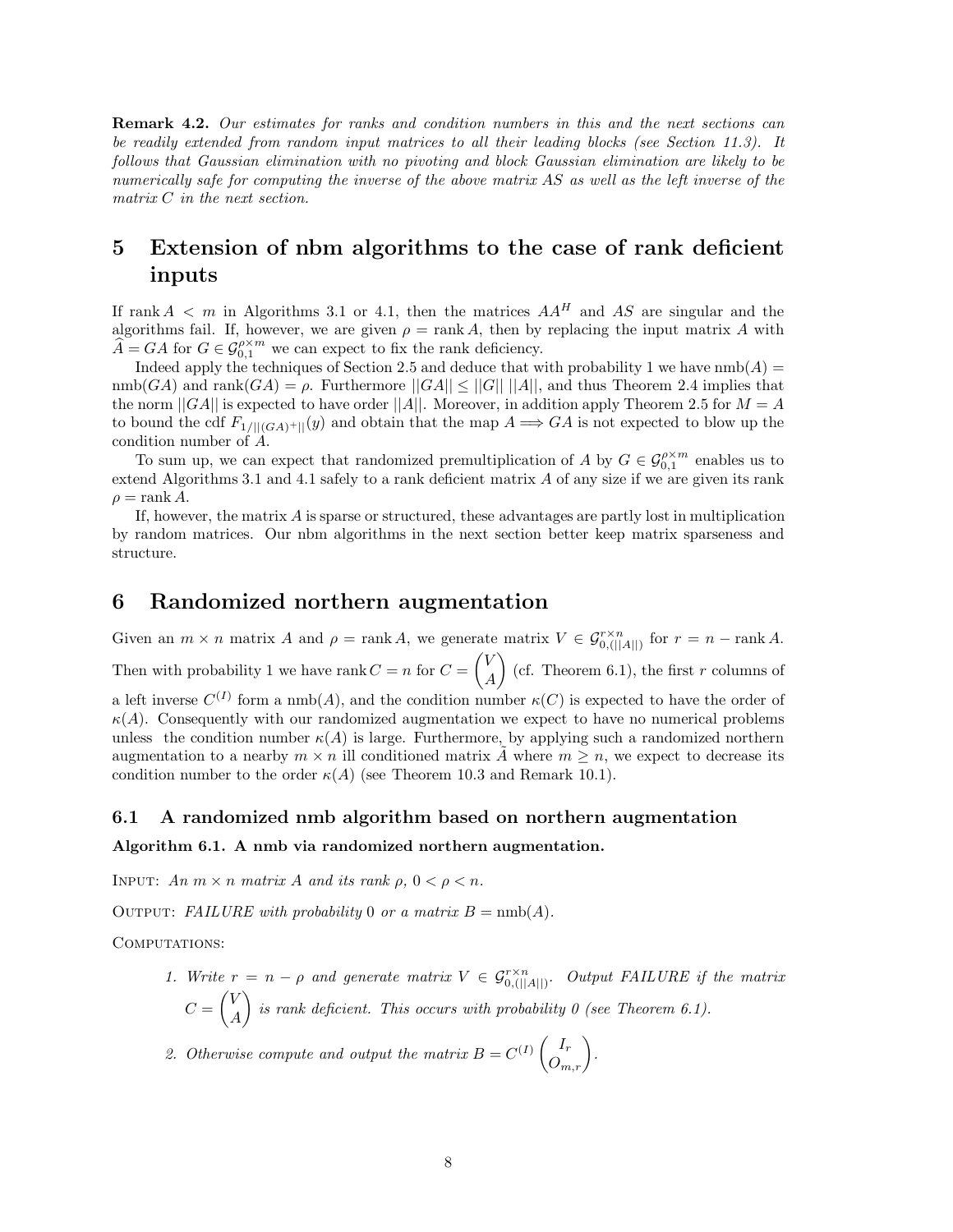*Correctness proof.* Let  $Y = \text{nmb}(A) \in \mathbb{C}^{n \times r}$ . Then  $CY = \begin{pmatrix} VY \\ O_{m,r} \end{pmatrix}$ ,  $Y = C^{(I)} \begin{pmatrix} VY \\ O_{m,r} \end{pmatrix} =$  $C^{(I)}\begin{pmatrix} I_r \\ O_{m,r} \end{pmatrix} VY$ , and so

$$
\mathcal{N}(A) = \mathcal{R}(Y) \subseteq \mathcal{R}(B) \text{ for } B = C^{(I)} \begin{pmatrix} I_r \\ O_{m,r} \end{pmatrix}.
$$
 (6.1)

It follows that  $\mathcal{R}(B) = \mathcal{N}(A)$  because  $\dim(\mathcal{R}(B)) = \text{rank } B \leq r = \dim(\mathcal{N}(A))$ . Now correctness is implied by the following theorem.

**Theorem 6.1.** *The matrix C of Algorithm 6.1 has full column rank n with probability 1.*

*Proof.* Let a  $\rho \times n$  submatrix  $A_{\rho,n}$  of the matrix A have full rank  $\rho$  and write  $C_{n,n}$  =  $\begin{pmatrix} V \\ A_{\rho,n} \end{pmatrix}$ . Clearly, det  $C_{n,n}$  is a polynomial of a degree at most r in the entries of the matrix V and does not vanish identically in these entries because the matrix  $A_{\rho,n}$  has full rank. By virtue of Corollary 2.1 det  $C_{n,n}$  vanishes with probability 0 in the case of Gaussian random matrix V. det  $C_{n,n}$  vanishes with probability 0 in the case of Gaussian random matrix *V*.

### **6.2 Probabilistic bounds on the condition number**

In this subsection we prove that the condition number  $\kappa(C)$  is expected to be of at most the order  $\frac{\sigma_1(A)}{\sigma_\rho(A)} = \kappa(A)$  provided *V* is a ||*A*||-standard Gaussian random matrix.

**Theorem 6.2.** *Suppose that*  $A \in \mathbb{C}^{m \times n}$ ,  $V \in \mathbb{C}^{r \times n}$ ,  $C = \begin{pmatrix} V & \mathcal{F} \\ \mathcal{F} & \mathcal{F} \end{pmatrix}$ *A*  $\left( \int_{0}^{\infty} \right)$ , rank  $C = n$ ,  $\rho = \text{rank } A = n - r$ , and rank  $V = r$ . Let  $A = S_A \Sigma_A T_A^H$  be full SVD of the matrix A, where  $\Sigma_A = \text{diag}(\Sigma_A, O_{m-\rho,r})$  and  $\hat{\Sigma}$  $\widehat{\Sigma}_A$  *is a*  $\rho \times \rho$  *diagonal matrix of the positive singular values of A. Write* 

$$
diag(I_r, S_A^H)CT_A = \begin{pmatrix} M \\ O_{m-\rho,n} \end{pmatrix}, \ M = \begin{pmatrix} V_0 & V_1 \\ \hat{\Sigma}_A & O_{\rho,r} \end{pmatrix}.
$$
 (6.2)

 $\int_{c}^{R} f(R) \leq \left( \frac{1}{\sigma_{\rho}(A)} + \frac{1}{\sigma_{\rho}(V_1)} + \frac{||V_0||}{\sigma_{\rho}(A)\sigma_{\rho}(V_1)} \right) ||C||.$ 

*Proof.* We have rank  $M = \text{rank } C = n$ , and so the matrix M is nonsingular. Furthermore  $||M^{-1}|| \le$  $\begin{pmatrix} O_{\rho,r} & \widehat{\Sigma}_A^{-1} \\ V_1^{-1} & -V_1^{-1}V_0\widehat{\Sigma}_A^{-1} \end{pmatrix}$  $\setminus$  $||\hat{\Sigma}_A^{-1}|| + ||V_1^{-1}|| + ||\hat{\Sigma}_A^{-1}|| ||V_1^{-1}|| ||V_0||$  because  $M^{-1} =$  $\text{Substitute } ||\hat{\Sigma}_A^{-1}|| =$  $\frac{1}{\sigma_p(A)},$   $||V_1^{-1}|| = \frac{1}{\sigma_r(V_1)},$   $||M^{-1}|| = \frac{1}{\sigma_n(M)} = \frac{1}{\sigma_n(C)},$  and  $\kappa(C) = \frac{||C||}{\sigma_n(C)}$  and obtain the theorem.  $\Box$ 

**Corollary 6.1.** *Under the assumptions of Theorem 6.2 let*  $||V||/||A|| = t \neq 0$  *and write*  $\kappa = \kappa(A)$ *and*  $\kappa_1 = \frac{||V||}{\sigma_r(V_1)}$ . Then  $\kappa(C) \le \sqrt{1+t^2}(\kappa_1/t + \kappa + \kappa \kappa_1)$ .

*Proof.* We have  $||C|| \le \sqrt{||A||^2 + ||V||^2} = \sqrt{1+t^2}||A||$  because  $||V|| = t||A||$ . Moreover  $||V_0|| \le$  $||VT_A|| = ||V||$  for  $(V_0 | V_1) = VT_A$ . Substitute these bounds into Theorem 6.2.

Next we estimate  $\sigma_r(V_1)$  below provided *V* is Gaussian random matrix.

**Theorem 6.3.** *Under the assumptions of Theorem 6.2 suppose*  $V \in \mathcal{G}_{\mu,\sigma}^{r \times n}$ . Then  $F_{1/||V_{1}^{-1}||}(y) \leq$ 2*.*35*y* <sup>√</sup>*r/σ.*

 $\left(\frac{O_{n-r,r}}{I}\right)$ - replacing *M*.  $\Box$ *Proof.* Apply Theorem 2.5 for  $G = V$  and the unitary matrix  $T_A$ *Ir*

**Remark 6.1.** *Assume that A*, *V and C are the matrices of Algorithm 6.1 where*  $V \in \mathcal{G}_{0,\{||A||\}}^{\mathcal{F} \times n}$ .<br>Then by virtue of Theorem 6.2 and Conclleme 6.1, we see are smoot that the values  $||U||$  and  $u(C)$  be *Then by virtue of Theorem 6.3 and Corollary 6.1, we can expect that the values*  $||V||$  and  $\kappa(C)$  *have the orders*  $||A||$  *and at most*  $\kappa(A)$ *, respectively.*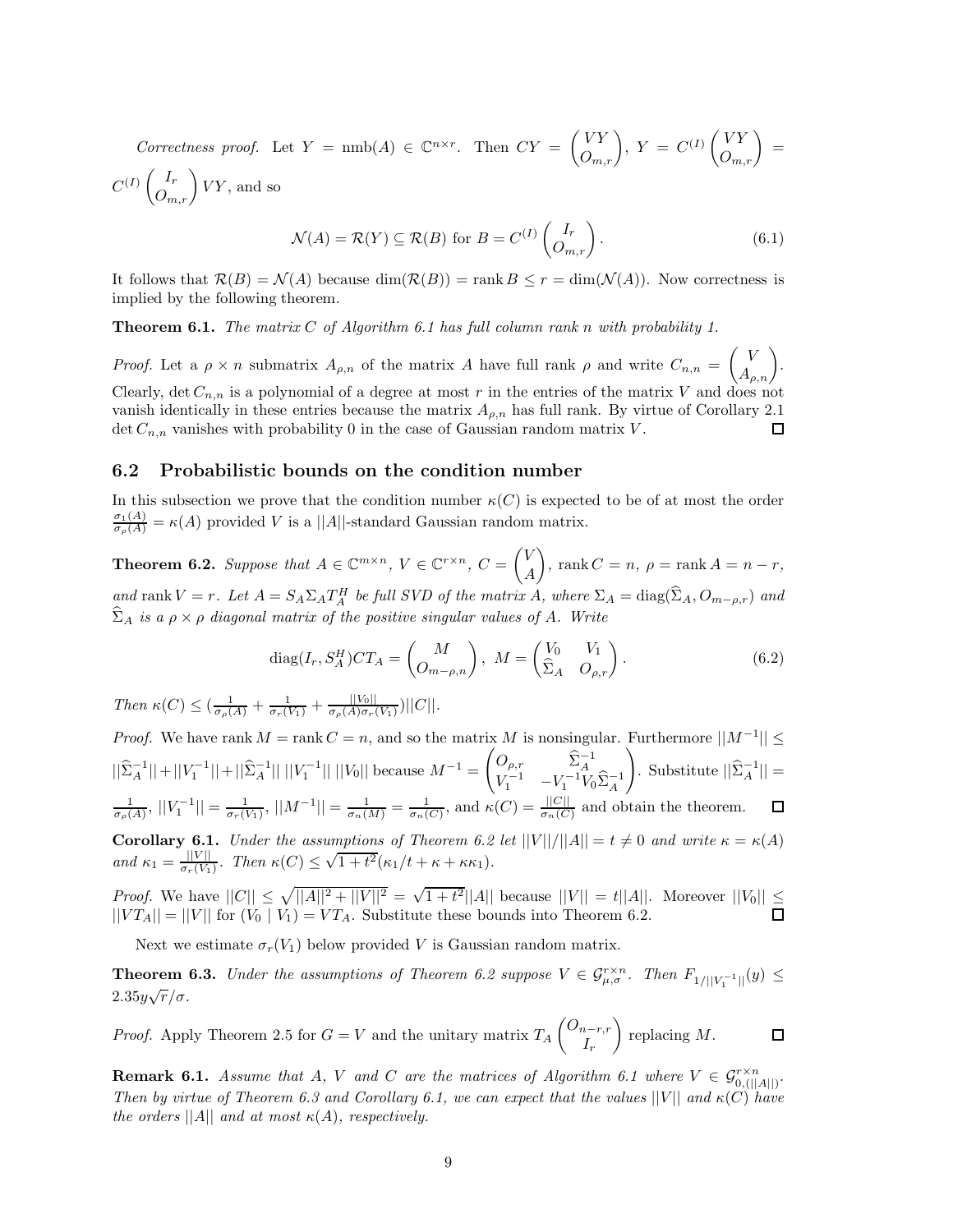**Remark 6.2.** One can readily extend the upper bound on the condition number  $\kappa(C)$  to the case *where*  $||A|| \approx 1$ ,  $V = (I_r | \bar{V})$ , and  $\bar{V} \in \mathcal{G}_{0,1}^{r\times(n-r)}$ . We have similar extension for northwestern quamentation, linked to additive preprocessing of [97] (see the end of Section 11.9) *augmentation, linked to additive preprocessing of [27] (see the end of Section 11.2).*

### **7 The nmb computation where the rank is not known**

Given a matrix  $A \in \mathbb{R}^{m \times n}$  and a range  $\rho_- \leq \rho \leq \rho_+$  for its unknown rank  $\rho$ , e.g.,  $\rho_- = 0$  and  $\rho_+ = \min\{m, n\}$ , we can search this range for the rank as follows. For a candidate integer *i* and  $G \in \mathcal{G}_{0,1}^{i \times m}$ , we can apply one of our nmb Algorithms 3.1 or 4.1 to the product *GA*. Both algorithms fail for  $i > \rho$ , but with probability 1 output a correct  $\text{nmb}(A) = \text{nmb}(GA)$  for  $i \leq \rho$ . We can apply these tests at first for  $i = \rho_-$  and then recursively for  $i = \rho_- + 2^h$ ,  $h = 0, 1, \ldots$  If the test fails for some positive *h* but succeeded for *h* − 1, then with probability 1 we have  $\rho_+ + 2^{h-1} \leq \rho < \rho_+ + 2^h$ and can compute  $\rho$  in  $h_{+} = \lfloor \log_2(\rho - \rho_{-}) \rfloor + 1$  steps of binary search, thus performing at most  $1+2h_+ \approx 2 \log_2(\rho - \rho_-)$  tests overall.

Alternatively we can compute the rank by using about  $2 \log_2(\rho_+ - \rho)$  tests based on the northern augmentation of Algorithm 6.1. Fix a positive *i*, generate an  $i \times n$  random matrix *V*, write  $C =$  $\sqrt{V}$ *A* -,

 $B = C^{(I)}\begin{pmatrix} I_i \\ O_{m,i} \end{pmatrix}$ , and  $r = n - \rho$ , and compute  $\rho = \text{rank } A$  based on the following properties.

- (a) The matrix *C* is rank deficient and consequently has no left inverse if  $i < r$ .
- (b) With probability 1 the matrix *C* has full rank and consequently has a left inverse if  $i \geq r$ .
- (c) Suppose the matrix *C* has full rank. Then (6.1) implies that  $i = r$  if and only if  $AB = O_{m,i}$ .

We can recursively test whether the matrix *C* has full rank for the integers  $i = \rho_+, \rho_+ - 1, \rho_+ 2, \rho_{+}-4, \ldots$  If we detect rank deficiency for  $i = \rho_{+}-2^{h}$  and some positive *h* but not for  $i = \rho_{+}-2^{h-1}$ , then we compute  $\rho$  by means of binary search in the range  $\rho_+ - 2^h \leq \rho \leq \rho_+ - 2^{h-1}$ . The search relies on properties (a) and (b), which imply correctness of the test with probaility 1. We can use property (c) to verify correctness of the output value.

Finally we can compute both rank  $M$  and a  $\text{nmb}(M)$  in just two steps by combining northern augmentation with aggregation provided the matrix  $C =$  $\sqrt{V}$ *A* ) has full rank.

#### **Algorithm 7.1. Randomized northern augmentation with aggregation for a nmb.**

INPUT:  $An \, m \times n$  *matrix*  $A$  *having an unknown rank*  $\rho$  *and a*  $k \times n$  *matrix*  $V$  *such that*  $n - k \leq \rho < n$ and the matrix  $C =$  $\sqrt{V}$ *A* - *has full rank n (this holds with probability 1 if V is a random matrix).*

OUTPUT:  $a \; nmb(A)$ .

COMPUTATIONS:

- *1. Compute the matrix*  $B = C^{(I)}\begin{pmatrix} I_k \ O_{m,k} \end{pmatrix}$ *. Output it as a* nmb(*A*) *if*  $AB = O_{m,k}$ *.*
- 2. Otherwise successively compute the matrices  $X = \text{ca}(AB)$ ,  $\text{ca}(A) = BX \in \mathbb{C}_{k,h}$  for an *integer*  $h \geq k - n + \rho$ *, and a* nmb(*A*) *based on Fact 2.2.*

**Theorem 7.1.** *(Cf. [13, Theorem 12.4.1].) The matrix BX computed in Algorithm 7.1 is a* ca(*A*)*.* 

*Proof.* Equation  $X = \text{ca}(AB)$  implies that  $ABX = O_{m,h}$ , that is,  $\mathcal{N}(A) \supseteq \mathcal{R}(BX)$ . Let us prove that  $\mathcal{N}(A) \subseteq \mathcal{R}(BX)$ , that is,  $\mathbf{y} = BX\mathbf{w}$  for some vector **w** as soon as  $A\mathbf{y} = \mathbf{0}$ . Note that  $\mathcal{N}(A) = \mathcal{R}(B)$  because rank  $C = n$  by assumption. This implies that  $\mathbf{y} = B\mathbf{z}$  for some vector **z**. Finally  $z = Xw$  for some vector **w** because  $Ay = ABz = 0$  and because  $X = ca(AB)$  by assumption.  $\Box$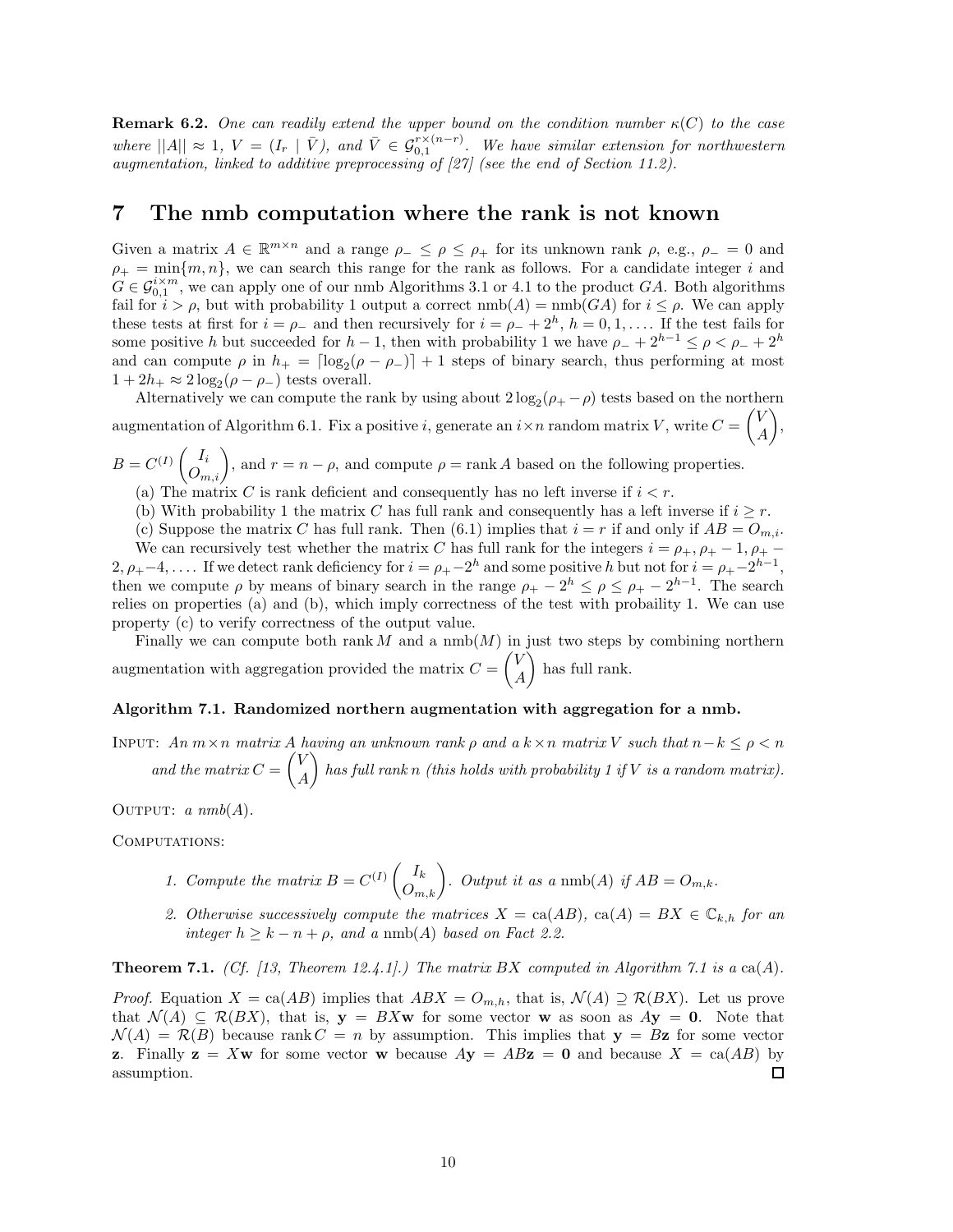Algorithm 7.1 is an *aggregation/disaggregation process* (cf. [18] and our Section 10): we first aggregate an  $m \times n$  input matrix A into the matrix AB of the smaller size  $m \times k$ , then, at Stage 2. compute a ca  $X = \text{ca}(AB)$  for such a matrix, and finally disaggregate this ca into BX, which is a ca for the matrix *A*.

### **8 Block row modification**

Suppose we seek a nmb of a matrix *M* = *N A* where  $A \in \mathbb{R}^{m \times n}$ , rank  $A = n - r$  (we can compute it by applying our techniques in Section 7), and  $N \in \mathbb{R}^{r \times n}$ . Assume that rank  $A = \text{rank } M$ ; otherwise we can replace A with  $GA$  for an  $m \times m$  random matrix  $G$ , and then we would have  $nmb(A) = nmb(GA)$  and rank  $M = rank(GA)$  with probability 1.

Now instead of northern augmentation we can apply northern block row modification, that is we can replace the northern block *N* with ||*A*||-standard Gaussian random matrix. This technique is similar to northern augmentation, except that it is restricted to  $(m+r) \times n$  matrices A for  $m+r \geq n$ but has an advantage of keeping the matrix size intact. Let us extend Algorithm 7.1 respectively.

#### **Algorithm 8.1. A nmb via randomized northern block row modification.**

INPUT: *Two matrices*  $A \in \mathbb{R}^{m \times n}$  *and*  $N \in \mathbb{R}^{r \times n}$  *such that the ratio*  $||N||/||A||$  *is neither large nor*  $small and rank A = rank M = n - r for M =$  *N A* - *.*

OUTPUT: *FAILURE with probability* 0 *or a* nmb( $M$ ).

COMPUTATIONS:

- 1. Generate matrix  $V \in \mathcal{G}_{0, (||A||)}^{r \times n}$ . Output FAILURE if the matrix  $C =$  $\sqrt{V}$ *A* - *is column rank deficient. (The results of Section 2.5 imply that this occurs with probability* 0*.)*
- 2. Otherwise compute and output the matrices  $B = C^{(I)} \begin{pmatrix} I_r \\ O_{m,r} \end{pmatrix}$  and MB. Output FAIL-<br>*I*IP *E* if MB + *Q* and address output *B URE* if  $MB \neq O_{m+r,r}$ ; otherwise output *B*.

Clearly  $\text{mmb}(M) = \text{mmb}(A)$  because  $\text{rank } A = \text{rank } M$ . Consequently the analysis of Algorithm 7.1, including its correctness proof, is extended to Algorithm 8.1.

### **9 Computing anmbs**

We can readily extend all our algorithms for computing ranks and nmbs to computing numerical ranks and amnb. Here is an extension of Algorithm 6.1 to computing an anmb of a matrix A that has numerical rank  $\tilde{\rho}$ .

#### **Algorithm 9.1. An anmb via randomized northern augmentation.**

INPUT: an  $m \times n$  matrix  $\tilde{A}$ , with  $||A|| \approx 1$ , and its numerical rank  $\tilde{\rho}$ ,  $0 < \tilde{\rho} < n$ .

OUTPUT: FAILURE with probability 0 or an anmb  $(\tilde{A})$ .

COMPUTATIONS:

*1. Write*  $\tilde{r} = n - \tilde{\rho}$  and generate a ||A||-standard Gaussian random matrix V of size  $\tilde{r} \times n$ . *Output FAILURE if*  $\tilde{C} = \begin{pmatrix} V & 0 \\ 0 & 0 \end{pmatrix}$ *A*˜ - *is a rank deficient matrix (this occurs with probability* 0*).*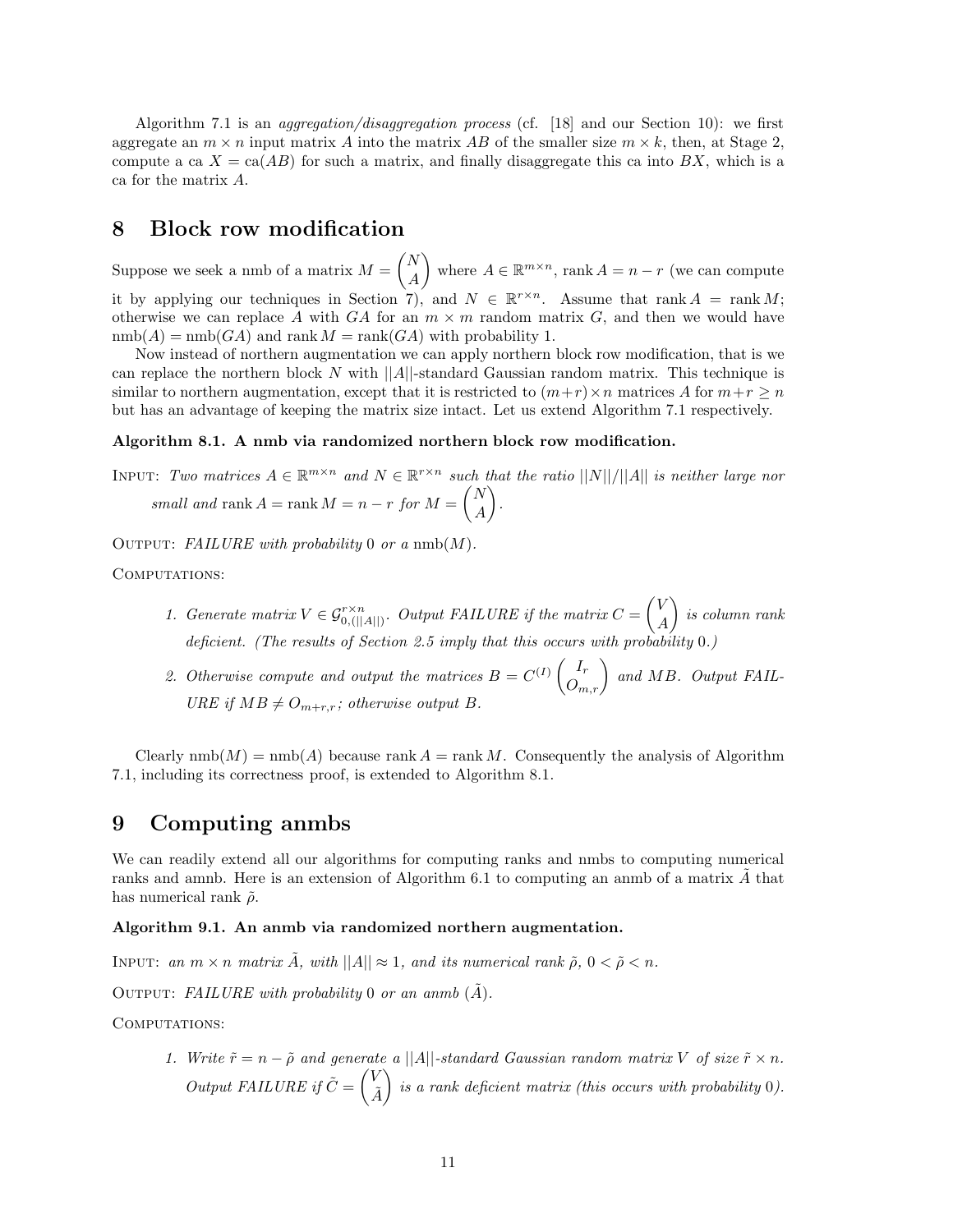2. Otherwise compute and output the matrix  $\tilde{B} = \tilde{C}^+ \begin{pmatrix} I_r^T & I_r^T \end{pmatrix}$  $O_{m,\tilde{r}}$ - *.*

Suppose  $A \approx \tilde{A}$  and rank  $A = \tilde{\rho}$ , write  $C = \begin{pmatrix} V & V \\ V & V \end{pmatrix}$ *A*  $\sum_{i=1}^{\infty}$   $\sum_{i=1}^{\infty}$ *A*˜ ), and assume that the matrix *C* has full rank. Then  $B = C^+ \begin{pmatrix} I_{\tilde{r}} \\ 0 \end{pmatrix} = \text{nmb}(A)$ , whereas  $\tilde{B} - B = (\tilde{C}^+ - C^+) \begin{pmatrix} I_{\tilde{r}} \\ 0 \end{pmatrix}$ ,  $||\tilde{B} - B||$  $O_{m,\tilde{r}}$   $\left\{\n\begin{array}{ccc}\nO_{m,\tilde{r}} & \cup \mathcal{O}_{m,\tilde{r}} \\
O_{m,\tilde{r}} & \cup \mathcal{O}_{m,\tilde{r}}\n\end{array}\n\right\}$  $|B|| \le ||\tilde{C}^+ - C^+|| \le 2||\tilde{C} - C||_F \max\{||C^+||^2, ||\tilde{C}^+||^2\}$  (see [13, Section 5.5.5]) and consequently  $\kappa(C) \approx \kappa(\tilde{C})$ . Furthermore these condition numbers are likely to have order  $\frac{\sigma_1(\tilde{A})}{\sigma_{\tilde{\rho}}(\tilde{A})} \approx \kappa(A) = \frac{\sigma_1(A)}{\sigma_{\tilde{\rho}}(A)}$ provided *V* is a ||*A*||-standard Gaussian random matrix (cf. Section 6.2).

We can search for the numerical rank of *A* by extending the recipes of the first part of Section 7 where we should test whether the matrix *C* is ill conditioned instead of testing whether it is rank deficient. Next we extend Algorithms 7.1 and 9.1 to the computation of an anmb(*A*) by using aggregation where the input matrix *A* has an unknown numerical rank. One can extend the proof of Theorem 7.1 to verify correctness of the resulting algorithm. In our augmentation in Section 13.3 we use upper bounds on numerical rank, but not its exact value.

#### **Algorithm 9.2. Northern augmentation with aggregation for an anmb.**

INPUT: An  $m \times n$  matrix  $\tilde{A}$  having an unknown numerical rank  $\tilde{\rho}$  and a  $k \times n$  matrix V such that *the matrix*  $\tilde{C} = \tilde{C} = \begin{pmatrix} V \\ \tilde{I} \end{pmatrix}$ *A*˜  $\left\{ \begin{array}{l} \right\}$  has full rank *n* and  $n - k \leq \tilde{\rho} < n$ .

OUTPUT: *an anmb* $(A)$ *.* 

COMPUTATIONS:

- *1. Compute the matrix*  $\tilde{B} = \tilde{C}^{(I)} \begin{pmatrix} I_k \\ O_{m,r} \end{pmatrix}$  and the aggregated matrix  $\tilde{A}\tilde{B}$ . Output  $\tilde{B}$ , being *an anmb of*  $\tilde{A}$  *if*  $||\tilde{A}\tilde{B}|| \ll ||\tilde{A}||$   $||\tilde{B}||$ .
- 2. Otherwise successively compute the matrices  $\tilde{X}$  being an aca of  $\tilde{A}\tilde{B}$ ,  $\tilde{B}\tilde{X}$  being an aca of *A*˜*, and an anmb of A*˜ *by extending Fact 2.2.*

**Remark 9.1.** *The computation or estimation of the numerical rank*  $\bar{\rho}$  *of a matrix A is simpler where* the ratio  $\frac{\sigma_{\bar{\rho}}(A)}{\sigma_{\bar{\rho}+1}(A)}$  is larger. The power transforms  $A \implies B = (AA^H)^i A$  for  $i = 1, 2, ...$  increase *every ratio*  $\sigma_{j-1}(A)/\sigma_j(A)$  *exceeding* 1 *because*  $\sigma_j(B) = (\sigma_j(A))^{2i+1}$  *for all i and j*.

### **10 Randomized western augmentation**

Next we study randomized western augmentation for  $m \times n$  matrices with  $m \leq n$ . It relays the task of computing nmbs to other algorithms (such as Algorithm 3.1, 4.1, and 6.1) but prepares their application by controlling the rank and condition number of an input matrix. In particular our algorithms of the previous sections for a nmb(*A*) involve matrices having condition numbers of at most the order  $\kappa(A)$ , but randomized western augmentation is expected to reduce the nmb task to the case of a matrix of full rank that has condition number of a smaller order. Namely suppose  $A \in \mathbb{R}^{m \times n}, \, U \in \mathcal{G}_{0, (||A||)}^{m \times q},$ 

$$
0 < s = m - \operatorname{rank} A \le q < m \le n. \tag{10.1}
$$

Then by virtue of Theorem 10.3 in Section 10.2, the matrix (*U* | *A*) is likely to have full rank and to have condition number  $\kappa(U \mid A)$  of at most the order  $\frac{\sigma_1(A)\sqrt{q}}{\sigma_{m-q}(A)}$ . In the following algorithm we assume that an integer  $q$  satisfying (10.1) is available. In Remark 10.3 we discuss its computation.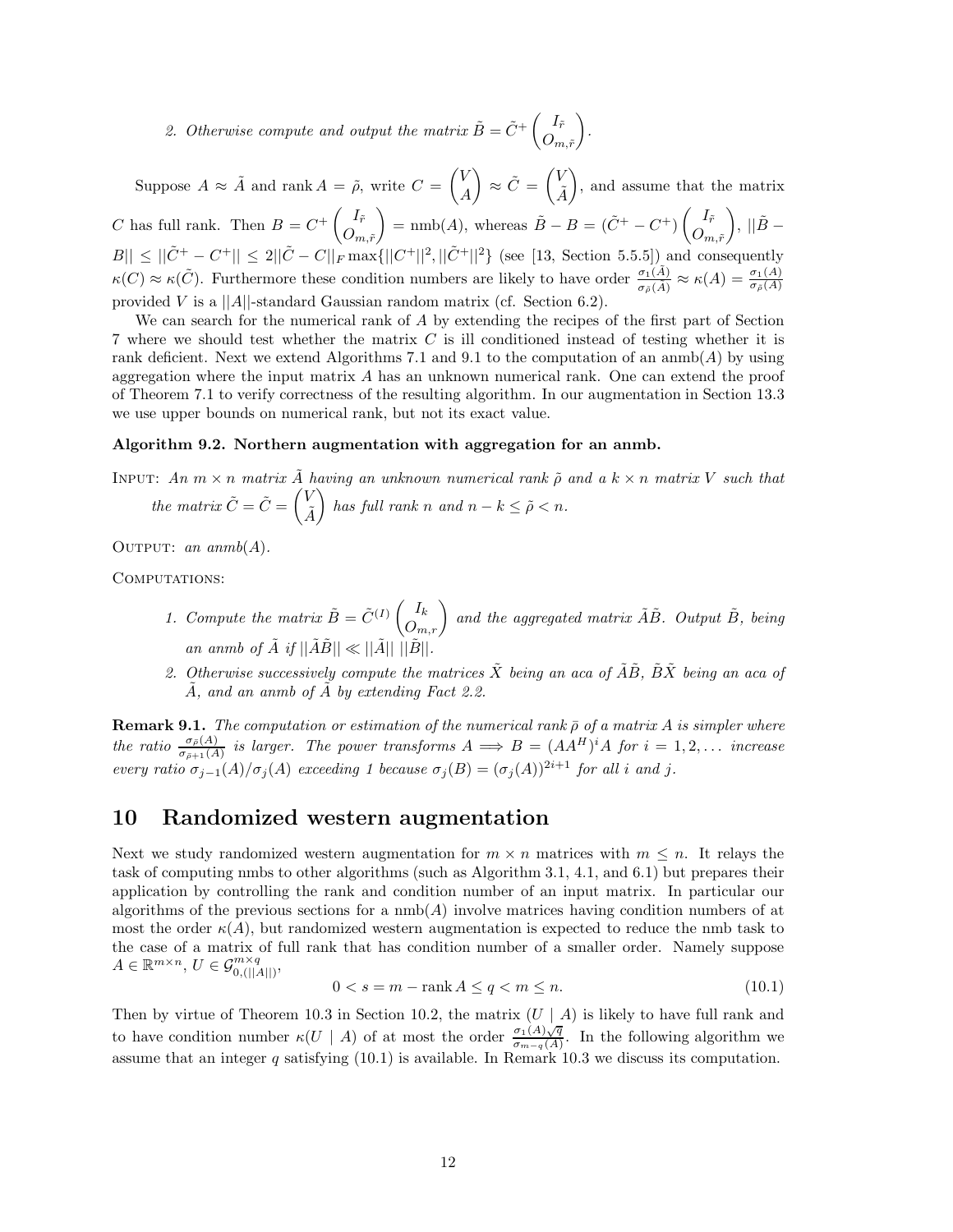#### **10.1 A nmb via randomized western augmentation: an algorithm**

#### **Algorithm 10.1. A nmb via randomized western augmentation.**

INPUT: *Three integers m, n<sub></sub>,* and *q* and *a matrix*  $A \in \mathbb{C}^{m \times n}$  *satisfying (10.1); a randomized* Subroutine NMB *(e.g., one of Algorithm 3.1, 4.1, and 6.1) that either computes a nmb of its*  $k \times l$ *input matrix for*  $k \leq l$  *or outputs FAILURE, definitely so if its input matrix is rank deficient, but only with a low probability otherwise.*

OUTPUT: *FAILURE with probability* 0 *or the nullity*  $r = \text{null } A = n - \text{rank } A$  *and a*  $\text{nnb}(A)$ *.* 

#### COMPUTATIONS:

- *1.* Western augmentation: *Generate matrix*  $U \in \mathcal{G}_{0,||A||}^{m \times q}$  and apply the Subroutine NMB to the matrix  $(II \mid A)$  is likely to be reach deficient. *the matrix*  $(U | A)$ *. If the subroutine fails, the matrix*  $(U | A)$  *is likely to be rank deficient; then output FAILURE. This occurs with probability* 0 *(see Theorem 10.1).*
- *2.* Aggregation*: Otherwise the subroutine computes a matrix Z* = *Z*0 *Z*1  $=$  nmb  $(U \mid A)$ *where*  $Z_0 \in \mathbb{C}^{q \times p}$ ,  $Z_1 \in \mathbb{C}^{n \times p}$ , and  $q \leq p \leq q + r$ .
- *3. Apply the Subroutine NMB to compute a*  $p \times r$  *matrix*  $X = \text{nmb}(Z_0)$ *. Output*  $r = \text{nu}Z_0$ *.*
- 4. Disaggregation: *Compute and output the*  $n \times r$  *matrix*  $Y = Z_1 X = \text{nmb}(A)$ *.*

*Correctness proof.* By the definition of the matrices *Z* and *X*, we have  $UZ_0 + AZ_1 = O_{m,p}$ <br> $\downarrow$  *Z X*  $\downarrow$  *O*  $\downarrow$  *Thomsfons AX*  $\downarrow$  *AZ X*  $\downarrow$  *O*  $\downarrow$  that is  $\mathcal{N}(\uparrow) \supseteq \mathcal{D}(X)$ . Convergely if  $\uparrow$ and  $Z_0X = O_{q,r}$ . Therefore  $AY = AZ_1X = O_{m,r}$ , that is  $\mathcal{N}(A) \supseteq \mathcal{R}(Y)$ . Conversely, if  $A\mathbf{y} = \mathbf{0}$ , then  $(U \mid A)$  **0 y**  $= 0$ . It follows that  $Z\mathbf{x} =$  **0 y** for some vector **x** because *Z* is a nmb  $(U | A)$ . Consequently  $Z_0$ **x** = **0**,  $Z_1$ **x** = **y**, and so **x** = X**v** for some vector **v** because  $X = \text{nmb}(Z_0)$ . Consequently  $\mathbf{y} = Z_1 X \mathbf{v}$ . Therefore  $\mathcal{N}(A) \subseteq \mathcal{R}(N)$ , and so *Y* is a ca(*A*).

It remains to prove that the matrix *Y* has full rank. Assume the opposit, and then let  $Yu =$  $Z_1 X$ **u** = **0** for a nonzero vector **u**. In this case  $X$ **u**  $\neq$  **0** because the matrix *X* has full column rank, being a nmb( $Z_0$ ). Furthermore  $Z_0X$ **u** = **0** because  $Z_0X = O_{q,r}$ . Consequently  $ZX$ **u** = **0**, but this is impossible because the matrix  $Z$  is a nmb  $(U | A)$  and thus has full column rank.

Algorithm 10.1 is yet another aggregation process. It first aggregates an input matrix *A* into the matrix  $Z_0$  of a smaller size, then computes the matrix  $X = \text{nmb}(Z_0)$ , and finally disaggregates this output to produce the matrix  $Y = Z_1 X = \text{nmb}(A)$ .

### **10.2 Regularization and preconditioning properties of randomized western augmentation**

**Theorem 10.1.** *Assume that*  $A \in \mathbb{C}^{m \times n}$ ,  $m \leq n$ ,  $s = m - \text{rank } A$ , and  $U \in \mathcal{G}_{\mu,\sigma}^{m \times q}$ . Then (a) the *matrix*  $C = (U \mid A)$  *is rank deficient for*  $q < s$ *, whereas (b) for*  $q \geq s$  *the matrix*  $(U \mid A)$  *is rank deficient with probability* 0*.*

*Proof.* We have rank  $(U \mid A) \le \text{rank } U + \text{rank } A \le q + \text{rank } A$ . This implies part (a) of the theorem. If  $q \geq m$ −rank *A* and the entries of the matrix *U* are indeterminates, then clearly the matrix  $(U | A)$ has full rank and thus has a nonsingular  $m \times m$  block. Now part (b) of the theorem follows from Corollary 2.2.  $\Box$ 

**Theorem 10.2.** *Suppose A*, *U*, and  $C = (U \mid A)$  are the matrices of Algorithm 10.1,  $||C|| \leq 1$ , rank  $C = m$ , rank  $U = q$ , rank  $A \ge m - q > 0$  (cf. (10.1)), and  $A = S_A \Sigma_A T_A^H$  is a full SVD of the matrix A. Write  $\bar{U} = S_A^H U$  and

$$
S_A^H C \operatorname{diag}(I_q, T_A) = (\bar{U} \mid \Sigma_A). \tag{10.2}
$$

*Delete the last*  $n - m + q$  *columns of the latter matrix*  $(\bar{U} | \Sigma_A)$  *and denote by* 

$$
M = \begin{pmatrix} \bar{U}_0 & \hat{\Sigma}_A \\ \bar{U}_1 & O_{q,m-q} \end{pmatrix} \tag{10.3}
$$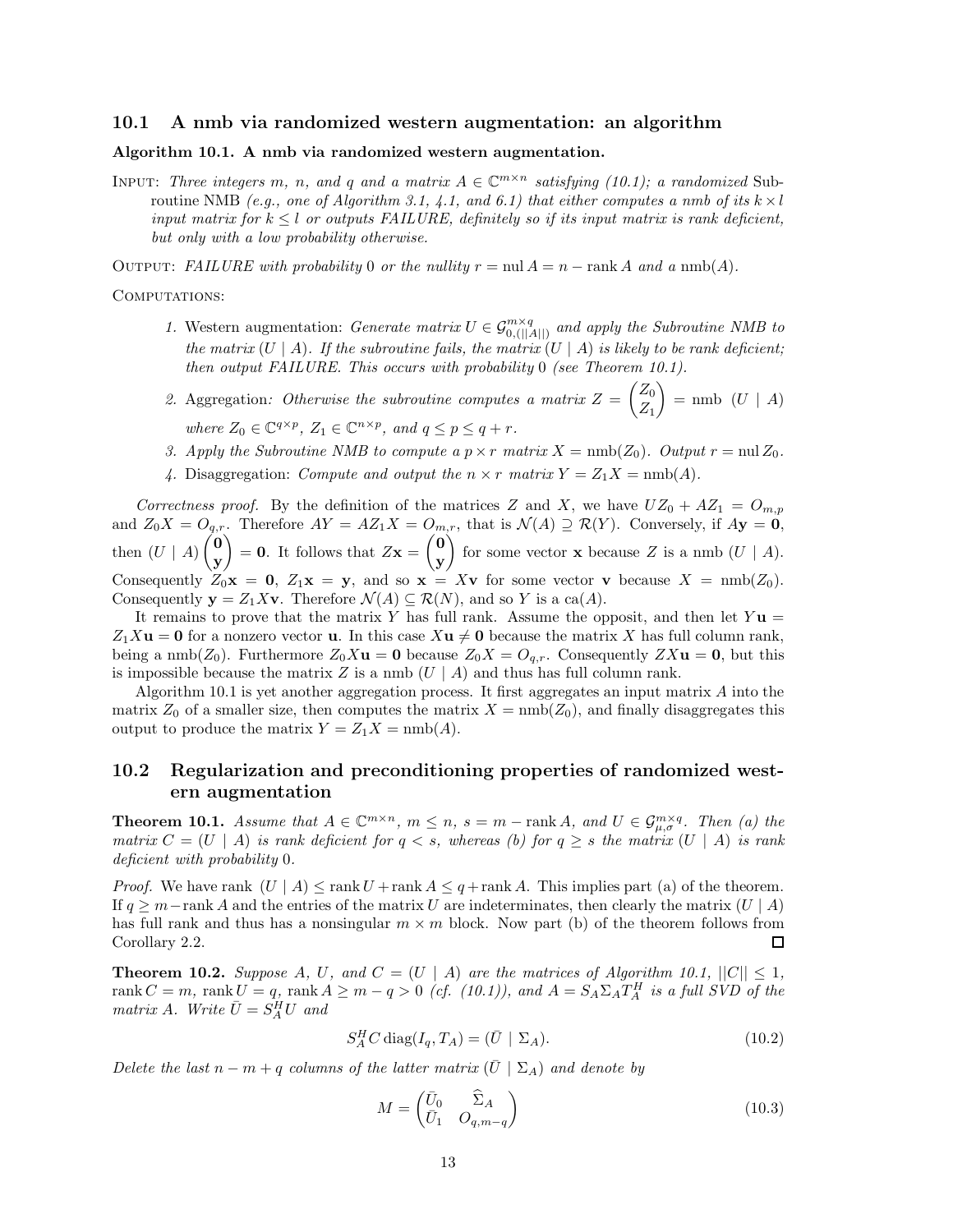*the resulting*  $m \times m$  *matrix where*  $\widehat{\Sigma}_A$  *is the*  $(m-q) \times (m-q)$  *leading principlal (northwestern)* submatrix of the matrix  $\Sigma_A$ . Then  $\kappa(C) \leq (\frac{1}{\sigma_{m-q}(A)} + \frac{1}{\sigma_q(\bar{U}_1)} + \frac{||\bar{U}_0||}{\sigma_{m-q}(A)\sigma_q(\bar{U}_1)})||C||$ .

*Proof.* We have rank  $\Sigma_A = \text{rank } A \geq m - q > 0$ , and so  $\text{rank } \Sigma_A = m - q$ . Consequently the protiin *M* is parairmular because  $\text{rank } G$ ,  $\text{rank}(H | \Sigma_A) = m$ . Now invest exuation (10.2) to obtain matrix *M* is nonsingular because rank  $C = \text{rank}(U \mid \Sigma_A) = m$ . Now invert equation (10.3) to obtain  $M^{-1} = \begin{pmatrix} O_{q,m-q} & \bar{U}_1^{-1} \\ \hat{\Sigma}_A^{-1} & -\hat{\Sigma}_A^{-1} \bar{U}_0 \bar{U}_1^{-1} \end{pmatrix}$  $\left| \int_{\Omega} \mathcal{L} \right| = \int_{\Omega} \left| \int_{\Omega} \left| \mathcal{L}^{-1} \right| \right| + \left| \int_{\Omega} \mathcal{L}^{-1} \right| + \left| \int_{\Omega} \mathcal{L}^{-1} \right| \left| \mathcal{L}^{-1} \right| \left| \mathcal{L}^{-1} \right| \left| \mathcal{L}^{-1} \right| \left| \mathcal{L}^{-1} \right| \left| \mathcal{L}^{-1} \right|$ Substitute  $||\hat{\Sigma}_A^{-1}|| = \frac{1}{\sigma_{m-q}(\hat{\Sigma}_A)} = \frac{1}{\sigma_{m-q}(A)}, ||\bar{U}_1^{-1}|| = \frac{1}{\sigma_q(\bar{U}_1)},$  and  $||M^{-1}|| = \frac{1}{\sigma_m(M)},$  which is not less than  $\frac{1}{\sigma_m(C)}$  by virtue of Fact 2.3. Obtain that  $\frac{1}{\sigma_m(C)} \leq \frac{1}{\sigma_{m-q}(A)} + \frac{1}{\sigma_q(\bar{U}_1)} + \frac{|\bar{U}_0||}{\sigma_{m-q}(A)\sigma_q(\bar{U}_1)}$  and multiply both sides by ||*C*||.

**Corollary 10.1.** *Under the assumptions of Theorem 10.2 let*  $t = ||U||/||A|| \neq 0$  *and write*  $\kappa_q(A) =$ Coronary 10.1. Onder the assumptions of Theorem 10.2 for  $t = ||U||/|||I||| + 0$  and  $\frac{\sigma_1(A)}{\sigma_{m-q}(A)}$  and  $\kappa_q(U) = \frac{||\bar{U}_0||}{\sigma_q(\bar{U}_1)}$ . Then  $\kappa(C) \leq \sqrt{1+t^2}(\kappa_q(U)/t + \kappa_q(A) + \kappa_q(A)\kappa_q(U)).$ 

*Proof.* Note that  $||C|| \le \sqrt{||A||^2 + ||U||^2} = \sqrt{1 + t^2} ||A||$  for  $||U|| = t ||A||$ . Moreover  $S_A^H U = \overline{U} = \sqrt{\overline{U}_0}$  $\bar{U}_0$  $\bar{U}_1$ ), and so  $||U|| = ||\bar{U}|| \ge ||\bar{U}_0||$ . Substitute these relationships into Theorem 10.2.

**Theorem 10.3.** *Under the assumptions of Theorem 10.2 let*  $U \in \mathcal{G}_{\mu,\sigma}^{m \times q}$ *. Then* 

 $(a) F_{1/||\bar{U}_1^+||}(y) \leq 2.35y\sqrt{q}/\sigma,$ <br>
(*b*) the matrix  $C_{1/||U_1||}(y)$  is

*(b) the matrix*  $C = (U \mid A)$  *is rank deficient with probability* 0*, and* 

*(c)* the condition number  $\kappa(C)$  is expected to be of at most the order  $||A||/\sigma_{m-q}(A)$  provided  $U \in \mathcal{G}_{0, (||A||)}^{m \times q}$ .

*Proof.* To prove part (a) apply Theorem 2.5 for the unitary matrix  $M = (O | I_q) S_A^H$  and the Gaussian random matrix  $H = I$ , such that  $MH = \overline{U}$ . Part (a) implies that the matrix  $\overline{U}$ , is singular with random matrix  $H = U$ , such that  $MH = \overline{U}_1$ . Part (a) implies that the matrix  $\overline{U}_1$  is singular with probability 0. Now equations (10.2) and (10.3) combined imply part (b), whereas part (a) and Corollaries 2.3 and 10.1 together imply part (c).  $\Box$ 

### **10.3 Remarks**

**Remark 10.1.** *Northern augmentation of a matrix A is equivalent to western augmentation of the transpose A<sup>T</sup> , and we can readily extend the results of this section respectively. Likewise block row modification of a matrix M of Section 8 is equivalent to block column modification of the transpose M<sup>T</sup> and is similar to western augmentation.*

**Remark 10.2.** *If the matrix A is ill conditioned, then in numerical implementation of Algorithm 10.1 we must compute a* nmb (*U* | *A*) *with high accuracy [24, Section 7]; we can, however, apply iterative refinement provided the matrix*  $(U \mid A)$  *is well conditioned. In this way we dramatically decrease the overall cost of computing a nmb(A) versus the customary algorithms wherever*  $q \ll$  $\min\{m, n\}$  *(see our Section 14, [24, Sections 8 and 9] and [30]).* 

**Remark 10.3.** Our correctness proof for Algorithm 10.1 applies to any integer  $q \geq s = m - \text{rank } A$ *(cf. (10.1)). The observations below can guide us in choosing the integer parameter q and computing the rank and numerical rank of A* (see Remark 2.1 on relaxing the restriction that  $m \leq n$ ).

- *1. By virtue of Theorem 10.1,* rank  $(U | A) < m$  *if*  $q < s$ *, but we expect that* rank  $(U | A) = m$ *if U is a random*  $m \times q$  *matrix and if*  $q \geq s$ *. The size*  $p \times n$  *of the matrix Z and the amount of work at Stages 2–4 of Algorithm 10.1 decrease as q decreases toward s (cf. Section 7).*
- 2. Suppose  $m \leq n$  and an  $m \times n$  matrix  $\overline{A}$  has numerical rank  $\tilde{\rho}$  exceeded by  $m$ . Furthermore *assume that instead of a randomized Subroutine NMB we are given a randomized Subroutine ANMB (e.g., numerical version of Algorithm 4.1) that either computes an anmb of an input matrix or outputs* FAILURE*, definitely so if the matrix is rank deficient or ill conditioned, but only with a low probability otherwise. Then (cf. Section 9) we can apply Algorithm 10.1 to*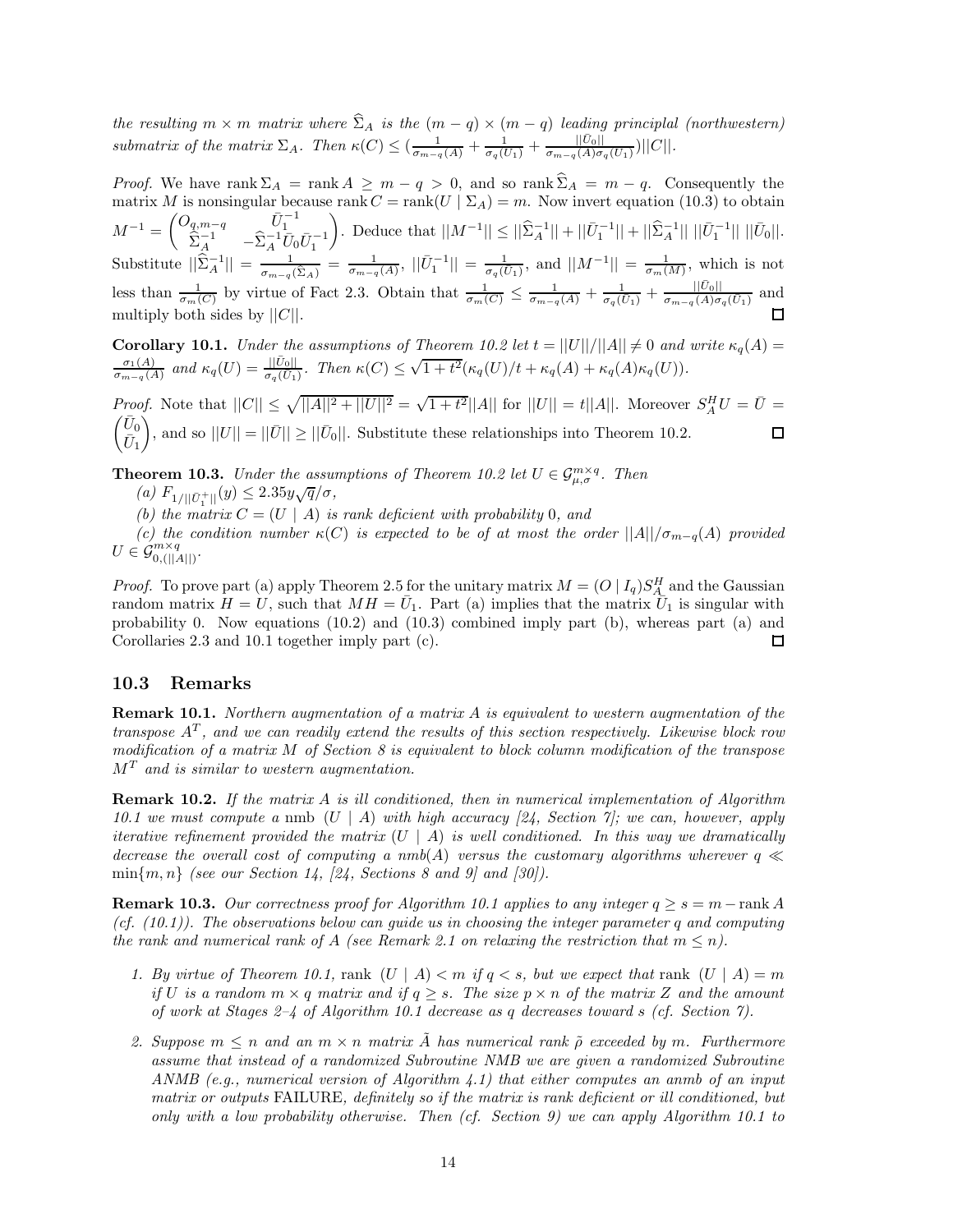*the matrix*  $\hat{A}$  *instead of*  $A$ *, choose q satisfying*  $m - \tilde{\rho} \leq q < m$ *, and employ the Subroutine ANMB instead of the Subroutine NMB to compute anmbs instead of nmbs throughout. For*  $q < m - \tilde{\rho}$  the matrix  $\tilde{C} = (U \mid \tilde{A})$  is rank deficient, ill conditioned or both, but by virtue of *Theorem 10.3 it is expected to have full rank and to be well conditioned if*  $q \geq m - \tilde{\rho}$  *and if U is a* ||*A*˜||*-standard Gaussian random matrix. In this case we would expect that the algorithm computes numerical rank*  $\tilde{\rho}$  *of the matrix*  $\tilde{A}$  *and its anmb. The work at Stages 2–4 of this modification of Algorithm 10.1 would be minimized for*  $q = m - \tilde{\rho}$ .

### **11 Randomized northwestern augmentation**

Given a matrix  $A \in \mathbb{C}^{m \times n}$ , one can compute a nmb(A) or a ca(A) by applying Algorithm 10.1 where Algorithm 6.1 replaces the Subroutine NMB. Our techniques can be readily extended. In this section we specify the resulting northwestern augmentation  $A \to K =$  $\begin{pmatrix} W & \check{V} \\ U & A \end{pmatrix}$  and analyze it by extending our earlier analysis. More precisely we specify just the computation of a ca(*A*) and omit extensions to computing  $\text{nmb}(A)$ , aca $(A)$  and  $\text{amb}(A)$ . In Section 13.3 we apply northwestern augmentation to precondition a nonsingular nonhomogeneous linear system of equations.

### **11.1 Cas and nmbs via randomized northwestern augmentation: an algorithm**

#### **Algorithm 11.1. A ca via randomized northwestern augmentation.**

INPUT: *A matrix*  $A \in \mathbb{C}^{m \times n}$  *and its rank*  $\rho > 0$ *.* 

Output: *FAILURE with probability* 0 *or a* ca(*A*)*.*

Initialization: *Fix two nonnegative integers q and r such that*

$$
n \ge q \ge n - \rho \text{ and } m + r \ge n + q. \tag{11.1}
$$

COMPUTATIONS:

- *1.* (Northwestern augmentation.) Generate three random matrices V in  $\mathbb{C}^{r \times n}$ , U in  $\mathbb{C}^{m \times q}$ , and *W* in  $\mathbb{C}^{r \times q}$ . If the matrix  $K = \begin{pmatrix} W & V \\ U & A \end{pmatrix} \in \mathbb{C}^{(m+r) \times (n+q)}$  is column rank deficient, *output FAILURE. This occurs with probability* 0 *(see part (c) of Theorem 11.1).*
- 2. (Aggregation.) Otherwise rank  $K = n + q$ . Then compute the matrix

$$
Y = (O_{n,q} | I_n) K^{(I)} \begin{pmatrix} O_{r,q} \\ U \end{pmatrix}.
$$
 (11.2)

 $Output Y = ca(A)$  *if*  $AY = O_{m,q}$ *.* 

- *3. Otherwise reapply Algorithm 11.1 to the matrix AY to compute a*  $q \times p$  matrix  $Z = \text{ca}(AY)$ *for an integer*  $p > n - \rho$ *.*
- 4. (Disaggregation.) Compute and output the  $n \times p$  matrix  $YZ = \text{ca}(A)$ .

Our remarks on Algorithms 6.1 and 10.1 can be readily extended to Algorithm 11.1.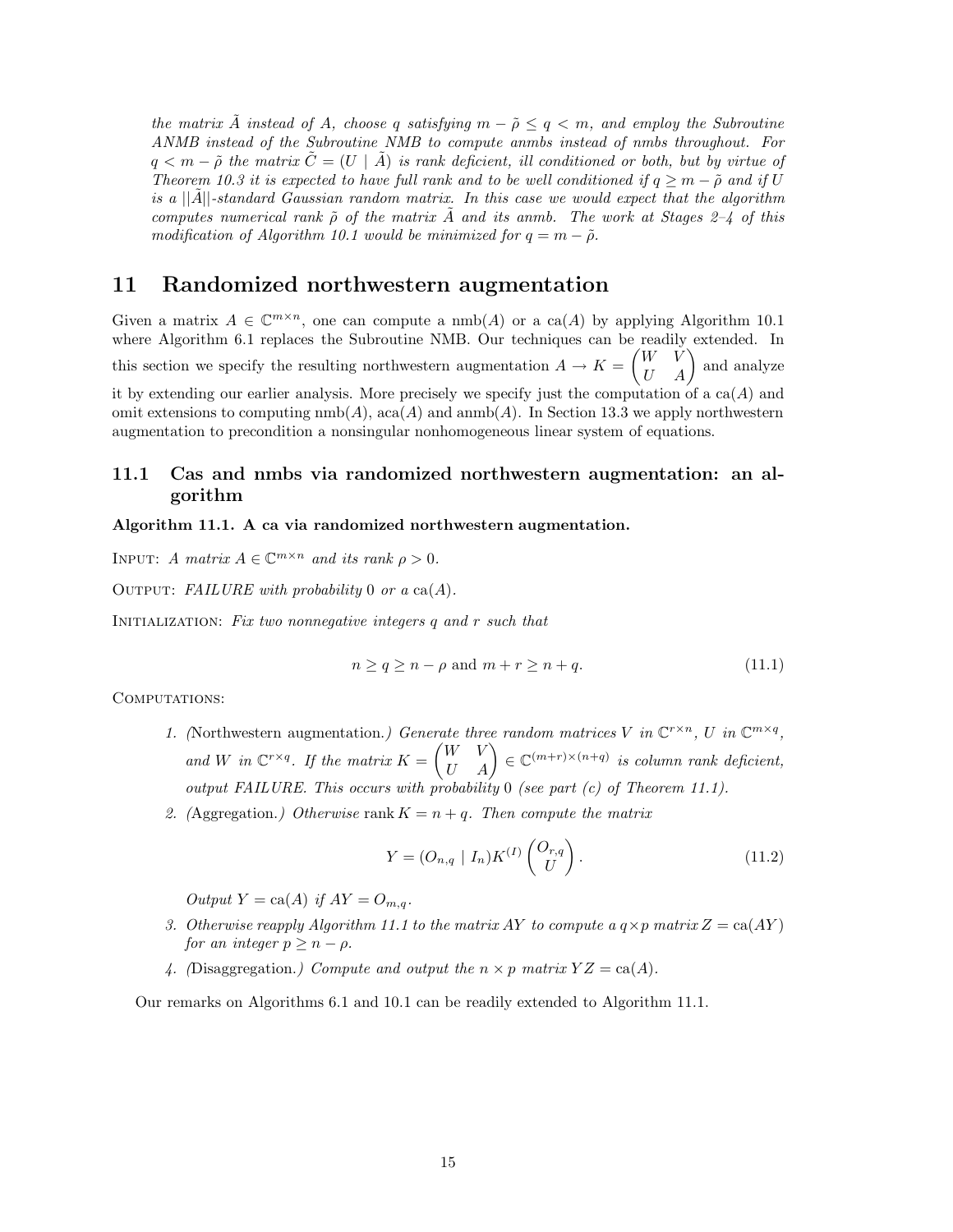#### **11.2 Analysis of randomized northwestern augmentation**

Let us analyze Algorithm 11.1.

**Theorem 11.1.** Assume that  $A \in \mathbb{C}^{m \times n}$ ,  $U \in \mathbb{C}^{m \times q}$ ,  $V \in \mathbb{C}^{r \times n}$ ,  $W \in \mathbb{C}^{r \times q}$ , and  $K = \begin{pmatrix} W & V \\ U & A \end{pmatrix} \in$  $\mathbb{C}^{(m+r)\times(n+q)}$  *and write*  $\rho = \text{rank } A$  *and*  $s = \min\{m+r, n+q, \rho+q+r\}.$ 

- (a) *Then we have* rank  $K \leq s$ .
- (b) In addition suppose that U is Gaussian random matrix and  $q \geq n \rho$ . Then the matrix  $(U \mid A)$ *has rank m with probability* 1*.*
- (c) In addition suppose that V and W are Gaussian random matrices and  $r + m \geq n + q$ ; so  $s = n + q$ *. Then* rank  $K = s$  *with probability* 1*.*

*Proof.* Part (a) of the theorem can be immediately verified. Parts (b) and (c) are proved similarly to Theorems 6.1 and 10.1, based on Corollaries 2.1 and 2.2. □

**Theorem 11.2.** Suppose that  $A \in \mathbb{C}^{m \times n}$ ,  $U \in \mathbb{C}^{m \times q}$ ,  $V \in \mathbb{C}^{r \times n}$ ,  $W \in \mathbb{C}^{r \times q}$ ,  $K = \begin{pmatrix} W & V \\ U & A \end{pmatrix} \in$  $\mathbb{C}^{(m+r)\times(n+q)}$ 

$$
K^{(I)}K = I_{n+q} \text{ and } W^{(I)}W = I_q \text{ for some matrices } K^{(I)} \text{ and } W^{(I)}.
$$
 (11.3)

*Define the matrix*  $Y = (O_{n,q} | I_n)K^{(I)}\begin{pmatrix} O_{r,q} \\ U \end{pmatrix}$ - *of (11.2).*

*(a) Then we have*

$$
\mathcal{N}(A) \subseteq \mathcal{R}(Y). \tag{11.4}
$$

*(b)* Furthermore if rank  $U \leq \text{null } A$ , then

$$
\mathcal{R}(Y) = \mathcal{N}(A). \tag{11.5}
$$

*Proof.* Let  $\mathbf{y} \in \mathcal{N}(A)$  and  $\mathbf{x} \in \mathbb{C}^q$ . Then  $K\begin{pmatrix} \mathbf{x} \\ \mathbf{y} \end{pmatrix}$  $\Big) =$  $\int$ *W***x** + *V***y**  $\left( \int_{0}^{\infty}$  Substitute **x** =  $-W^{(I)}V$ **y** and **y** *U***x x**  $=\begin{pmatrix} 0 \\ 0 \end{pmatrix}$  $\left( \int \frac{\mathbf{0}}{U} \right)$ . Therefore  $\mathbf{y} = (O_{n,q} | I_n) K^{(I)} \left( \int \frac{\mathbf{0}}{U} \right)$ ). This proves claim (11.4), which obtain that *K* **y** *U***x** *U***x** implies claim (11.5) if rank  $U \leq \text{null } A$  because rank  $Y \leq \text{rank } U$ . 口

Suppose relationships (11.1) hold and *U*, *V* and *W* are Gaussian random matrices. Then with probability 1 all of them as well as the matrix *K* have full rank (cf. Section 2.5 and part (c) of Theorem 11.1), equations (11.3) hold, and Theorem 11.2 implies correctness of Stage 2 of Algorithm 11.1. Correctness of its remaining stages is implied by part (a) of the following theorem. (We do not use its part (b) and only include it for completeness.)

**Theorem 11.3.** Suppose  $A \in \mathbb{C}^{m \times n}$ ,  $U \in \mathbb{C}^{m \times q}$ ,  $V \in \mathbb{C}^{r \times n}$ ,  $W \in \mathbb{C}^{r \times q}$ ,  $K = \begin{pmatrix} W & V \\ U & A \end{pmatrix} \in$  $\mathbb{C}^{(m+r)\times(n+q)}$ ,  $\rho = \text{rank } A$ ,  $s = \min\{m+r, n+q, \rho+q+r\}$  *(cf. part (a) of Theorem 11.1), and relationships (11.3) hold. Let*  $Y = (O_{n,q} | I_n)K^{(I)} \begin{pmatrix} O_{r,q} \\ U \end{pmatrix}$ - *, as in Theorem 11.2, and obtain that* (a) YZ is a ca(A) if a  $q \times p$  matrix Z is a ca(AY) for some integer p, in particular if  $AY = O_{m,q}$ ,  $p = q$ *, and*  $Z = I_q$ *, and furthermore* 

*(b) Z is a*  $ca(AY)$  *if*  $YZ$  *is a*  $ca(A)$  *and if the matrix*  $Y$  *has full column rank*  $q$ *.* 

*Proof.* (a) Clearly  $A(YZ) = (AY)Z = O_{m,r}$  if *Z* is a ca(*AY*). Conversely let  $A**u** = **0**$ . Then  $$ for some vector **v** in virtue of (11.4). Therefore  $AYv = 0$ . It follows that  $v = Zz$  for some vector **z** because *Z* is a ca(*AY*). Consequently  $\mathbf{u} = Y\mathbf{v} = YZ\mathbf{z}$ .

(b) Surely  $(AY)Z = A(YZ) = O_{m,r}$  if  $YZ$  is a ca(*A*). Conversely let  $AY$ **u** =  $A(Y$ **u**) = **0**. Then  $y = YZ$ **v** for some vector **v** because  $YZ$  is a ca(*A*). Therefore **u** =  $Z$ **v** since rank  $Y = q$ .  $\Box$ *Y* **u** = *YZ***v** for some vector **v** because *YZ* is a ca(*A*). Therefore **u** = *Z***v** since rank *Y* = *q*.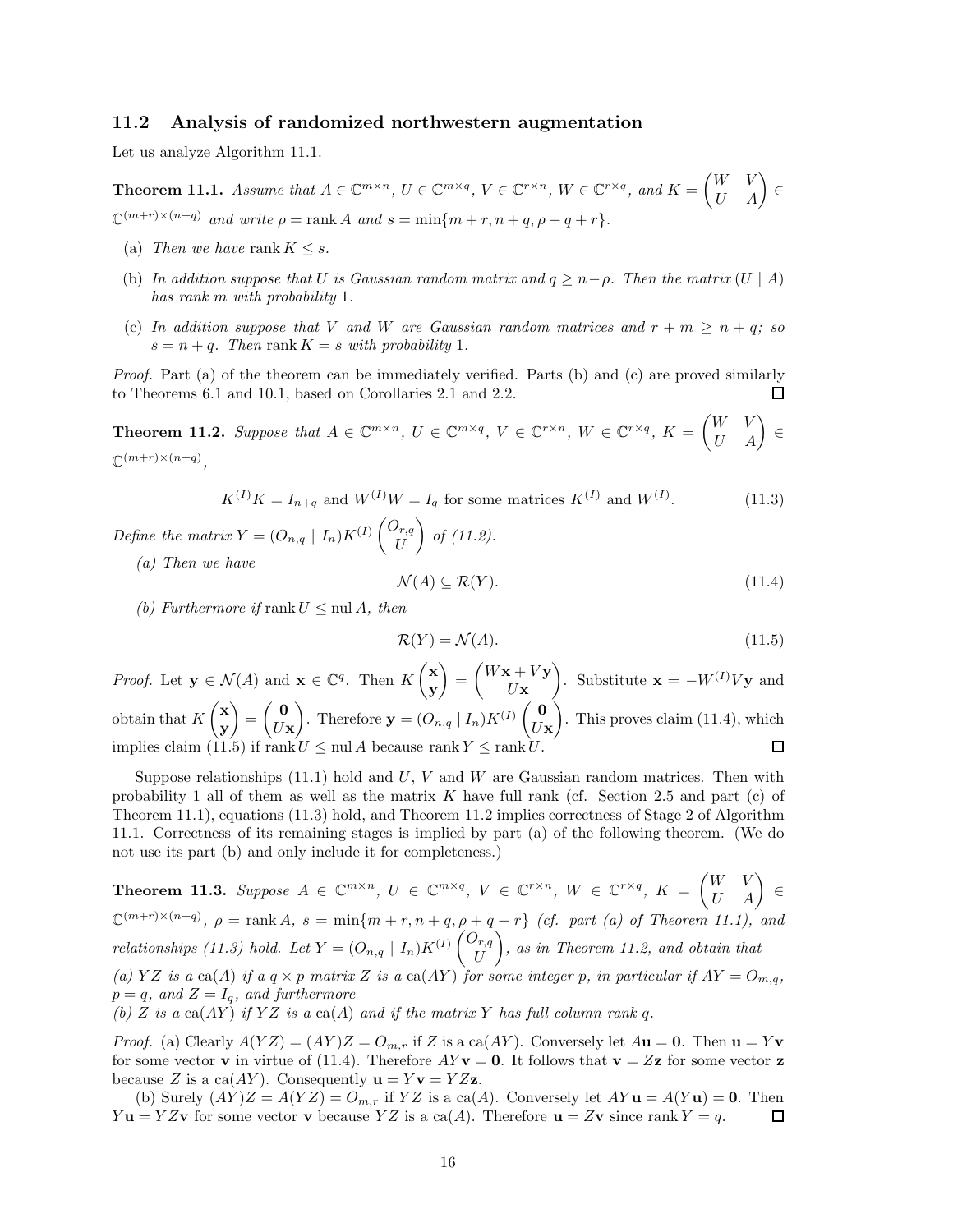**Corollary 11.1.** Suppose  $A \in \mathbb{C}^{m \times n}$ ,  $U \in \mathcal{G}_{0, (||A||)}^{m \times q}$ ,  $V \in \mathcal{G}_{0, (||A||)}^{r \times n}$ ,  $W \in \mathcal{G}_{0, (||A||)}^{r \times q}$ ,  $K =$  $\begin{pmatrix} W & V \\ U & A \end{pmatrix} \in$  $\mathbb{C}^{(m+r)\times(n+q)}$ ,  $\rho = \text{rank }A$ , and equations (11.1) hold (cf. part (a) of Theorem 11.1). Then the *condition number*  $\kappa(K)$  *is expected to have order at most*  $\frac{||A||}{\sigma_h(A)}$  *for*  $h = \min\{m - q, n - r\}$ *.* 

*Proof.* Combine Corollaries 6.1 and 10.1 and Theorems 6.3 and 10.3.

$$
\overline{\square}
$$

One can extend our probabilistic upper bound on  $\kappa(K)$  to the case where  $q \geq n$ ,  $\mu = 0$ ,  $\sigma =$  $||A|| = 1$ , and the matrix *W* is replaced by  $(I_r | W)$  for  $W \in \mathcal{G}_{0,1}^{r,q-r}$  (cf. Remark 6.2). In this case northwestern augmentation is closely linked to additive preprocessing of [30]. The link implies extension of the preconditioning property of randomized northwestern augmentation to randomized additive preprocessing. The direct proof of this property in [30] is more involved.

### **11.3 Strong regularization and strong preconditioning**

Our results on the regularization and preconditioning power of northern, western, and northwestern augmentation of the input matrix can be immediately extended to all its  $i \times i$  leading principal (that is northwestern) submatrices for  $i = 1, 2, \ldots$  In particular wherever we deduce that the output matrix is expected to have full rank or to be well conditioned, its leading principal submatrices have the same property. Indeed for every fixed *i* we can pre-multiply the matrix *K* of Algorithm 11.1 by  $(I_{m+r-i} \mid O_{m+r-i,i})$ , post-multiply the product by  $(I_{n+q-i} \mid O_{i,n+q-i})^T$ , and extend our study of this section to the resulting leading block of *K*. We can proceed similarly replacing *K* with the matrices  $C$  and  $C$  of the previous sections. See [29] on proofs and algorithmic applications of strong regularization and strong preconditioning.

### **12 Randomized structured augmentation**

We can restrict randomness of the matrices *U*, *V* and *W* in the previous sections to preserve any fixed patterns of sparseness and structure of an input matrix *A*. In the special case of northwestern augmentation of a Toeplitz matrix  $A$  we can produce a Toeplitz matrix  $K$ ; then we can exploit its structure based on Theorem 13.2 in Section 13.3 or on Theorem 2.2 and Remark 2.4. Such randomized Toeplitz augmentation techniques still fix degeneracy with probability 1 by virtue of the results in Section 2.5. We cannot extend Theorem 2.5 to the case of Gaussian random Toeplitz matrices *G* and *H*, and thus cannot apply its corollaries, but our tests consistently support such an extension. Similar comments apply to randomized block row and block column modifications of the matrix *A* (cf. Section 8 and Remark 10.1).

Now assume that a matrix *A* is given with its displacement generator of a small length *d* and that *U*, *V*, and *W* are  $||A||$ -standard Gaussian random matrices of sizes  $m \times q$ ,  $n \times r$ , and  $r \times q$ , respectively. Then (cf.  $[22]$ ) we can represent the matrices *C* and *K* with displacement generators of length  $d + O(r)$ ,  $d + O(q)$ , or  $d + O(r + q)$ , respectively. If the integers r and q are also small, then we obtain compressed representation of the structured matrices *C* and *K* and can dramatically accelerate computations with them (see the end of Section 2.3).

In the case of larger integers *r* or *q* we can still accelerate the computations based on endowing the matrices *U*, *V* and *W* with the structures consistent with the structure of the matrix *A*; then we can bound above the displacement ranks of the matrices *C* or *K* by  $d+O(1)$  (cf. [20], [22]). Our comments in the previous paragraph on the formal and empirical support of the respective extension of our analysis still apply.

**Remark 12.1.** *Preconditioning power of randomized augmentation and additive preprocessing A* ⇒  $A + UV^H$  for random matrices U and V is similar but not identical. Suppose  $K =$  $\begin{pmatrix} W & V^H \\ V & A \end{pmatrix}$  is

*a Hermitian positive definite matrix. Then the Interlacing Property of eigenvalues [13, Theorem 8.1.7] implies that κ*(*K*) ≥ *κ*(*A*)*. In contrast Gaussian randomized Hermitian additive preprocessing*  $A \Longrightarrow A + V V^H$  is expected to work as preconditioning for an ill conditioned matrix A having small *numericall nullity provided the ratio* ||*V V <sup>H</sup>*||*/*||*A*|| *is neither large nor small [39].*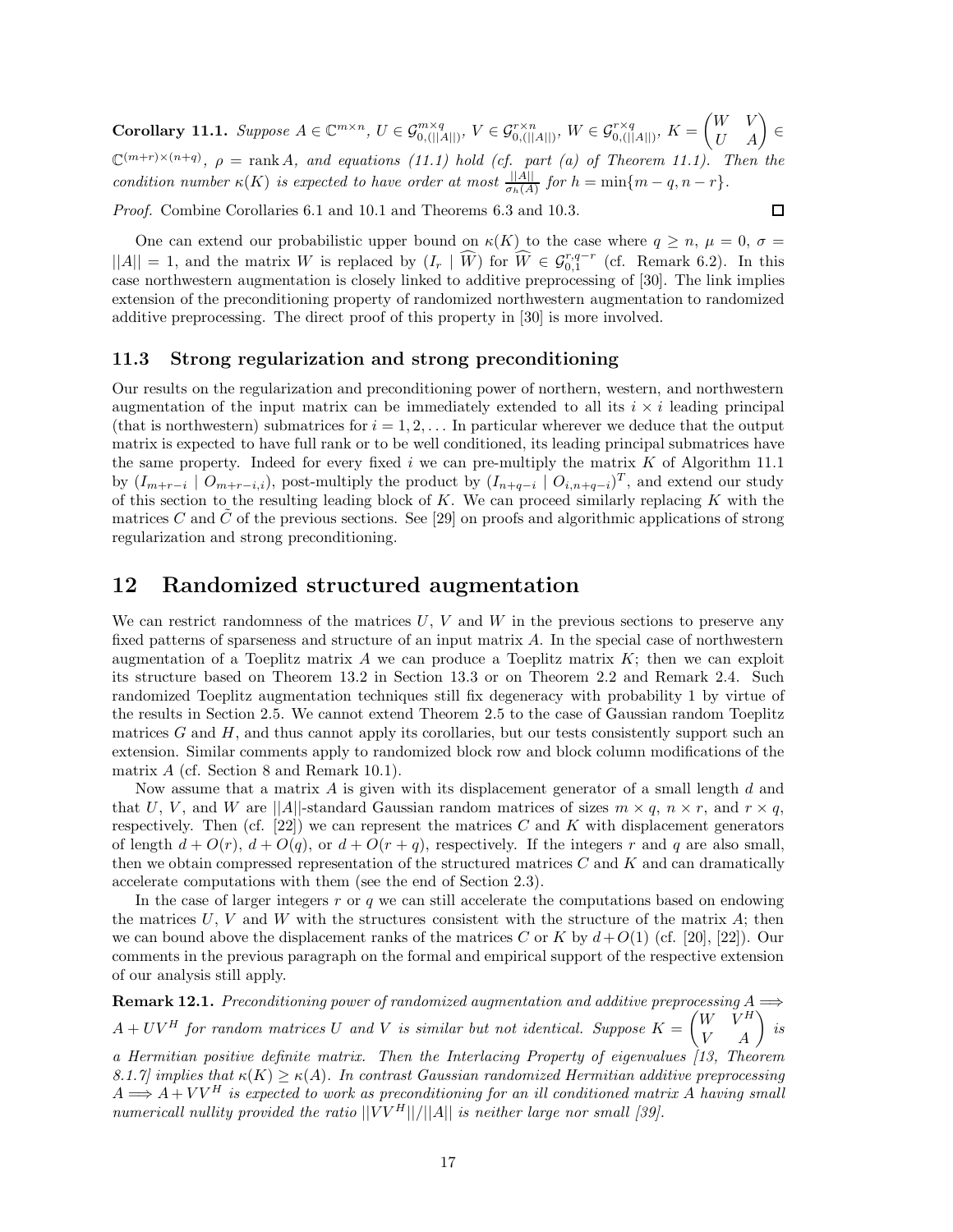### **13 Solution of a nonhomogeneous linear system of equations**

In the previous sections we reduced a homogeneous linear system  $A$ **y** = **0** to nonhomogeneous ones, with matrices *AS*, *C*, and *K*. Conversely, we can reduce the solution of a nonsingular linear system  $A$ **y** = **b** to computing a null vector of either the matrix  $(I_n - \frac{b b^H}{b^H} A)$  or the matrix  $(-\eta b \mid A)$  for a nonzero scalar *η*. The latter approach seems to be superior; we analyze it in Section 13.1. In Sections 13.2 and 13.3 we extend this study to precondition a linear system *A***y** = **b** provided a matrix *A* has a positive numerical nullity. In this case our algorithms rely on computing an anmb(*A*) and randomized northwestern augmentation.

### **13.1 Solution with an auxiliary matrix defined by western augmentation**

The null vector **z** = 1*/η* **y** of the matrix  $C = (-\eta \mathbf{b} \mid A)$  for  $\eta \neq 0$  contains the vector  $\mathbf{y} = A^{-1} \mathbf{b}$  as a subvector. To compute the null vector we can apply the algorithms of the previous sections. E.g., we can obtain a vector **z** from the linear system  $\begin{pmatrix} \mathbf{v}^T \\ C \end{pmatrix}$ *C*  $\mathbf{z} = \mathbf{e}_1$  where the vectors  $\mathbf{e}_1 = (1, 0 \dots, 0)^T$ and  $\mathbf{v}^T$  have dimension  $n+1$ . For Gaussian random vector **v** such that  $||\mathbf{v}|| \approx ||C||$  we expect that the ratio  $\kappa(C)/\kappa(C)$  $\left(\mathbf{v}^T\right)$ *C* ) is neither large nor small (see Remark 6.1). Assume that  $||\mathbf{b}|| = ||A|| = 1$ . Then by virtue of the following theorem the map  $A \to C = (-\eta \mathbf{b} \mid A)$  is expected to precondition the matrix *A* on the average pair of *A* and **b** provided the matrix *A* has numerical nullity 1.

**Theorem 13.1.** Suppose  $C = (-\mathbf{b} \mid A)$ ,  $||A|| = ||\mathbf{b}|| = 1$ ,  $A = S_A \Sigma_A T_A^H$  is a full SVD of an  $n \times n$  matrix  $A$ ,  $S_A^H S_A = S_A S_A^H = T_A^H T_A = T_A T_A^H = I_n$ ,  $\Sigma_A = \text{diag}(\sigma_i)_{i=1}^n$ ,  $\sigma_i = \sigma_i(A)$  for all i,  $\mathbf{f} = (f_i)_{i=1}^n = -S_A^H \mathbf{b}, f_n \neq 0, \text{ and } \gamma(\mathbf{f}) = \max_{i=1}^{n-1} |f_i|.$  Then  $\sigma_n(C) \geq \frac{|f_n|\sigma_{n-1} - (1+|f_n|)\sigma_n}{1+|f_n|}$ .

*Proof.* Write  $\Sigma = \Sigma_A$  and  $(\mathbf{f} \mid \Sigma) = S_A^H C \operatorname{diag}(1, T_A)$ , so that  $||\mathbf{f}|| = ||\mathbf{b}|| = 1$  and  $\sigma_n(C) = \sigma_n(\mathbf{f} \mid \Sigma)$ .<br>Let *C* be the  $n \times n$  matrix obtained by deleting the last column of the matrix  $(\mathbf{f} \mid \Sigma)$ . The

Let *G* be the  $n \times n$  matrix obtained by deleting the last column of the matrix  $(f | \Sigma)$ . The matrix *G* is nonsingular for  $f_n \neq 0$ , and we deduce from the Courant–Fischer minimax theorem that  $\sigma_n(\mathbf{f} \mid \Sigma) \geq \sigma_n(G) - \sigma_n$ . Therefore

$$
\sigma_n(C) \ge \sigma_n(G) - \sigma_n. \tag{13.1}
$$

It remains to estimate the values  $\sigma_n(G) = \frac{1}{||G^{-1}||}$  below or  $||G^{-1}||$  from above. Write

$$
g_i = \sigma_{i-1}
$$
 and  $\hat{f}_i = f_{i-1}$  for  $i = 2, ..., n$ ;  $g_1 = f_n$ ,  $\hat{f}_1 = 0$ , and  $\hat{f} = (\hat{f}_i)_{i=1}^n$  (13.2)

and cyclically shift the rows of the matrix *G* down to arrive at the matrix  $G = \text{diag}(g_i)_{i=1}^n + \mathbf{f} \mathbf{e}_1^T$ .<br>Classely  $||\hat{G}^{-1}|| = ||G^{-1}||$  $\text{Clearly } ||\widehat{G}^{-1}|| = ||G^{-1}||.$ 

We have  $G = \text{diag}(g_i)_{i=1}^n (I_n + (\frac{I_i}{g_i})_{i=1}^n \mathbf{e}_1)$ . Combine this equation and equations (13.2) and use that deduce that

$$
\widehat{G}^{-1} = (I_n - (\frac{\widehat{f}_i}{g_i})_{i=1}^n \mathbf{e}_1^T) \operatorname{diag}(\frac{1}{g_i})_{i=1}^n = \operatorname{diag}(0, \operatorname{diag}(\frac{1}{\sigma_i})_{i=1}^{n-1}) - (\frac{\widehat{f}_i}{g_i f_n})_{i=1}^n \mathbf{e}_1^T + \frac{1}{f_n} \mathbf{e}_1 \mathbf{e}_1^T.
$$

Substitute  $\hat{f}_i = f_{i-1}$  for  $i = 2, \ldots, n$ ;  $\hat{f}_1 = 0$  (cf. (13.2)), and  $\frac{1}{f_n} = \frac{f_n}{f_n g_1}$  and obtain that

$$
||G^{-1}|| = ||\widehat{G}^{-1}|| \le ||\operatorname{diag}(\frac{1}{\sigma_i})_{i=1}^{n-1}|| + ||(\frac{f_i}{g_i f_n})_{i=1}^n \mathbf{e}_n^T||.
$$

Since  $g_i = \sigma_i \ge \sigma_{n-1}$  for  $i < n$  and  $||(f_i)_{i=1}^{n-1}|| \le ||\mathbf{f}|| = 1$ , it follows that

$$
||G^{-1}|| \leq \frac{1}{\sigma_{n-1}} + \frac{1}{|f_n|\sigma_{n-1}}||(f_i)_{i=1}^n|| \leq \frac{1}{\sigma_{n-1}} + \frac{1}{|f_n|\sigma_{n-1}} = \frac{1+|f_n|}{|f_n|\sigma_{n-1}}.
$$

Consequently  $\sigma_n(G) \ge \frac{|f_n|\sigma_{n-1}}{1+|f_n|}$  and  $\sigma_n(C) \ge \frac{|f_n|\sigma_{n-1}}{1+|f_n|} - \sigma_n = \frac{|f_n|\sigma_{n-1} - (1+|f_n|)\sigma_n}{1+|f_n|}$ .

 $\square$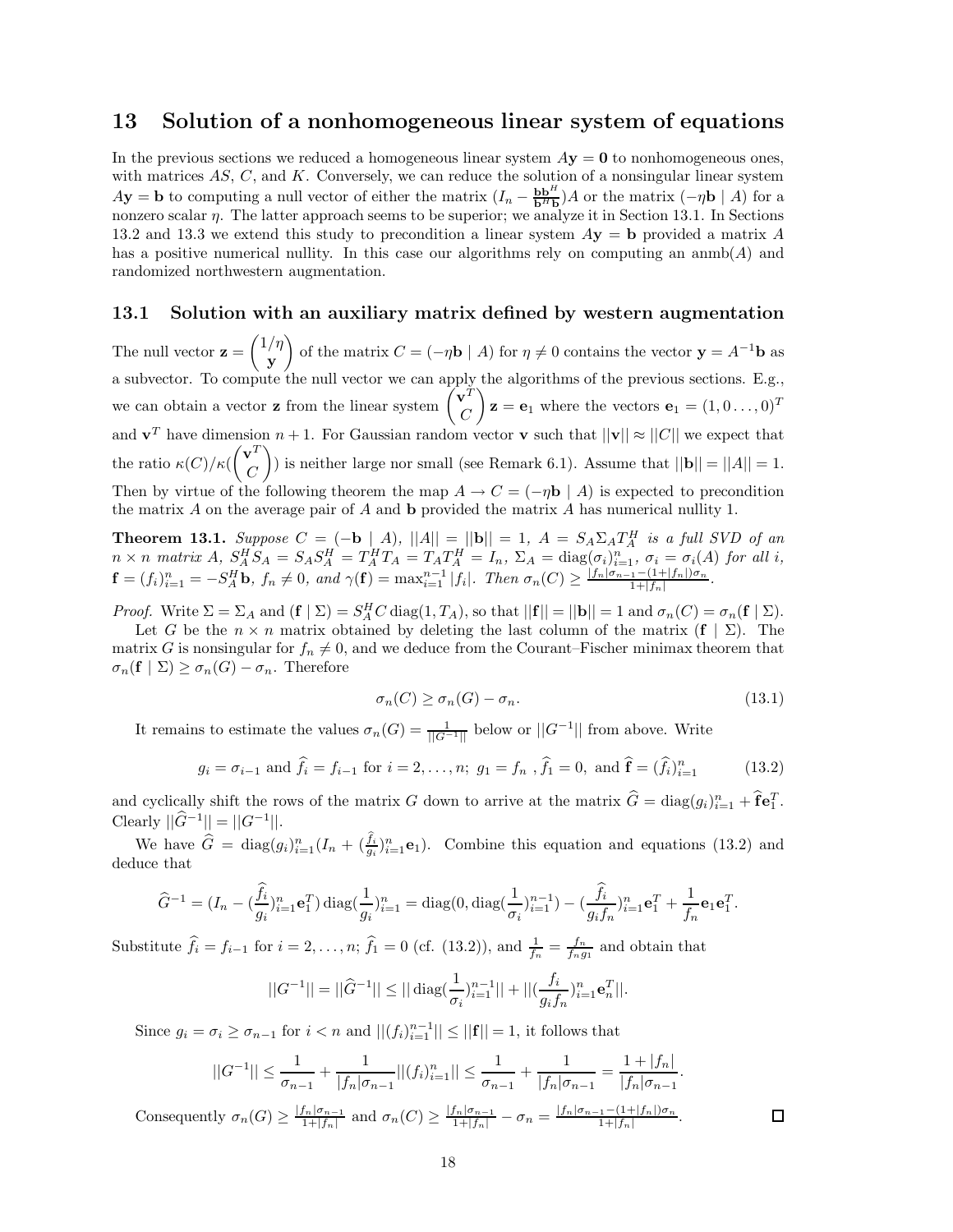**Corollary 13.1.** *Under the assumptions of Theorem 13.1 we have*  $\kappa(C) \leq \frac{(1+|f_n|)\sqrt{2}}{|f_n|\sigma_{n-1}-(1+|f_n|)\sigma_n}$ .

*Proof.* Recall that  $\kappa(C) = \frac{||C||}{\sigma_n(C)}$  and  $||C|| \le \sqrt{||A|| + ||\mathbf{b}||} = \sqrt{2}$ . Substitute these relationships into Theorem 13.1 into Theorem 13.1.

Suppose that under the assumptions of Theorem 13.1 and Corollary 13.1 we have  $\sigma_n \ll \sigma_{n-1}$ , whereas the ratio  $\sigma_1/\sigma_{n-1}$  and the value  $|f_n|$  are not small. Then the matrix *A* has numerical nullity 1, we have the bound  $|f_n|\sigma_{n-1} \gg (1 + |f_n|)\sigma_n$ ,  $\kappa(C)$  has at most order  $\sigma_1/\sigma_{n-1}$  (compared to  $\kappa(A) = \sigma_1/\sigma_n$ , and therefore *C* is a well conditioned matrix. Note that on the average  $|f_n| = \frac{1}{\sqrt{n}}$ on the unit sphere  $||\mathbf{f}|| = 1$ . Corollary 13.1 is closely linked to Theorem 10.2 for  $q = 1$  where **b** is an ||*A*||-standard Gaussian random vector.

A matrix is ill conditioned if it has numerical nullity 1, and we must perform some stages of our algorithm with a high precision. We can, however, confine the high precision computations to iterative refinement of a null vector of the well conditioned matrix *C*; overall this takes by a factor *n* less time than the solution of the system  $A$ **y** = **b** by means of the customary algorithms such as Gaussian elimination (in Section 14 we elaborate upon such estimates for a similar algorithm).

### **13.2 Solution with auxiliary matrices defined by anmbs**

Assume a nonsingular but ill conditioned matrix  $A \in \mathbb{R}^{n \times n}$  with  $||A|| \approx 1$  and a small numerical nullity *r*, and suppose some normalized or unitary anmbs  $M_1$  and  $N_1$  in  $\mathbb{R}^{n \times r}$  of the matrices  $A^T$ and *A*, respectively, have been computed, e.g., by means of a numerical version of an algorithm of the previous sections. Then we can generate standard Gaussian random matrix  $S \in \mathcal{G}_{0,1}^{n \times (n-r)}$  and  $\overline{S} \in \mathcal{G}_{0,1}^{n \times (n-r)}$ compute the matrices  $M_0 = A^T S$ ,  $N_0 = AS$ , and  $F = (M_0 \mid M_1)^T A (N_0 \mid N_1) = \begin{pmatrix} F_{00} & F_{01} \\ F_{10} & F_{11} \end{pmatrix}$  where

 $F_{ij} = M_i^T A N_j$  for  $i, j \in \{0, 1\}$  and  $F_{00} \in \mathbb{R}^{(n-r)\times(n-r)}$ .<br>The value  $\sigma$  (*F*<sub>co</sub>) is likely to have order  $\sigma$  (*A*)

The value  $\sigma_{n-r}(F_{00})$  is likely to have order  $\sigma_{n-r}(A)$  by virtue of Theorem 2.5; consequently the block  $F_{00}$  of the  $2\times 2$  block matrix *F* is expected to be nonsingular and well conditioned because the matrix *A* has numerical nullity *r*. Furthermore this block is expected to be dominant. Indeed the matrices  $M_1^T A$ ,  $AN_1$ , and consequently the blocks  $F_{01} \in \mathbb{C}^{n \times r}$ ,  $F_{10} \in \mathbb{C}^{r \times n}$ , and  $F_{11} \in \mathbb{C}^{r \times r}$  have the norms of order at most  $\sigma_{n-r+1}(A) \ll \sigma_{n-r}(A)$ . The  $O(n^2r)$  flops involved in the computation of the  $(2n - r)r$  entries of these blocks (versus order  $n^3$  flops used overall) must be performed in extended precision to counter the expected cancellation of the leading digits of their entries.

The map  $A \implies F$  and the block Gaussian elimination reduce the computation of the inverse  $A^{-1}$  and the solution of a linear system  $A$ **y** = **b** to the similar operations with the matrices  $F_{00}$  and  $G = F_{11} - F_{10} F_{00}^{-1} F_{01} \in \mathbb{C}^{n \times r}$  of smaller sizes, expected to be nonsingular and better conditioned. The tests of this technique have confirmed its power [30].

#### **13.3 Solution with preconditioning via northwestern augmentation**

Assume an  $n \times n$  ill conditioned input matrix A with a small numerical nullity r and northwestern augmentation *K* =  $\begin{pmatrix} W & V \\ U & A \end{pmatrix}$  for three ||*A*||-standard Gaussian random matrices  $W \in \mathbb{C}^{q \times q}$ , *U* and *V* . Then the matrix *K* and its block *W* are expected to be nonsingular and well conditioned (see Corollary 2.3, part (c) of Theorem 11.1, and the end of Section 11.2). Now we are ready to employ the following theorem.

**Theorem 13.2.** *Let*  $K =$  $\begin{pmatrix} W & V \\ U & A \end{pmatrix}$  where *A*, *W* and *K* are nonsingular matrices of sizes  $n \times n$ ,  $q \times q$ *, and*  $(n + q) \times (n + q)$ *, respectively, for*  $0 < r \le q < n$ *. Write*  $S = A - UW^{-1}V$  *and*  $R = I_q + VS^{-1}UW^{-1}$ ; *S* is the Schur complement of the block *W* in the matrix *K*. Then  $(a)$  *S*<sup>−1</sup> *is the*  $n \times n$  *trailing principal (that is southeastern) block of the matrix*  $K^{-1}$  *and*  $(b)$   $A^{-1} = S^{-1} - S^{-1}UW^{-1}R^{-1}VS^{-1}$ .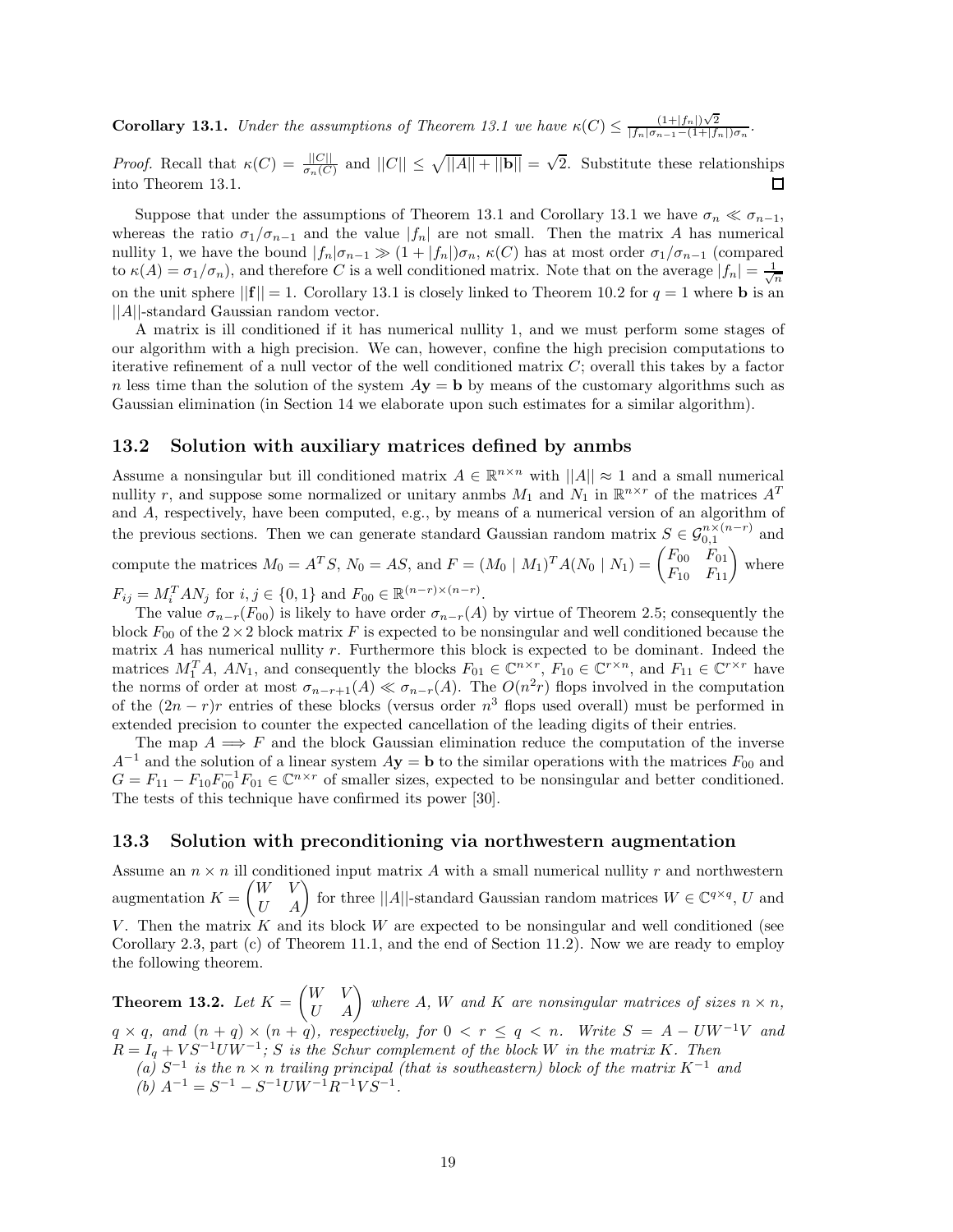*Proof.* Part (a) is well known and is readily verified. Part (b) follows from the Sherman–Morrison– Woodbury formula [13, page 50] applied to the matrix  $A = S + UW^{-1}V$ . ◻

The theorem implies that  $\mathbf{y} = A^{-1}\mathbf{b} = (S^{-1} - S^{-1}UW^{-1}R^{-1}VS^{-1})\mathbf{b}$  for  $R = I_q + VS^{-1}UW^{-1}$ and  $S^{-1} = (O_{n,q} | I_n)K^{-1} \begin{pmatrix} O_{q,n} \\ I_n \end{pmatrix}$ *In* where  $S^{-1}$  is the  $n \times n$  trailing principal block of the matrix  $K^{-1} = \begin{pmatrix} X & Y \\ Z & 0 \end{pmatrix}$ *Z S*−<sup>1</sup> ). This reduces the solution of the linear system  $A$ **y** = **b** essentially to the computation of the matrices  $W^{-1}$ , *S*, *R*,  $R^{-1}$ , and  $S^{-1}(\mathbf{b} \mid U)$ . Here *W* and *R* are  $q \times q$  matrices,  $\kappa(W) = \kappa(R) = 1$  for  $q = 1$ , but the matrix *W* is expected to be well conditioned for any  $q \ge r$ ; for sufficiently large integers *q* so are the matrices *K* and *S* as well. *The approach works whenever we have a small upper bound q* on *r*, and becomes more effective where we decrease *q* toward *r*.

### **14 Computational cost estimates**

Assume that *A* is a nonsingular  $n \times n$  matrix that has numerical nullity  $r = 1$  and apply our algorithm of Section 13.2 to compute the solution **y** of the linear system  $Ay = b$  with an output precision *p*out. The algorithm reduces our task to the solution of two nonsingular and well conditioned linear systems with the matrix  $F = F_{00}$  and the right-hand side vectors  $F_{01}$  and **b**. Let  $F\mathbf{x} = \mathbf{c}$  denote any of them, and next estimate the cost of its solution.

With Gaussian elimination one needs precision of at least the order  $p_+ \approx p_{\text{out}} + \log_2 \kappa(A)$  to compute the vector  $y = A^{-1}b$  with the precision  $p_{\text{out}}$ , whereas we solve the same problem by by applying the classical iterative refinement [13], [14], [34] to an auxiliary well conditioned linear system  $F$ **x** = **c**. We perform all computations in a fixed lower precision  $p$  (e.g., in the standard IEEE single or double precision) such that

$$
2\log_2 \kappa(F) \le p \ll p_+ \approx p_{\text{out}} + \log_2 \kappa(A). \tag{14.1}
$$

#### **Flowchart 14.1. Solution of a linear system with iterative refinement.**

COMPUTATIONS:

- 1. Apply  $O(n^3)$  flops of Gaussian elimination in a fixed low precision p satisfying  $(14.1)$  to *compute an approximate inverse*  $X \approx F^{-1}$  *and an approximate solution*  $X$ **c** *to the linear system*  $F$ **x** = **c***.*
- *2. Iteratively refine this solution.*

Every loop of iterative refinement essentially amounts to multiplying each of the matrices *F* and  $X \approx F^{-1}$  by a vector (this takes  $4n^2 + O(n)$  flops in the precision *p* in the case of general matrix *F*) and contributes about  $b = p - \log_2 \kappa(F)$  correct bits per an output entry (cf. [13], [14], [24], [30], [34]); we can assume that  $b \ge p/2$  under (14.1). This means that the flowchart involves  $O(n^3 + n^2p_+/p)$ flops in the precision *p* versus  $\frac{2}{3}n^3 + O(n^2)$  flops in the high precision  $p_+ \approx p_{\text{out}} + \log_2 \kappa(A)$  used in the customary solution by means of Gaussian elimination. Thus our advance is dramatic where  $p_+$ greatly exceeds *p* and is greatly exceeded by *pn*.

If the matrix *A* has numerical nullity  $r > 1$ , then the algorithm in Section 13.2 reduces the original linear system  $Ay = b$  to 2*r* well conditioned linear systems, each of  $n - r$  equations; the cost estimates increase by a factor  $r$ , versus the case of  $r = 1$ , but we still dramatically advance Gaussian elimination as long as  $p_{+}$  greatly exceeds p and is greatly exceeded by  $pn/r$ . Thus for an important and quite general class of ill conditioned matrices *A* having a small numerical nullity *r* (cf. Remark 2.3), our estimates still strongly favor our solution based on Flowchart 14.1 versus the standard algorithms such as Gaussian elimination.

**Remark 14.1.** *We can obtain the same dramatic progress versus Gaussian elimination by employing the algorithm of Section 13.3 rather than 13.2.*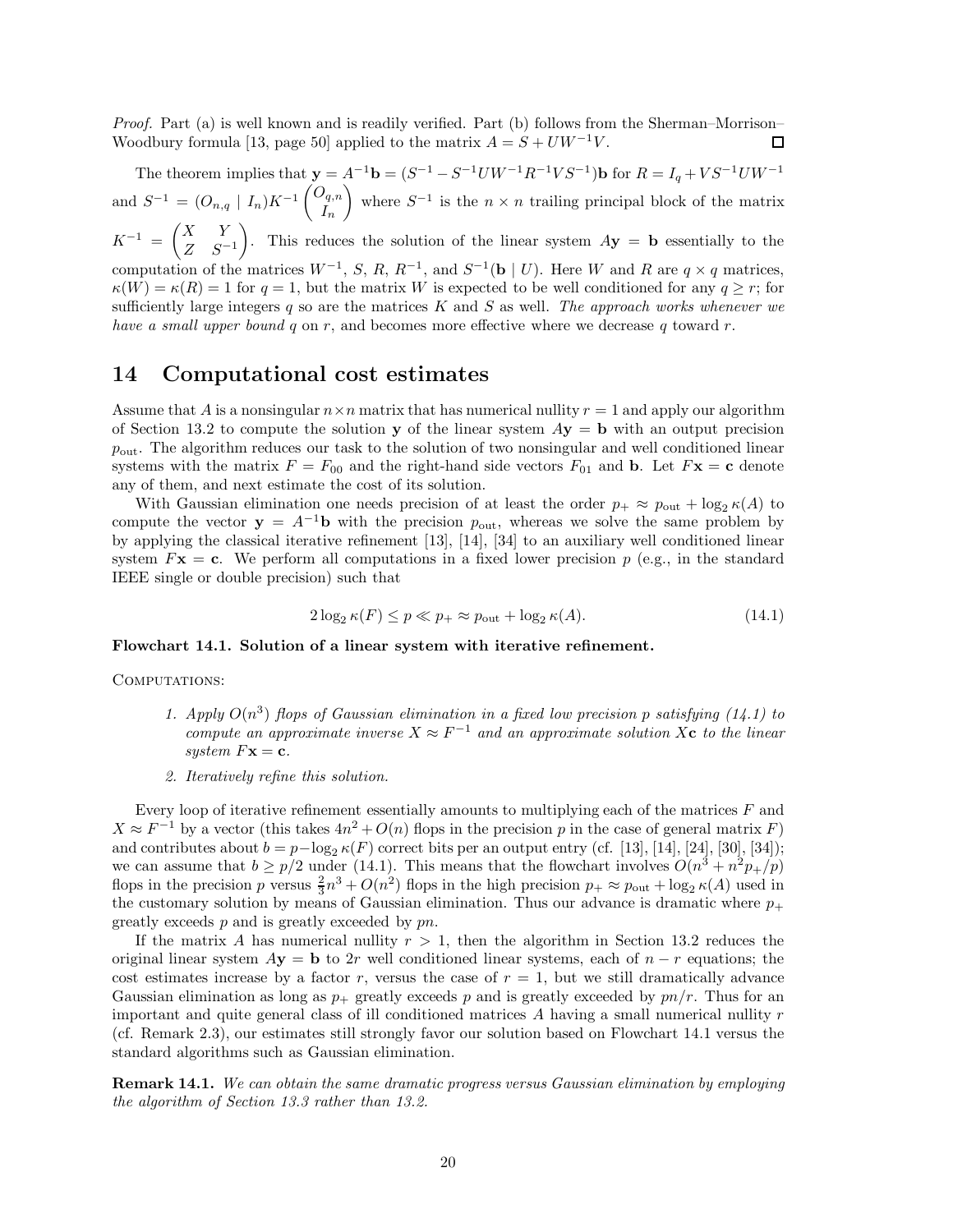**Remark 14.2.** *We refer the reader to [22, Section 6.9] or [23] on the inversion of nonsingular Toeplitz and various other structured matrices in nearly linear arithmetic time based on deterministic homotopy continuation techniques.*

**Remark 14.3.** *In lieu of iterative refinement one can employ other iterations such as the CG (Conjugate Gradient) and GMRES algorithms (cf. [13, Sections 10.2–10.4]). Their iteration loop also performs*  $O(n^2)$  *flops, but unlike iterative refinement, those algorithms use no approximate inverse. This is a significant advantage in the case of a sparse unstructured linear system as well as a multilevel Toeplitz or Hankel linear system [8], [19]. Decreasing the condition number of an input matrix, however, is more critical (and thus the success of preconditioning is more important) for the convergence of such algorithms versus iterative refinement. In particular every nonsymmetric CG iteration loop amounts essentially to multiplication of an input matrix M and its transpose* √ $M^T$  *by two vectors but only ensures the decrease of the error norm by a factor*  $4(\frac{\sqrt{\kappa(M)}+1}{\sqrt{\kappa(M)}-1})$ *κ*(*M*)−<sup>1</sup> )<sup>2</sup> *[13, Theorem 10.2.6] or equivalently ensures about*  $1/\kappa(M)$  *new correct bits per an output value. Thus* 

*the algorithm requires stronger bounds on κ*(*M*) *to guarantee convergence in the presence of rounding errors.*

### **15 Numerical tests**

In a series of numerical experiments performed in the Graduate Center of the City University of New York, we tested our algorithms for computing nmbs and null vectors of general and Toeplitz matrices. We conducted the tests on a Dell server with a dual core 1.86 GHz Xeon processor and 2G memory running Windows Server 2003 R2. The test Fortran code was compiled with the GNU gfortran compiler within the Cygwin environment. We generated random numbers with the random number intrinsic Fortran function assuming the uniform probability distribution over the range  $\{x : 0 \le x < 1\}$ . To shift to the range  $\{y : b \le y \le a + b\}$  for fixed real *a* and *b*, we applied the linear transform  $x \to y = ax + b$ . CPU time was measured with the mclock function. We computed QR factorizations and SVDs by applying the LAPACK procedures DGEQRF and DGESVD, respectively. The tests have been designed by the first author and performed by his coauthor.

### **15.1 Computations with Toeplitz matrices**

### **a) Generation of rank deficient Toeplitz matrices**

To generate an  $n \times n$  singular Toeplitz matrix, we first sampled  $2n - 2$  random entries  $a_{i,j}$  in the range  $[-1, 1)$  for  $j = 1, i = 1, \ldots, n - 1$  and for  $i = 1, j = 2, \ldots, n$ ; then we defined the  $(n - 1)^2$ entries  $a_{i+1,j+1} = a_{i,j}$  for  $i, j = 1, \ldots, n-1$ , and finally set  $a_{n,1} = 0$ . We arrived at an  $n \times n$  Toeplitz matrix  $A_0 = (a_{i,j})_{i,j=1}^n$ , computed the entry  $y_{n,1}$  of its inverse  $A_0^{-1} = (y_{i,j})_{i,j=0}^{n-1}$ , and changed the  $(1, p)$ <sup>th</sup> entry of the matrix  $A_0$  into  $a_{i,j} = -1/u_{i,j}$ . As we expected in view of Lemma 2.1, we  $(1, n)$ th entry of the matrix  $A_0$  into  $a_{n,1} = -1/y_{n,1}$ . As we expected in view of Lemma 2.1, we always had  $y_{n,1}$  det  $A_0 \neq 0$  in our tests. Had we had  $y_{n,1} = 0$ , we could have regenerated the matrix *A*0, whereas had this matrix been singular, we would have output it and stopped the computations.

The resulting matrix  $A = (a_{i,j})_{i,j=1}^n$  had nullity 1. Indeed it was a rank-one modification of a<br>*in m*-language in the second of a rank-one modification of a nonsingular matrix  $A_0$ , whereas  $A$ **y** = **0** for **y** =  $A_0^{-1}$ **e**<sub>1</sub> because  $A_0$ **y** = **e**<sub>1</sub>,  $A = A_0 - \frac{1}{y_{n,1}}$ **e**<sub>1</sub>**e**<sub>n</sub><sup>T</sup>, and  $e_n^T y = y_{n,1}.$ 

### **b) Augmentation of singular Toeplitz matrices and the computation of their null vectors**

We embedded our  $n \times n$  singular Toeplitz matrix  $A = (a_{i,j})_{i,j=1}^n$  into an  $(n + 1) \times (n + 1)$ Toeplitz matrix  $K = (a_{i,j})_{i,j=0}^n$  $\int w \cdot \mathbf{v}^T$ **u** *A*<sup>0</sup> for  $w = a_{0,0}$ ,  $\mathbf{u} = (a_{i,0})_{i=1}^n$ , and  $\mathbf{v} = (a_{0,j})_{j=1}^n$ . We defined the entries  $a_{i,0}$  and  $a_{0,j}$  for  $\hat{i}, j = 0, 1, \ldots, n-1$  by applying the equations  $a_{i,j} = a_{i+1,j+1}$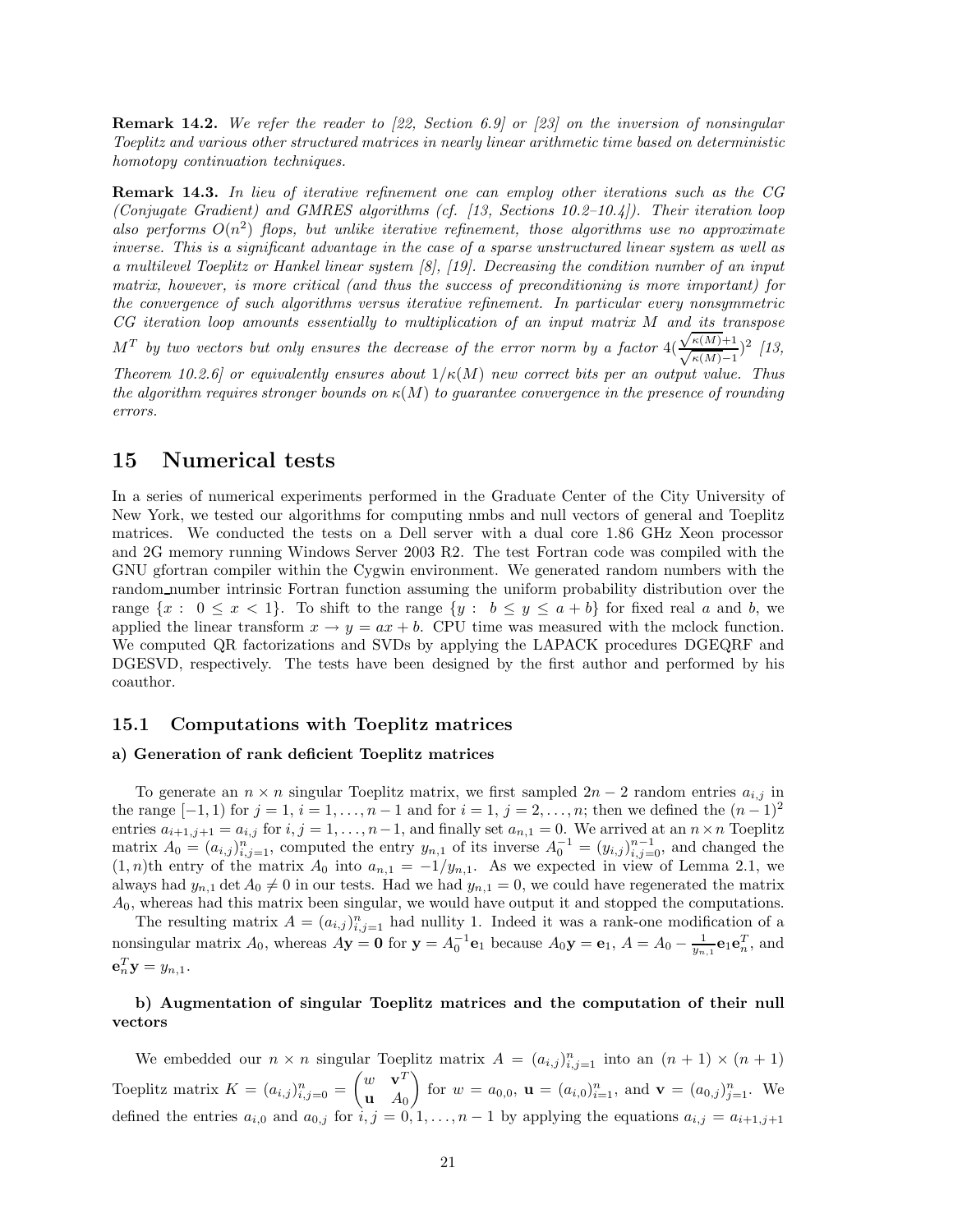and sampled the two entries  $a_{n,0}$  and  $a_{0,n}$  at random in the range  $[-1,1)$ . For such a matrix *K* we applied Theorem 11.2 for  $r = 1$ , to compute a null vector of the matrix A given by the vector  $(0, I_n)K^{-1}$   $\begin{pmatrix} 0 \\ 0 \end{pmatrix}$ **u** - . This amounted to solving a nonsingular Toeplitz linear systems of equations with the matrix  $\hat{K}$ . For that task we applied the code in [36], based on the algorithms in [17], [37], [38]. For comparison we also obtained the null vectors of the same matrices *A* based on computing their QR factorizations and SVDs. We have a little decreased the CPU time by using QR rather than QRP factorization. The latter one, that is QR factorization with pivoting (performed by LAPACK procedures DGEQPF and DGEQP3) is recommended for dealing with ill conditioned inputs [13, Section 5.5], but we avoided them in our tests.

**Remark 15.1.** *Instead of augmentation in these tests one could have replaced the values in the corner entries*  $a_{0,n}$  *and*  $a_{n,0}$  *by properly scaled random values.* 

#### **c) Output data in the tests with Toeplitz matrices**

We use the abbreviations "n.-w.a.", "QR", and "SVD" as our pointers to the northwestern augmentation (based on Algorithm 11.1), QR factorization, and SVD, respectively. Table 15.1 covers our computation of the null vectors for Toeplitz matrices. It shows the CPU time of this computation for each of the three methods as well as the ratios of these data for the QR-based and SVD-based solutions versus northwestern augmentation. The ratios are displayed in the last two columns of the table. The CPU time is measured in terms of the CPU cycles. One can convert them into seconds by dividing them by a constant CLOCKS PER SEC, which is 1000 on our platform.

In all our tests the computed approximate null vectors **y** had relative residual norms  $\frac{||A||}{||A|| \cdot ||y||}$  of order  $10^{-17}$ .

All data are average over 100 tests for each input size  $2<sup>k</sup>$  from 256 to 8192. The table entries are marked by a hyphen "-" where the tests required too long runtime and were not completed.

| dimension | $n.-w.a.$ | QR      | <b>SVD</b> | $QR/n$ -w.a. | $SVD/n.-w.a$ |
|-----------|-----------|---------|------------|--------------|--------------|
| 256       | 3.8       | 18.4    | 317.8      | 4.8          | 83.6         |
| 512       | 8.0       | 148.0   | 5242.1     | 18.5         | 655.3        |
| 1024      | 16.1      | 1534.2  | 87371.2    | 97.0         | 5522.6       |
| 2048      | 33.6      | 11750.3 |            | 357.7        |              |
| 4096      | 79.5      |         |            |              |              |
| 8192      | 169.5     |         |            |              |              |

Table 15.1: CPU time for computing a null vector of a Toeplitz matrix (in cycles)

### **15.2 Generation of general nonsingular matrices and preconditioning**

We first fixed pairs of *n* and *k* for  $n = 64, 128$  and  $k = 7$ . Then for every pair  $(n, k)$  we generated 100 instances of matrices *A*, *U*, *V*0, and *V*<sup>1</sup> and vectors **b**. We generated the matrices *A* as the error-free products  $S\Sigma T$ <sup>*H*</sup> where *S* and *T* were  $n \times n$  random orthonormal matrices (generated with double precision) and  $\Sigma = \text{diag}(\sigma_j)_{j=1}^n$ ,  $\sigma_{n-j} = 10^{j-17}$  for  $j = 1, ..., k$ , whereas  $\sigma_{n-j} = 1/(n-j)$  for  $j = k+1, ..., n-1$  (cf. [14, Section 28.3]), and so  $||A|| = 1$ ,  $\kappa(A) = ||A^{-1}|| = 10^{-16}$ .

*U* was random  $n \times k$  matrix with  $||U|| = ||A|| = 1$ .

 $V = (V_0 | V_1)$  was  $k \times (n + k)$  matrix for  $V_0 = I_k$  and  $V_1 = U^T$ .

For every choice of these matrices we computed the ratio  $\frac{\kappa(A)}{\kappa(M)}$  for  $M =$  $\begin{pmatrix} V_0 & V_1 \\ U & A \end{pmatrix}$ .

Table 15.2 displays the average (mean), minimum, maximum, and standard deviation for the *m* ratios for  $n = 64$  and  $n = 128$ .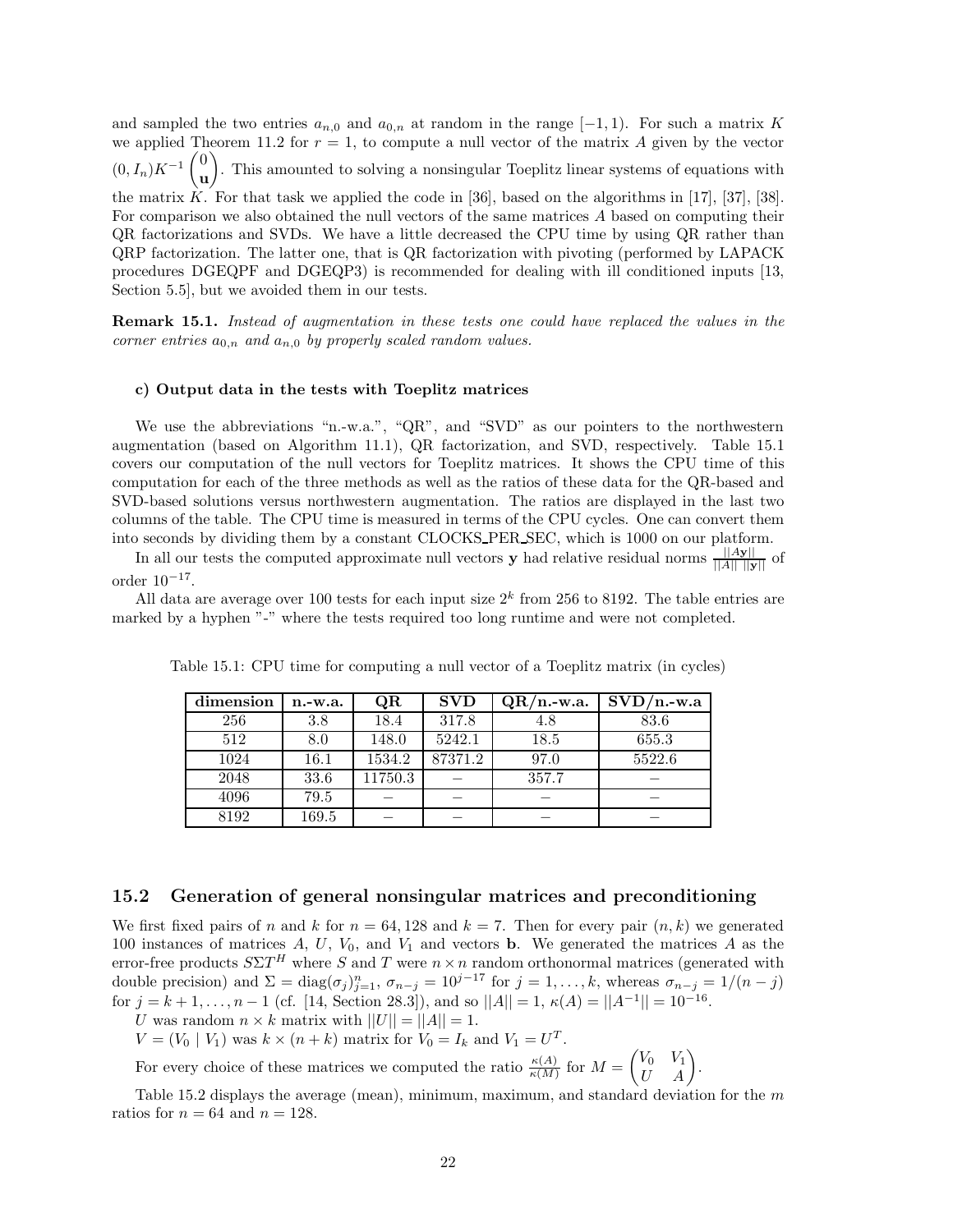Table 15.2: ratios  $\frac{\kappa(A)}{\kappa(M)}$ 

| matrix size    | min | max                                                                                    | mean | -std |
|----------------|-----|----------------------------------------------------------------------------------------|------|------|
| $64 \times 64$ |     | $1.3.29 \times 10^9$ $1.65 \times 10^{13}$ $2.49 \times 10^{12}$ $2.60 \times 10^{12}$ |      |      |
|                |     |                                                                                        |      |      |

### **15.3 Generation of rectangular matrices and computation of their nmbs**

At first we fixed pairs *m* and *n* where  $m = 64, 128, n = m + g$ , and  $g = 1, 4, 16$ ; for each pair we generated 100 instances of  $m \times n$  pairs of random matrices *M* and *H* with entries in the range  $[-1, 1]$ and  $g \times (m - g)$  matrices *F* with entries -1 and 1 chosen at random. Then we defined the matrix  $G =$  $\begin{pmatrix} I_{m-g} & O_{m-g,g} \\ F & O_{g,g} \end{pmatrix}$  and applied Algorithms 3.1, 4.1, and 6.1 to compute *B* = nmb(*A*) for the following three classes of matrices *A*:

 $(a)$   $A = M$ ,

(b)  $A = GM$  (having rank  $m - g$ ), and

(c)  $A = GM + 10^{-10}H$  (having rank *m* and numerical rank  $m - g$ ).

In the cases (a) and (c) we had rank $(M) = m$ , *V* was  $(n-m) \times n$  random matrix, and Algorithm 6.1 inverted a nonsingular  $n \times n$  matrix *C* such that  $C^{(I)} = C^{-1}$ . In the case (b) we had rank $(M)$  =  $m - g$ , *V* was  $(n - m + g) \times n$  random matrix, Algorithm 6.1 dealt with an  $(n + g) \times n$  matrix  $C =$  $\left(\begin{matrix} C_n \\ C_n \end{matrix}\right)$  $C_g$ where  $C_n$  was a nonsingular  $n \times n$  matrix, and we set  $C^{(I)} = (C_n^{-1} \mid O_{n,g}).$ 

We applied Algorithms 3.1 and 4.1 to the matrices of class (a); we applied Algorithm 6.1 to the matrices of all three classes (a), (b) and (c). Tables 15.3 and 15.4 represent the relative residual norms  $r = \frac{||AB||}{||A|| ||A||}$  in our tests.

| Algorithm/class  | min                               | max                    | mean                   | $^{\rm std}$           |
|------------------|-----------------------------------|------------------------|------------------------|------------------------|
| $3.1/(a) g = 1$  | $2.38 \times 10^{-16}$            | $1.19 \times 10^{-13}$ | $2.96 \times 10^{-15}$ | $1.22 \times 10^{-14}$ |
| $3.1/(a) g = 4$  | $2.06 \times 10^{-16}$            | $5.94 \times 10^{-16}$ | $3.59 \times 10^{-16}$ | $8.16 \times 10^{-17}$ |
| $3.1/(a) g = 16$ | $1.40 \times 10^{-16}$            | $2.24 \times 10^{-16}$ | $1.74 \times 10^{-16}$ | $1.40 \times 10^{-17}$ |
| $4.1/(a) g = 1$  | $6.02 \times 10^{-16}$            | $5.20 \times 10^{-13}$ | $2.55 \times 10^{-14}$ | $7.20 \times 10^{-14}$ |
| $4.1/(a) g = 4$  | $4.14 \times 10^{-16}$            | $5.35 \times 10^{-15}$ | $1.41 \times 10^{-15}$ | $7.99 \times 10^{-16}$ |
| $4.1/(a) g = 16$ | $1.49 \times 10^{-16}$            | $7.81 \times 10^{-16}$ | $3.42 \times 10^{-16}$ | $1.14 \times 10^{-16}$ |
| $6.1/(a) g = 1$  | $5.94 \times 10^{-17}$            | $1.75 \times 10^{-16}$ | $1.06 \times 10^{-16}$ | $2.06 \times 10^{-17}$ |
| $6.1/(a) g = 4$  | $7.55 \times 10^{-17}$            | $1.49 \times 10^{-16}$ | $1.05 \times 10^{-16}$ | $1.44 \times 10^{-17}$ |
| $6.1/(a) g = 16$ | $9.65 \times 10^{-17}$            | $1.41 \times 10^{-16}$ | $1.15 \times 10^{-16}$ | $1.12 \times 10^{-17}$ |
| $6.1/(b) g = 1$  | $6.38 \times 10^{-17}$            | $1.29 \times 10^{-16}$ | $9.23 \times 10^{-17}$ | $1.50 \times 10^{-17}$ |
| 6.1/(b) $q = 4$  | $5.\overline{44 \times 10^{-17}}$ | $1.30 \times 10^{-16}$ | $7.88 \times 10^{-17}$ | $1.27 \times 10^{-17}$ |
| 6.1(b) $g = 16$  | $5.28 \times 10^{-17}$            | $9.97 \times 10^{-17}$ | $7.11 \times 10^{-17}$ | $9.71 \times 10^{-18}$ |
| 6.1/(c) $g = 1$  | $6.17 \times 10^{-17}$            | $2.04 \times 10^{-16}$ | $9.85 \times 10^{-17}$ | $2.28 \times 10^{-17}$ |
| 6.1/(c) $g = 4$  | $5.\overline{43 \times 10^{-17}}$ | $1.31 \times 10^{-16}$ | $8.17 \times 10^{-17}$ | $1.28 \times 10^{-17}$ |
| 6.1(c) $g = 16$  | $5.59 \times 10^{-17}$            | $1.56 \times 10^{-16}$ | $7.69 \times 10^{-17}$ | $1.46 \times 10^{-17}$ |

Table 15.3: relative residual norms in the solution tests with  $m \times n$  inputs for  $m = 64$ 

### **16 Conclusions**

The computation of a basis for the null space of a rectangular  $m \times n$  matrix A having row rank *m* can rely on computing rank revealing LU or QR factorization (with pivoting) or SVD. The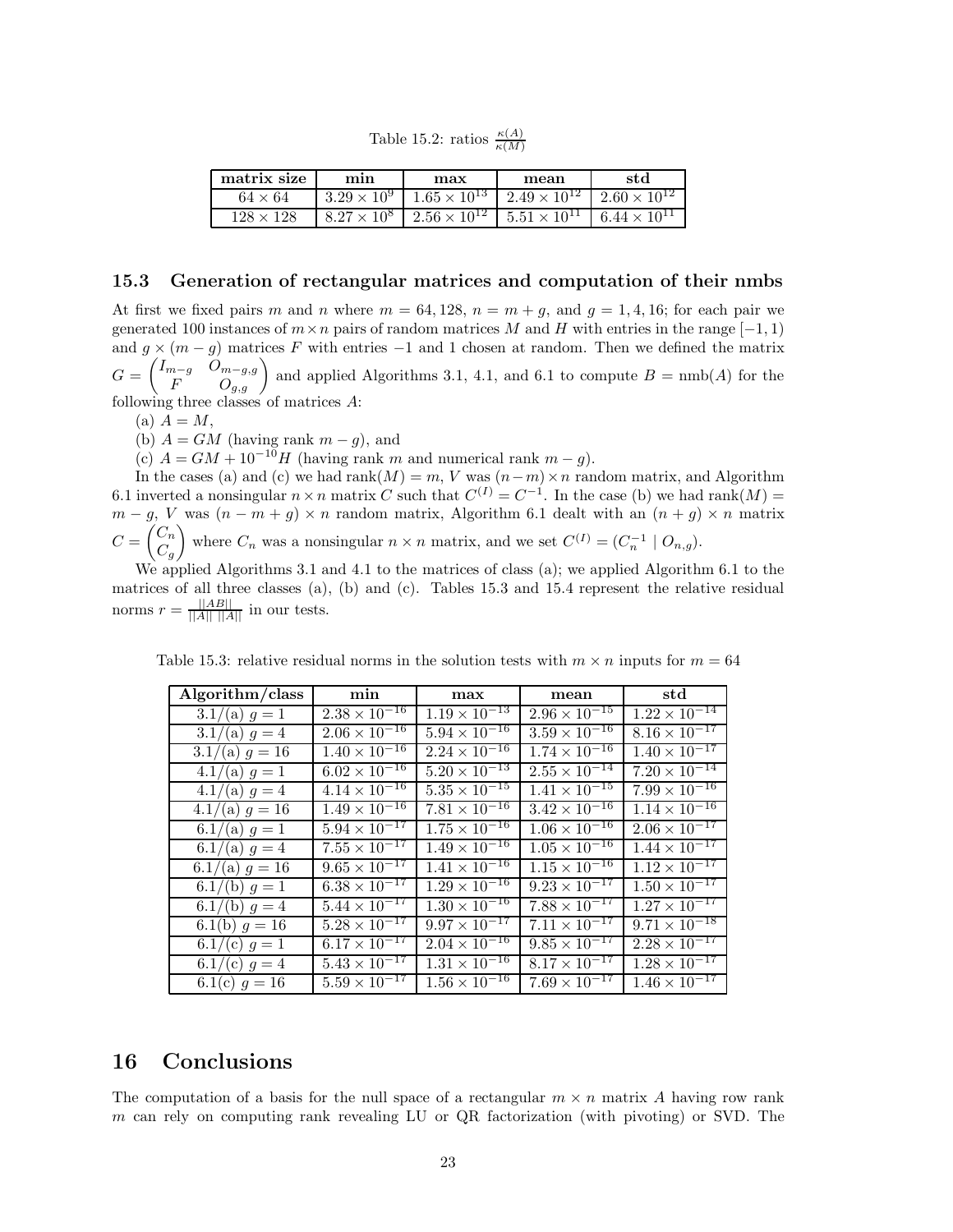| Algorithm/class  | min                    | max                    | mean                                                | $_{\rm std}$           |
|------------------|------------------------|------------------------|-----------------------------------------------------|------------------------|
| $3.1/(a) g = 1$  | $2.88 \times 10^{-16}$ | $7.25 \times 10^{-14}$ | $3.65 \times 10^{-15}$                              | $8.76 \times 10^{-15}$ |
| $3.1/(a) g = 4$  | $3.13 \times 10^{-16}$ | $8.21 \times 10^{-16}$ | $4.45 \times 10^{-16}$                              | $9.02 \times 10^{-17}$ |
| $3.1/(a) g = 16$ | $1.94 \times 10^{-16}$ | $2.61 \times 10^{-16}$ | $2.21 \times 10^{-16}$                              | $1.30 \times 10^{-17}$ |
| $4.1/(a) g = 1$  | $1.84 \times 10^{-15}$ | $1.79 \times 10^{-12}$ | $1.18 \times 10^{-13}$                              | $2.80 \times 10^{-13}$ |
| $4.1/(a) g = 4$  | $9.84 \times 10^{-16}$ | $2.37 \times 10^{-14}$ | $4.14 \times 10^{-15}$                              | $2.79 \times 10^{-15}$ |
| $4.1/(a) g = 16$ | $4.98 \times 10^{-16}$ | $1.40 \times 10^{-15}$ | $9.25 \times 10^{-16}$                              | $2.22 \times 10^{-16}$ |
| $6.1/(a) g = 1$  | $1.06 \times 10^{-16}$ | $2.28 \times 10^{-16}$ | $\frac{1.48 \times 10^{-16}}{1.48 \times 10^{-16}}$ | $2.28 \times 10^{-17}$ |
| 6.1/(a) $g = 4$  | $1.05 \times 10^{-16}$ | $2.04 \times 10^{-16}$ | $1.51 \times 10^{-16}$                              | $1.86 \times 10^{-17}$ |
| $6.1/(a) g = 16$ | $1.26 \times 10^{-16}$ | $1.95 \times 10^{-16}$ | $1.57 \times 10^{-16}$                              | $1.33 \times 10^{-17}$ |
| 6.1/(b) $g = 1$  | $8.77 \times 10^{-17}$ | $1.88 \times 10^{-16}$ | $1.34 \times 10^{-16}$                              | $1.97 \times 10^{-17}$ |
| 6.1/(b) $g = 4$  | $7.78 \times 10^{-17}$ | $1.92 \times 10^{-16}$ | $1.12 \times 10^{-16}$                              | $1.80 \times 10^{-17}$ |
| 6.1(b) $g = 16$  | $6.48 \times 10^{-17}$ | $1.78 \times 10^{-16}$ | $9.34 \times 10^{-17}$                              | $1.61 \times 10^{-17}$ |
| 6.1/(c) $g = 1$  | $9.31 \times 10^{-17}$ | $2.45 \times 10^{-16}$ | $1.34 \times 10^{-16}$                              | $2.72 \times 10^{-17}$ |
| 6.1/(c) $g = 4$  | $8.48 \times 10^{-17}$ | $1.48 \times 10^{-16}$ | $1.10 \times 10^{-16}$                              | $1.45 \times 10^{-17}$ |
| 6.1(c) $g = 16$  | $7.00 \times 10^{-17}$ | $1.95 \times 10^{-16}$ | $9.92 \times 10^{-17}$                              | $1.85 \times 10^{-17}$ |

Table 15.4: relative residual norms in the solution tests with  $m \times n$  inputs for  $m = 128$ 

computations are numerically stable, but destroy matrix sparseness and structure and are expensive even for general matrices. To fix these mishaps we proposed alternative algorithms employing randomization.

We first described a simple nmb algorithm based on nonorthogonal projection. It squared the condition number  $\kappa(A)$ , but we avoided this deficiency in our second nmb algorithm based on preand post-multiplication of the input matrix *A* by random matrices. The algorithm is expected to produce a desired nmb and to be numerically safe in the case of a well conditioned matrix *A*.

Both projection and multiplication by random matrices still destroy the structure and sparseness of an input matrix, and we described and analyzed some alternative techniques that countered the problem provided the input matrix has a small nullity or a small numerical nullity. The resulting nmb algorithms worked for a rank deficient and ill conditioned matrix *A* of any size by employing binary search, randomization, augmentation or block row modification, and aggregation. We obtained a desired basis for the null space by performing all computations with well conditioned matrices of full rank. Then we extended our algorithms to preconditioning a nonsingular but ill conditioned linear system of equations  $A$ **y** = **b**.

With our augmentation, block modification and aggregation we preserved sparseness and structure of an input matrix, avoided the drawbacks of pivoting and orthogonalization, and according to our formal study and experiments, significantly accelerated the customary algorithms without losing the output accuracy.

Some parts of our analysis, in particular our estimates for the condition numbers of randomly augmented matrices, extension of our nmb algorithms to solving nonsingular linear systems of equations, and the link between augmentation and aggregation can be of independent technical interest.

There are interesting challenges for further research, such as the choice of proper combination of northern and western augmentations, block modification, and other techniques of this paper and [27].

### **References**

[1] D. Bini, V. Y. Pan, *Polynomial and Matrix Computations,* volume 1: Fundamental Algorithms, Birkhäuser, Boston, 1994.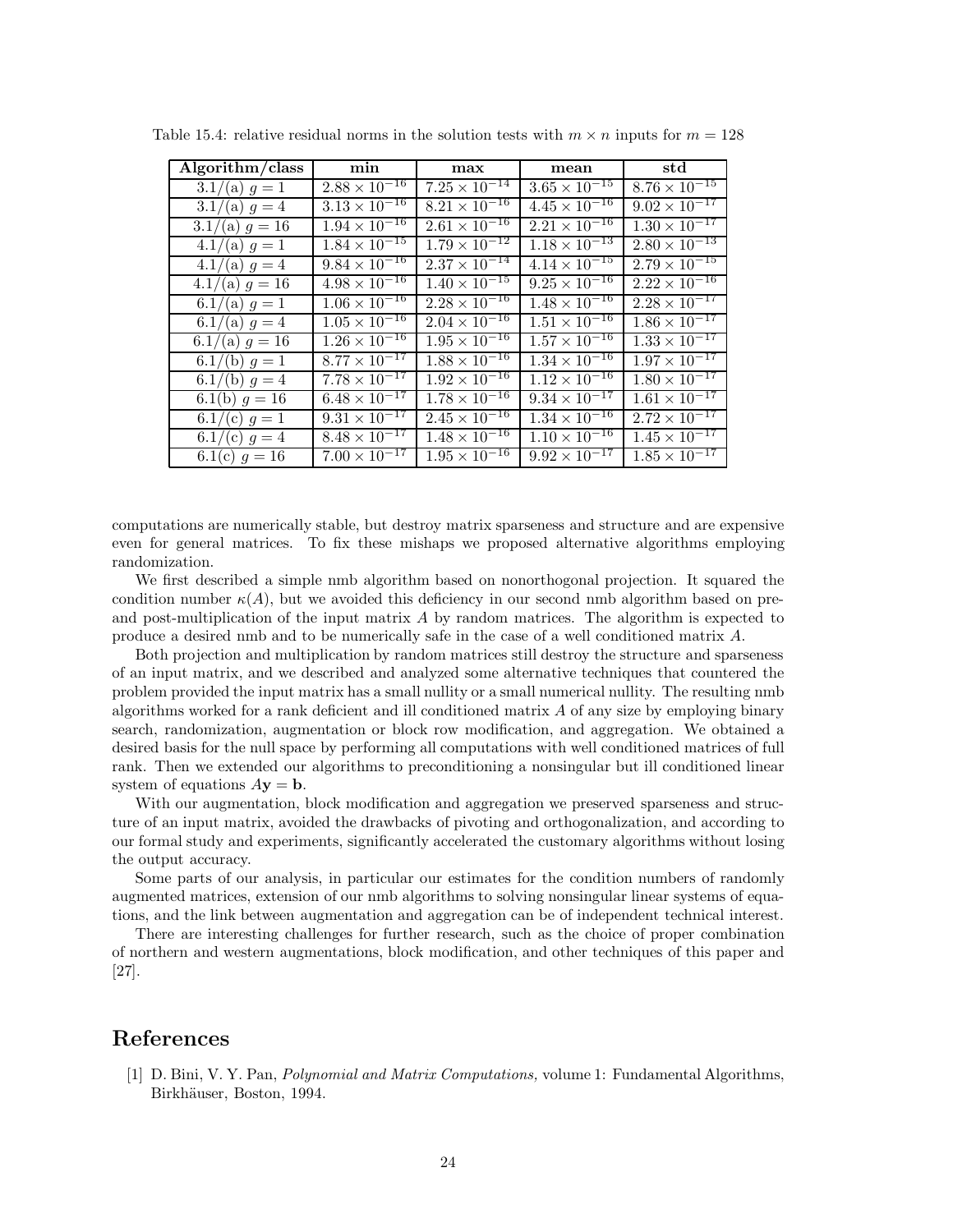- [2] Z. Chen, J. J. Dongarra, Condition Numbers of Gaussian Random Matrices, *SIAM. J. on Matrix Analysis and Applications*, **27**, 603–620, 2005.
- [3] J. D. Dixon, Estimating Extremal Eigenvalues and Condition Numbers of Matrices, *SIAM J. on Numerical Analysis*, **20, 4**, 812–814, 1983.
- [4] J. Demmel, The Probability That a Numerical Analysis Problem Is Difficult, *Math. of Computation*, **50**, 449–480, 1988.
- [5] R. A. Demillo, R. J. Lipton, A Probabilistic Remark on Algebraic Program Testing, *Information Processing Letters*, **7**, **4**, 193–195, 1978.
- [6] K. R. Davidson, S. J. Szarek, Local Operator Theory, Random Matrices, and Banach Spaces, in *Handbook on the Geometry of Banach Spaces* (W. B. Johnson and J. Lindenstrauss editors), pages 317–368, North Holland, Amsterdam, 2001.
- [7] A. Edelman, Eigenvalues and Condition Numbers of Random Matrices, PhD Thesis (106 pages), Math Dept., MIT, 1989 and *SIAM J. on Matrix Analysis and Applications*, **9**, **4**, 543–560, 1988.
- [8] I. Z. Emiris, V. Y. Pan, Symbolic and Numerical Methods for Exploiting Structure in Constructing Resultant Matrices, *J. of Symbolic Computation*, **33**, 393-413, 2002. Proc. Version in *ISSAC 97*.
- [9] A. Edelman, B. D. Sutton, Tails of Condition Number Distributions, *SIAM J. on Matrix Analysis and Applications*, **27**, **2**, 547–560, 2005.
- [10] I. Gohberg, T. Kailath, V. Olshevsky, Fast Gaussian Elimination with Partial Pivoting for Matrices with Displacement Structure, *Mathematics of Computation*, **64**, 1557–1576, 1995.
- [11] I. Gohberg, V. Olshevsky, Complexity of Multiplication with Vectors for Structured Matrices, *Linear Algebra and Its Applications*, **202**, 163–192, 1994.
- [12] I. Gohberg, A. Sementsul, On the Inversion of Finite Toeplitz Matrices and Their Continuous Analogs, *Matematicheskiie Issledovaniia* (in Russian), **7**, **2**, 187–224, 1972.
- [13] G. H. Golub, C. F. Van Loan, *Matrix Computations*, 3rd edition, The Johns Hopkins University Press, Baltimore, Maryland, 1996.
- [14] N. J. Higham, *Accuracy and Stability in Numerical Analysis*, SIAM, Philadelphia, 2002 (second edition).
- [15] G. Heinig, K. Rost, *Algebraic Methods for Toeplitz-like Matrices and Operators, Operator Theory*, **13**, Birkhäuser, 1984.
- [16] T. Kailath, S. Y. Kung, M. Morf, Displacement Ranks of Matrices and Linear Equations, *Journal Math. Analysis and Appls*, **68(2)**, 395–407, 1979.
- [17] P. Kravanja, M. Van Barel, Algorithms for Solving Rational Interpolation Problems Related to Fast and Superfast Solvers for Toeplitz Systems, *SPIE*, 359–370, 1999.
- [18] W. L. Miranker, V. Y. Pan, Methods of Aggregations, *Linear Algebra and Its Applications*, **29**, 231–257, 1980.
- [19] B. Mourrain, V. Y. Pan, Multivariate Polynomials, Duality and Structured Matrices, *J. of Complexity*, **16**, **1**, 110–180, 2000. (Proceedings version in *STOC'98*).
- [20] V. Y. Pan, On Computations with Dense Structured Matrices, *Math. of Computation*, **55, 191**, 179–190, 1990. Proceedings version in *Proceedings of International Symposium on Symbolic and Algebraic Computation (ISSAC'89)*, 34–42, ACM Press, NY, 1989.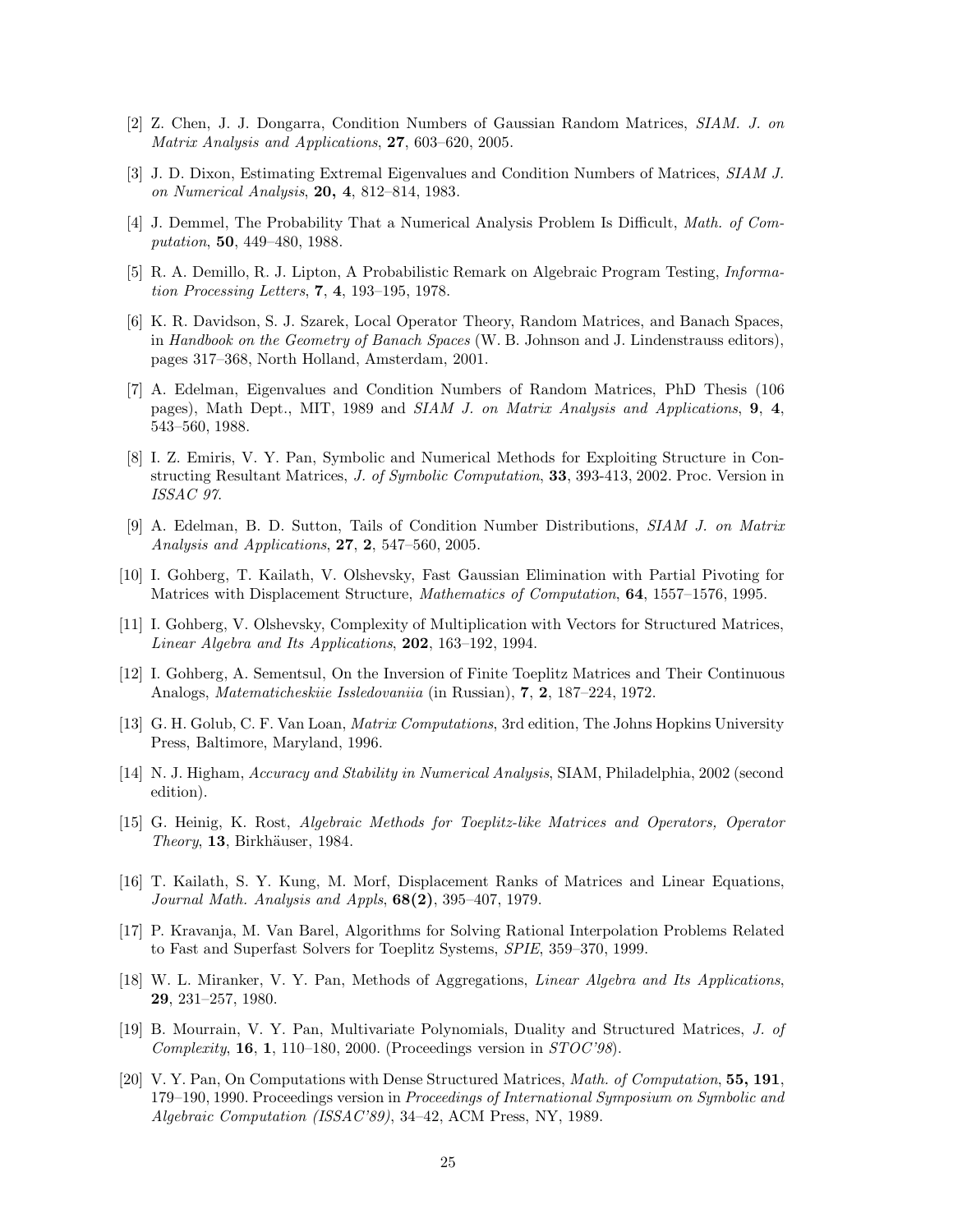- [21] C.–T. Pan, On the Existence and Computation of Rank-revealing LU Factorization, *Linear Algebra and Its Applications*, **316**, 199–222, 2000.
- [22] V. Y. Pan, *Structured Matrices and Polynomials: Unified Superfast Algorithms*, Birkhäuser/Springer, Boston/New York, 2001.
- [23] V. Y. Pan, Newton's Iteration for Matrix Inversion, Advances and Extensions, pp. 364–381, in *Matrix Methods: Theory, Algorithms and Applications* (dedicated to the Memory of Gene Golub, edited by V. Olshevsky and E. Tyrtyshnikov), World Scientific Publishing, New Jersey, ISBN-13 978-981-283-601-4, ISBN-10-981-283-601-2 (2010).
- [24] V. Y. Pan, D. Grady, B. Murphy, G. Qian, R. E. Rosholt, A. Ruslanov, Schur Aggregation for Linear Systems and Determinants, *Theoretical Computer Science*, *Special Issue on Symbolic– Numerical Algorithms* (D.A. Bini, V.Y. Pan, J. Verschelde editors), **409**, **2**, 255–268, 2008.
- [25] V. Y. Pan, D. Ivolgin, B. Murphy, R. E. Rosholt, Y. Tang, X. Yan, Additive Preconditioning for Matrix Computations, *Linear Algebra and Its Applications*, **432**, 1070–1089, 2010. Proceedings version in *Proc. of the Third International Computer Science Symposium in Russia (CSR 2008)*, *Lecture Notes in Computer Science (LNCS)*, **5010**, 372–383, 2008.
- [26] V. Y. Pan, B. Murphy, G. Qian, R. E. Rosholt, A New Error-free Floating-Point Summation Algorithm, *Computers and Mathematics with Applications*, **57**, 560–564, 2009.
- [27] V. Y. Pan, G. Qian, Randomized Preprocessing of Homogeneous Linear Systems, *Linear Algebra and Its Applications*, **432**, 3272–3318, 2010.
- [28] V. Y. Pan, G. Qian, A. Zheng, Advancing Matrix Computations with Randomized Preprocessing, in *Proc. of the Fifth International Computer Science Symposium in Russia (CSR 2010)*, Kazan, Russia, June 2010 , Farid Ablaev, Ernst W. Mayr (Eds.), *Lecture Notes in Computer Science (LNCS)*, pages 303-314, Springer, Berlin, 2010.
- [29] V. Y. Pan, G. Qian, A. Zheng, Randomized Preconditioning versus Pivoting, *Linear Algebra and Its Applications*, in print, http://dx.doi.org/10.1016/j.laa.2011.02.052
- [30] V. Y. Pan, G. Qian, A. Zheng, Randomized Matrix Computations, Tech. Report TR 2012005, *Ph.D. Program in Computer Science*, *Graduate Center, the City University of New York*, 2012. Available at http://www.cs.gc.cuny.edu/tr/techreport.php?id=432
- [31] V. Y. Pan, G. Qian, A. Zheng, Z. Chen, Matrix Computations and Polynomial Root-finding with Preprocessing, *Linear Algebra and Its Applications*, **434**, 854–879, 2011.
- [32] V. Y. Pan, X. Yan, Additive Preconditioning, Eigenspaces, and the Inverse Iteration, *Linear Algebra and Its Applications*, **430**, 186–203, 2009.
- [33] J. T. Schwartz, Fast Probabilistic Algorithms for Verification of Polynomial Identities, *Journal of ACM*, **27**, **4**, 701–717, 1980.
- [34] G. W. Stewart, *Matrix Algorithms, Vol I: Basic Decompositions*, SIAM, Philadelphia, 1998.
- [35] A. Sankar, D. Spielman, S.-H. Teng, Smoothed Analysis of the Condition Numbers and Growth Factors of Matrices, *SIAM Journal on Matrix Analysis*, **28**, **2**, 446–476, 2006.
- [36] M. Van Barel, A Supefast Toeplitz Solver, 1999. Available at http://www.cs.kuleuven.be/˜ marc/software/index.html
- [37] M. Van Barel, G. Heinig, P. Kravanja, A Stabilized Superfast Solver for Nonsymmetric Toeplitz Systems, *SIAM Journal on Matrix Analysis and Applications*, **23**, **2**, 494–510, 2001.
- [38] M. Van Barel, P. Kravanja, A Stabilized Superfast Solver for Indefinite Hankel Systems, *Linear Algebra and its Applications*, **284**, **1–3**, 335–355, 1998.